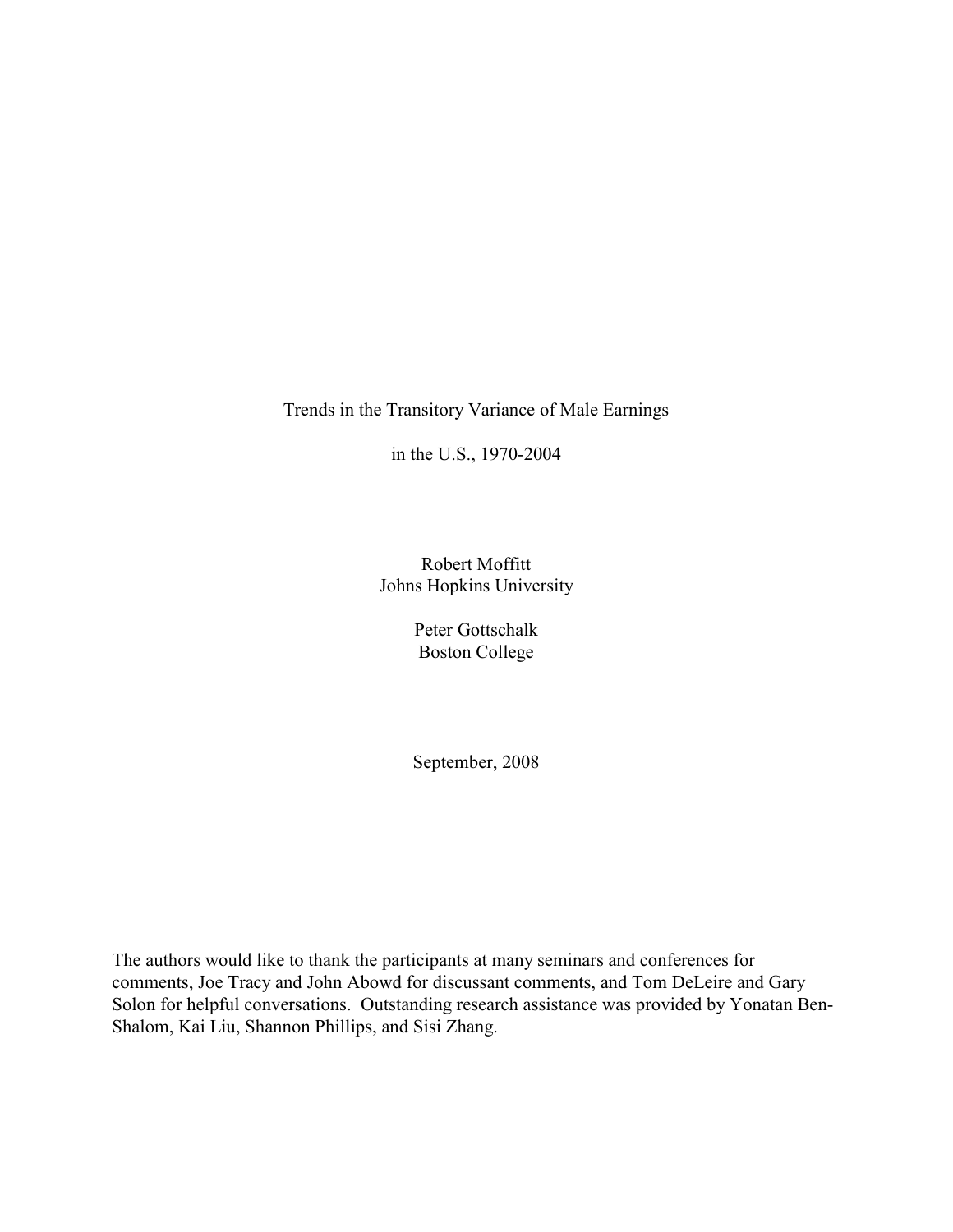### Abstract

Trends in the Transitory Variance of Male Earnings in the U.S., 1970-2004

We estimate the trend in the transitory variance of male earnings in the U.S. using the Michigan Panel Study of Income Dynamics from 1970 to 2004. Using both an error components model as well as simpler but more approximate methods, we find that the transitory variance increased substantially in the 1980's and then remained at this new higher level through 2004 We also find a strong cyclical component to the transitory variance. Its increase accounts for between 30 and 65 percent of the total rise in cross-sectional variance, depending on the time period. The cross-sectional variance has recently increased but this reflects a rise in the variance of the permanent component, not the transitory component. Increases in transitory variance in the 1980s occurred for both less educated and more educated workers.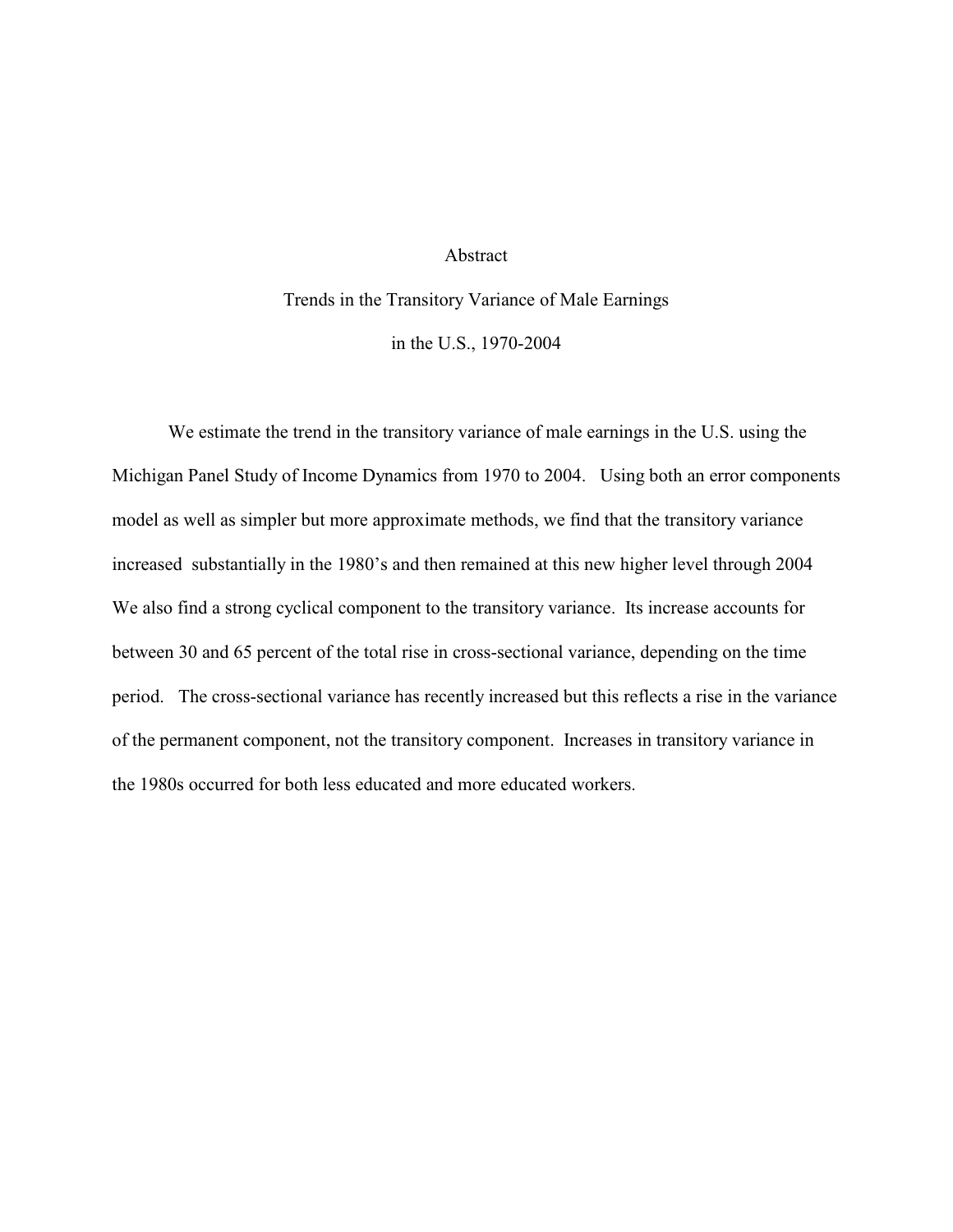A substantial literature has accumulated on trends in various measures of instability in individual earnings and family income in the US over the last thirty or so years (Gottschalk and Moffitt, 1994; Moffitt and Gottschalk, 1995; Dynarski and Gruber, 1997; Cameron and Tracy, 1998; Haider, 2001; Hyslop, 2001; Moffitt and Gottschalk, 2002; Dahl et al., 2008; Dynan et al., 2008; Jensen and Shore, 2008; Shin and Solon, 2008) as well as in Canada (Baker and Solon, 2003; Beach et al., 2003, 2006). Interest in this question has been motivated from several different directions. One is that greater instability of earnings or income decreases welfare because families cannot completely smooth income fluctuations, at least not without significant cost, though other work implies that transitory shocks are mostly insurable (Dynarski and Gruber, 1997; Blundell et al., forthcoming). Another is that increased instability contributes, statistically, to a rising cross-sectional variance of income and can therefore partially explain rising crosssectional inequality. For example, Gottschalk and Moffitt (1994) found that one-half of the increase in cross-sectional earnings inequality of white men from the 1970s to the 1980s arose from an increase in the transitory variance of earnings.

In this paper we report estimates of the transitory variance of earnings of U.S. males through 2004. The findings from the literature have generally found increases in instability of individual earnings from the 1970s to the 1980s, but whether that instability declined over the rest of the 1980s and 1990s (Dynarski and Gruber, 1997; Cameron and Tracy,1998; Haider, 2001) or stabilized at the new higher level (Dahl et al., 2008; Shin and Solon, 2008) is not widely agreed upon. One reason for the difference in findings, as we will show, is that instability is highly cyclical and can be mistaken for a trend if the time period ends near a cyclical peak or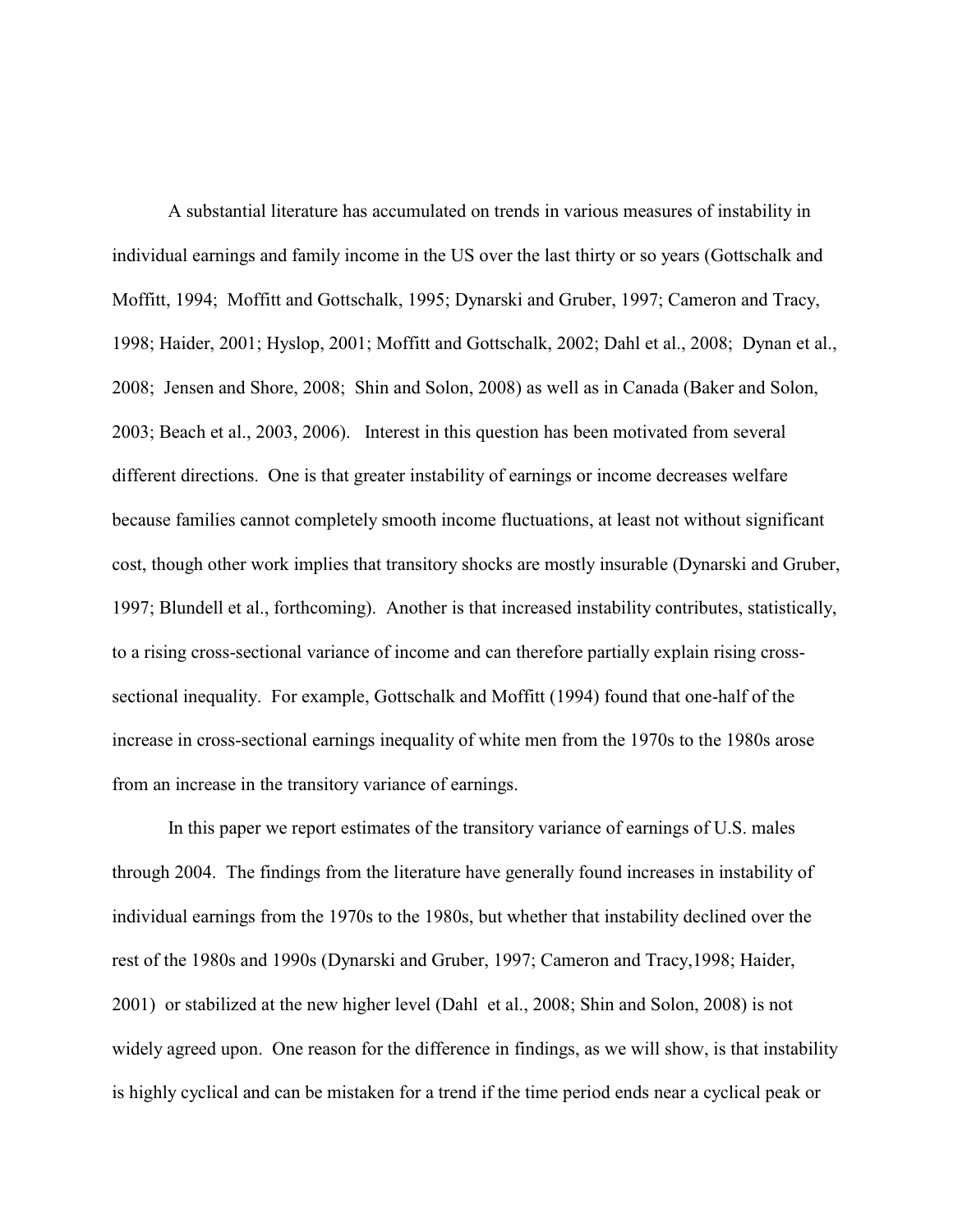trough. Another reason for the difference in findings is that different measures of instability are being used. Our study uses the most recent PSID data available and uses the classical definition of the variance of a transitory component of earnings

We use several methods to estimate trends in transitory variances. Our preferred method is a formal error components model which is an extension of that originally developed by Moffitt and Gottschalk (1995), but here adding several features that have since gained prominence in the literature. We also use two simpler methods, one an extension of the method originally suggested by Gottschalk and Moffitt (1994) and the other a new nonparametric method which provides consistent estimates of the transitory variance under a particular maintained assumption. All three methods show rising transitory variances during the 1980's and a leveling off starting in the early 1990s and continuing through 2004. These trends are net of the large cyclical changes that we also document.

The first section of the paper briefly gives the intuition for how trends in transitory variances are identified with a panel data set. The next section describes the data set we construct and the third section lays out our methods and results. We present results disaggregated by education and then provide a final section that compares our results to others in the literature and provides explanations for the differences. A brief summary concludes.

2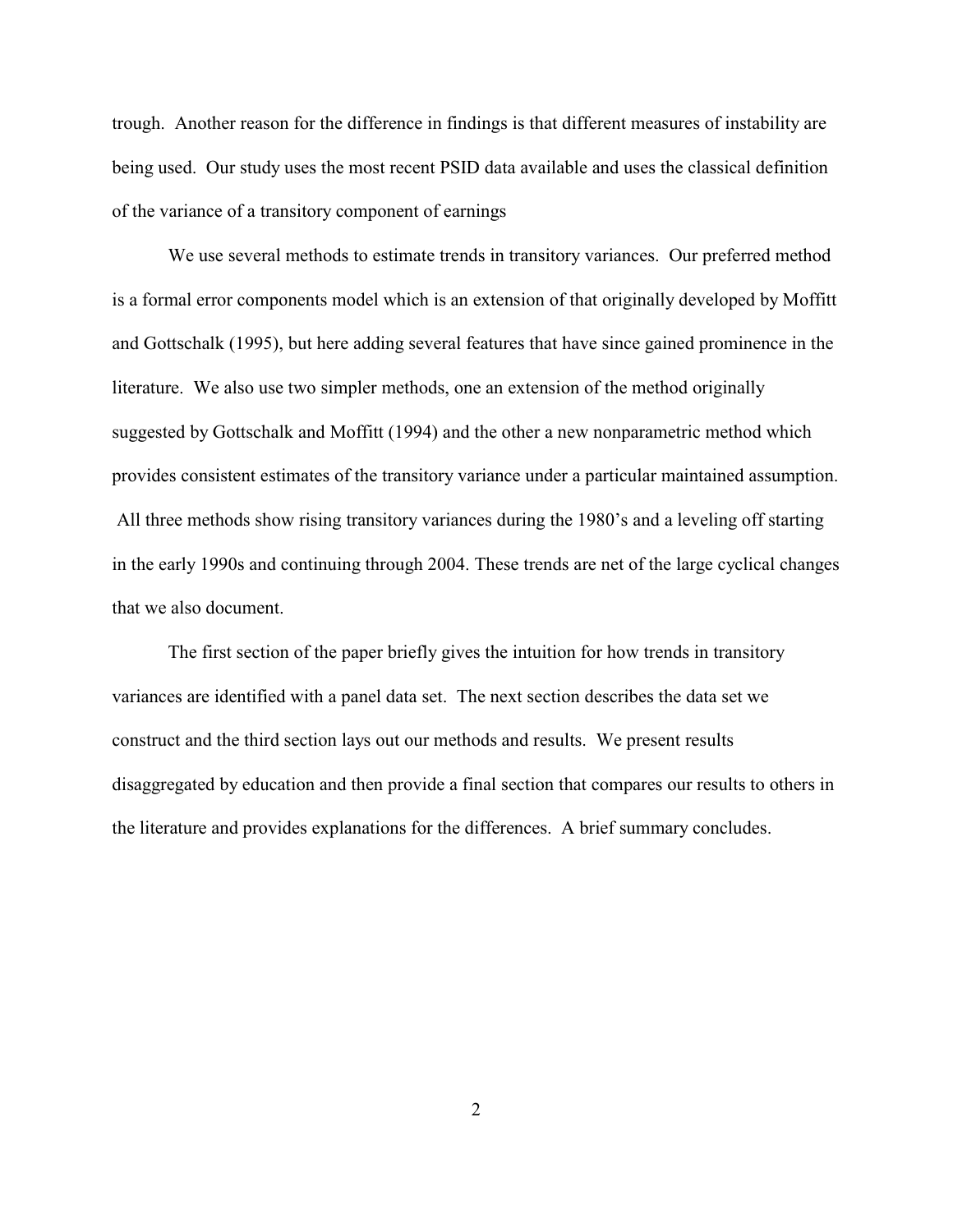### I. Identification of Trends in Transitory Variances

The canonical error components model with permanent and transitory components is

$$
y_{it} = \mu_i + v_{it} \tag{1}
$$

where  $y_{it}$  is log earnings or residual log earnings for individual i at age t,  $\mu_i$  is a time-invariant, permanent individual component and  $v_{it}$  is a transitory component. The typical assumptions are that  $E(u) = E(v) = E(u, v) = 0$   $Var(u) = \frac{2}{2}$  and  $Var(v) = \frac{2}{2}$ that  $E(\mu_i)=E(\nu_i)=E(\mu_i\nu_{i\uparrow})=0$ ,  $Var(\mu_i)=\sigma_{\mu}^2$  and  $Var(\nu_{i\uparrow})=\sigma_{\nu}^2$ . Estimation, and therefore identification, of this basic random effects model has been known since the 1960s. However, typically these models assume  $E(v_{it}v_{it})=0$  for  $t \neq \tau$  but this has been shown not to hold in most earnings applications. When it does not hold, identification is less obvious. Carroll (1992) was, to our knowledge, the first to point out explicitly that identification can be obtained from "long" autocovariances. The covariance of  $y_{it}$  at different times is

$$
Cov(y_{it}, y_{i,t-\tau}) = \sigma_{\mu}^{2} + Cov(v_{it}, v_{i,t-\tau})
$$
\n(2)

and hange  $\sigma^2$ and hence  $\sigma_{\mu}^2$  is identified from Cov( $y_{it}$ , $y_{i,t-\tau}$ ), which is observed in the data, provided Cov( $v_{it}$ , $v_{i,t-\tau}$ )=0. But Cov( $v_{it}$ , $v_{i\tau}$ )=0 is essentially the definition of a transitory component in the first place, because this covariance represents its persistence (that is, whether a transitory shock at time t- $\tau$  is still present, in reduced magnitude, by time t). Since the definition of a transitory component is something that eventually goes away, the permanent variance must be identified at sufficiently high values of  $\tau$ .

Once the permanent variance is identified, the transitory variance is identified as the residual: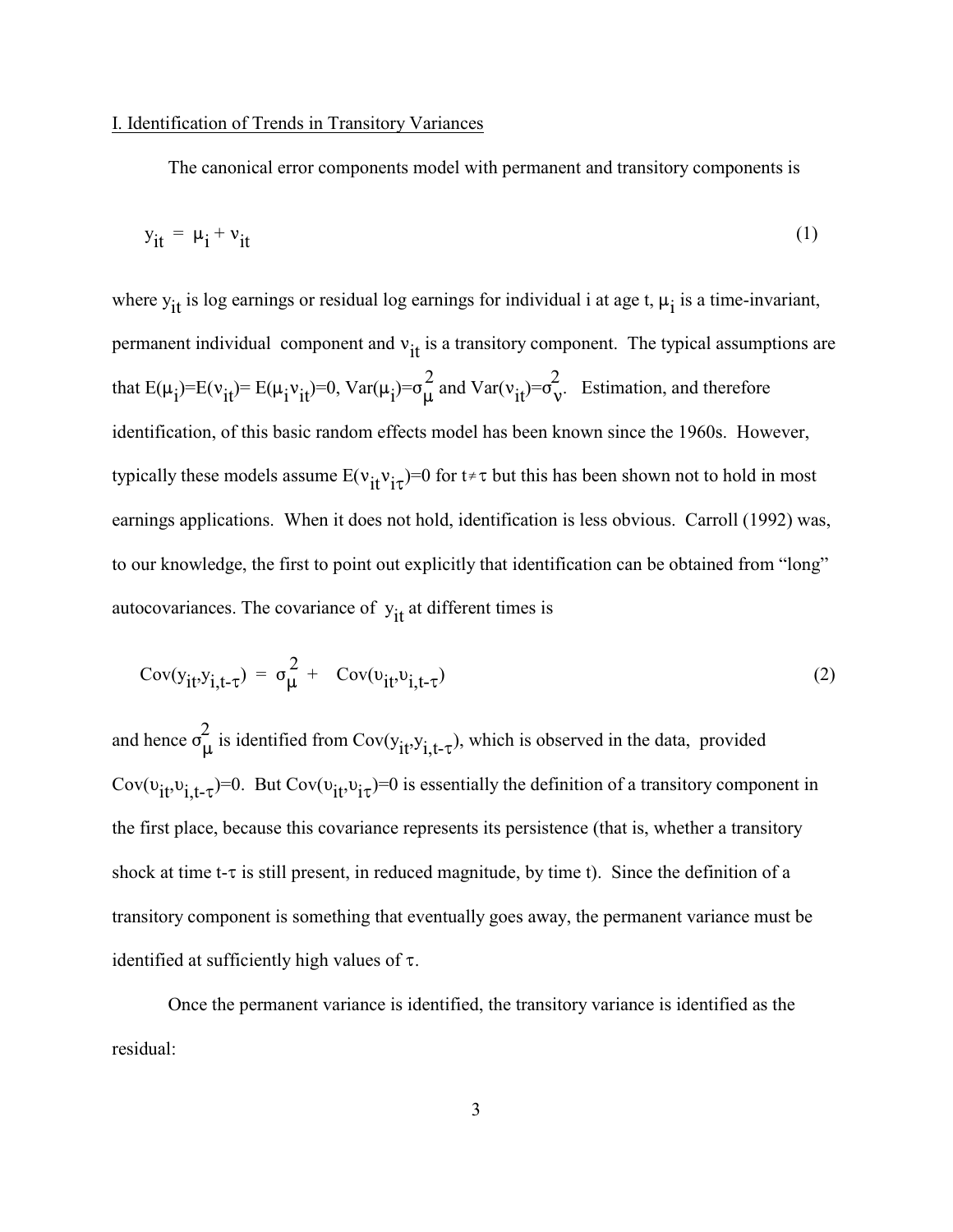$$
\sigma_{\mathbf{U}}^2 = \text{Var}(y_{it}) - \sigma_{\mu}^2 \tag{3}
$$

because  $Var(y_{it})$  is observed in the data. This exercise can be conducted in different calendar periods, thereby revealing whether transitory variances are changing.

This method of identification of permanent and transitory variances from the long autocovariances of  $y_{it}$  is employed in the richer error components model as well as the nonparametric method described below. The data requirements are therefore for a sufficiently long panel which allows not only calculation of variances but also long autocovariances, and for different periods of calendar time.

### II. Data

The Michigan Panel Study on Income Dynamics (PSID) satisfies these requirements, for it covers a long calendar time period (1968-2005) and, because it is a panel, we can compute autocovariances of earnings for the same individuals between periods quite far apart. We use the data from interview year 1971 through interview year 2005.<sup>1</sup> Earnings are collected for the previous year, so our data cover the calendar years 1970 to 2004. The PSID skipped interviews every other year starting in interview year 1998, so our last five observations are for earnings years 1996, 1998, 2000, 2002, and 2004. We follow many previous studies by focusing only on

<sup>&</sup>lt;sup>1</sup> We do not use earnings reported in 1969 or 1970 since these are reported only in bracketed form.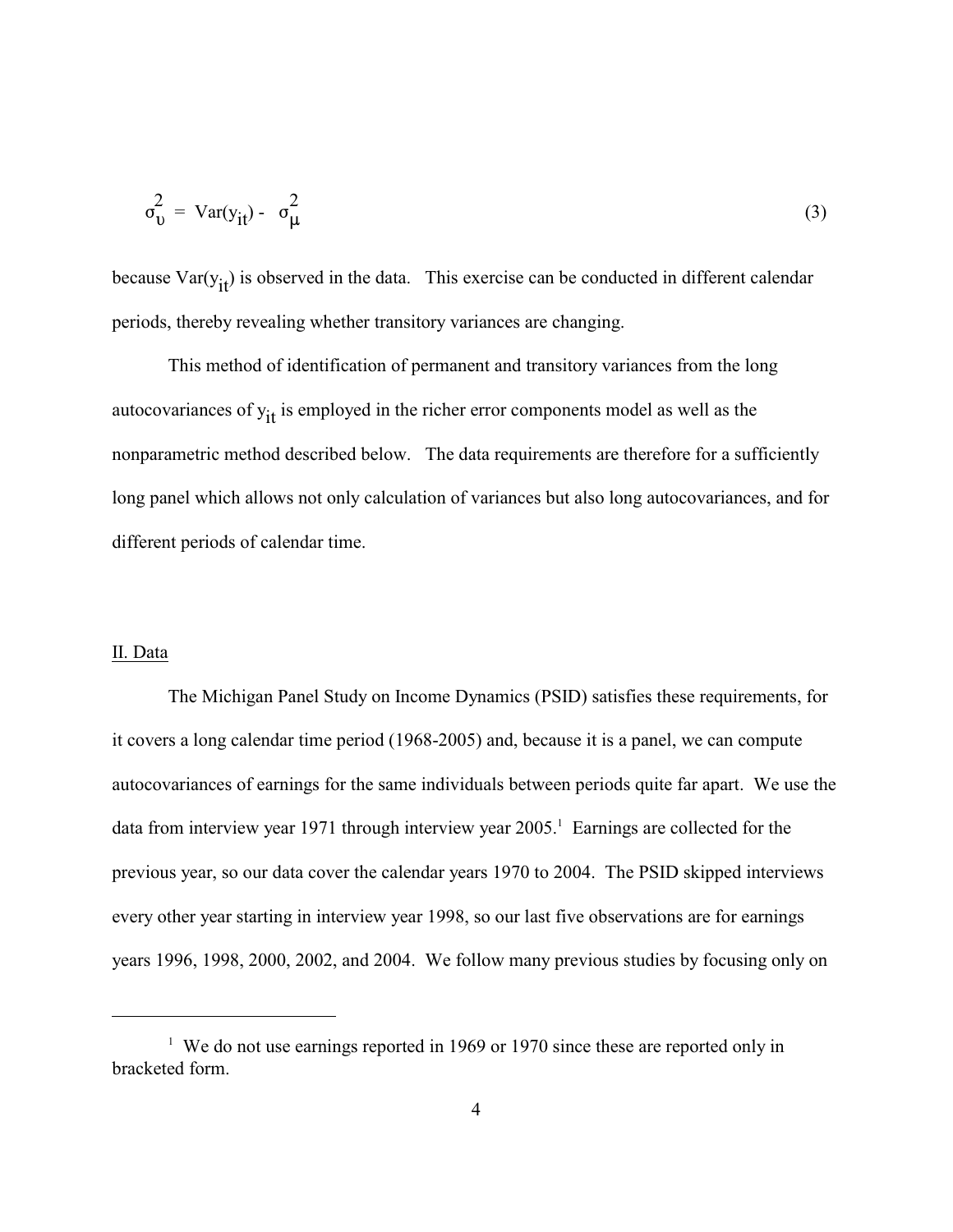males in order to reduce the effects of labor force participation. We take any year in which these males were between the ages of 30 and 59, a head of household (wage and salary information is not available for males who are not heads), not a student, and had positive annual wage and salary income and positive annual weeks of work. We include men in every year in which they appear in the data and satisfy these requirements. We therefore work with an unbalanced sample because of aging into and out of the sample in different years, attrition, and movements in and out of employment. Fitzgerald et al. (1998) have found that attrition in the PSID has had little effect on its cross-sectional representativeness, although less is known about the effect of attrition on autocovariances. Measurement error in earnings reports is another potential problem when using survey data to estimate covariance matrices. However, Pischke (1995) has shown that measurement error in the PSID has little effect on earnings covariances and Gottschalk and Huynh (forthcoming) show that this is a result of the non-classical structure of measurement error in earnings found in many surveys. We exclude men in all PSID oversamples (SEO, Latino). All earnings are put into 1996 CPI-U-RS dollars. The resulting data set has 2,883 men, 31,054 person-year observations, for an average of 10.8 year-observations per person. Means of the key variables are shown in Appendix Table A-1.

Rather than form a variance-autocovariance matrix directly from these earnings observations, we work with residuals from regressions of log earnings on education, race, a polynomial in age, and interactions among these variables, all estimated separately by calendar year. Our analysis, therefore, examines the effects of the transitory variance on the within group variances of log earnings. We use these residuals to form a variance-autocovariance matrix indexed by year, age, and lag length. Thus a typical element consists of the covariance between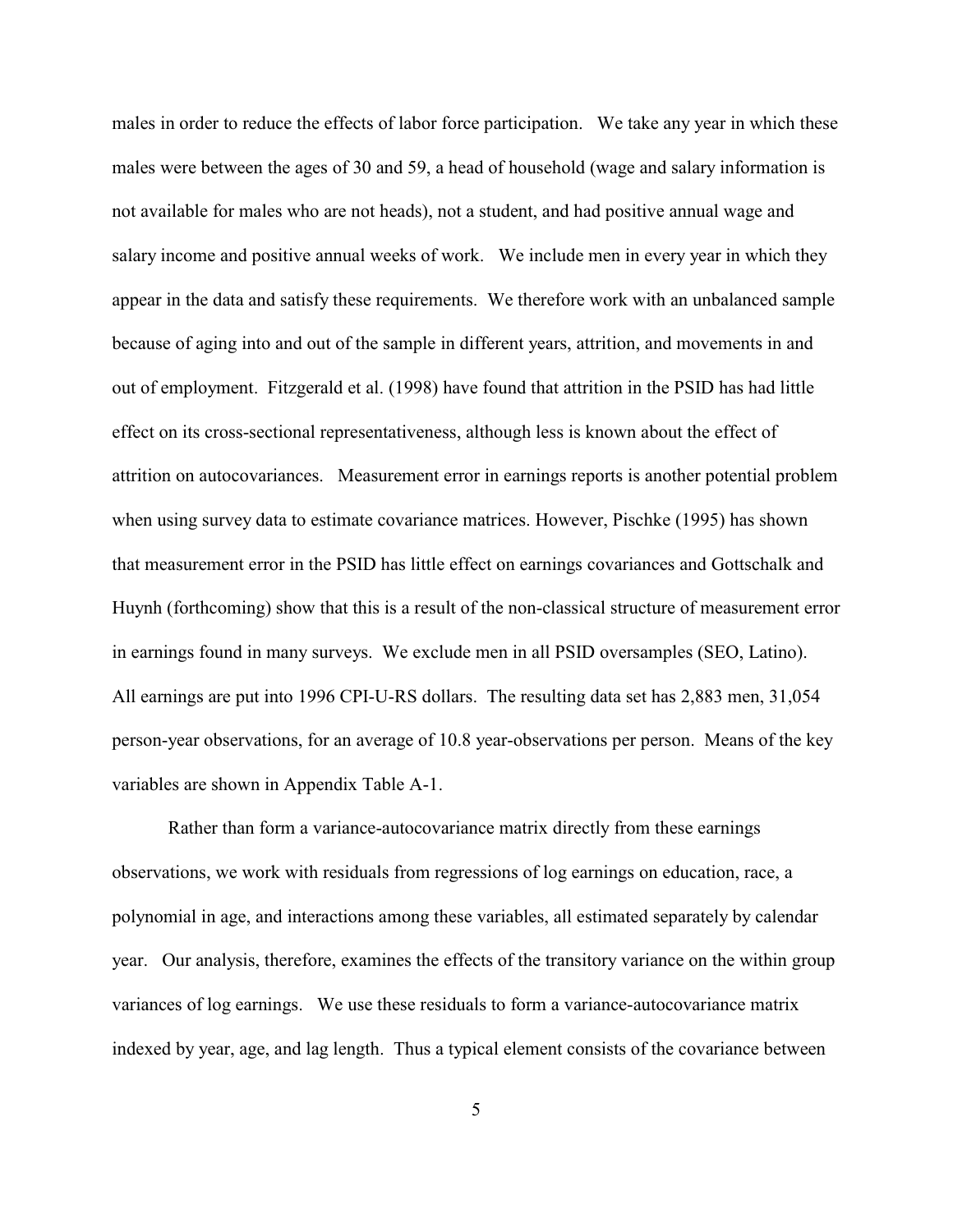earnings of men at ages a and a' between years t and t'. Because of sample size limitations, however, we cannot construct such covariances by single years of age. Instead, we group the observations into three age groups--30-39, 40-49, and 50-59--and then construct the variances for each age group in each year, as well as the autocovariances for the each group, at all possible lags (back to 1970 or age 20, whichever comes first). We then compute the covariance between the earnings of the group in the given year and each lagged year, using the individuals who are in common in the two years. $\frac{2}{3}$  The resulting autocovariance matrix represents every individual variance and covariance between every pair of years only once, and stratifies by age so that life cycle changes in the variances of permanent and transitory earnings can be estimated.<sup>3</sup> The covariance matrix has 1,197 elements over all years, ages, and lag lengths. A few typical elements are illustrated in Appendix Table A-2.

### III. Models and Results

We present results on trends in transitory variances from three models: a parametric error components model, which is our preferred model; an approximate nonparametric implementation of that model; and an even simpler method used originally by Gottschalk and Moffitt (1994) which also only approximates the variance of interest.

 $2$  We trim the top and bottom one percent of the residuals within age-education-year cells to eliminate outliers and top-coded observations.

 $3\text{ The first stage regression controls for changes in the mean of earnings. Standard human$ capital or seach models imply that variances as well as means change with age.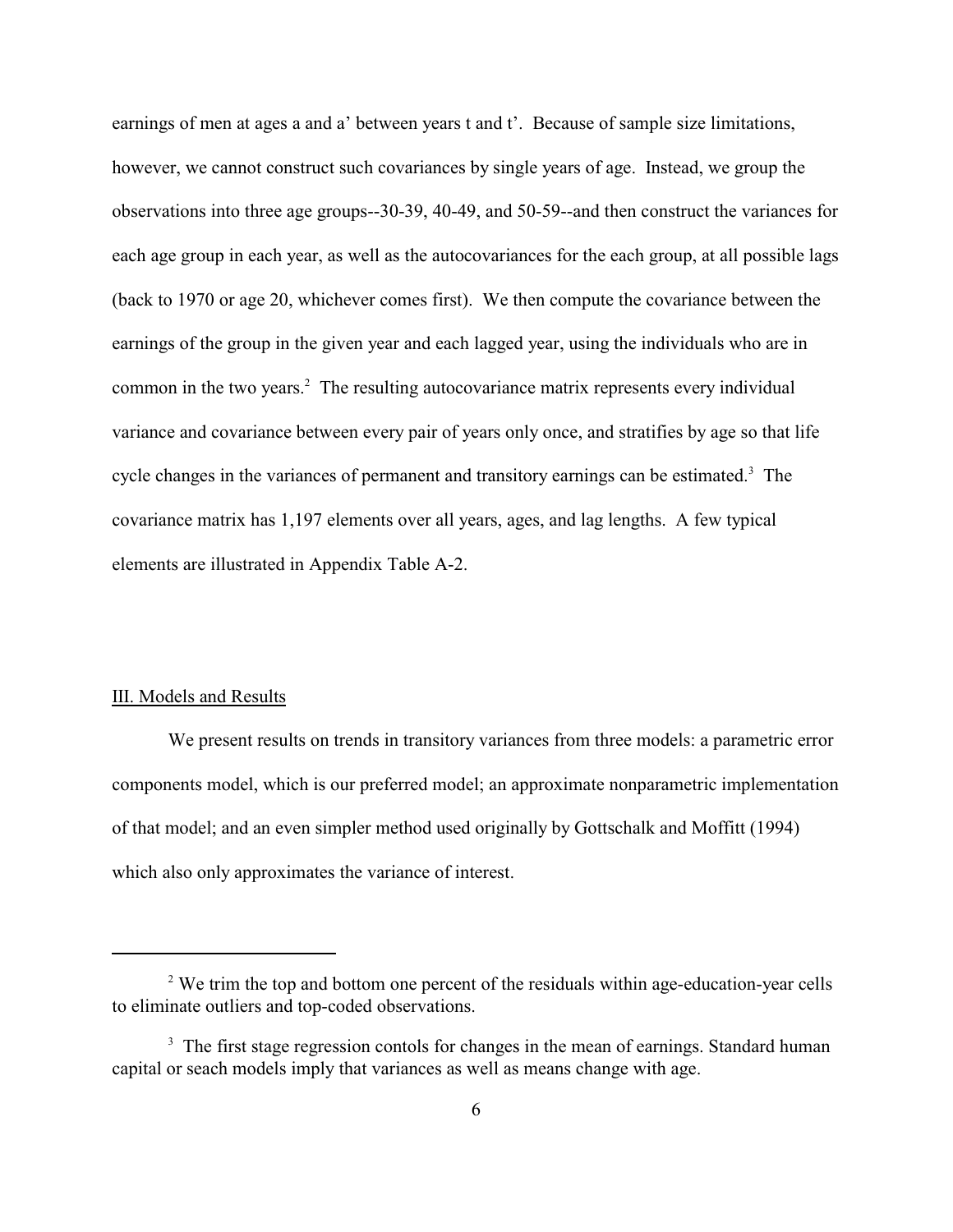Error Components Model. We first formulate an error components model of life cycle earnings dynamics process in the absence of calendar time shifts. There is a large literature on the formulation of such models (Hause, 1977, 1980; Lillard and Willis, 1978; Lillard and Weiss, 1979; MaCurdy, 1982; Abowd and Card, 1989; Baker, 1997; Geweke and Keane, 2000; Meghir and Pistaferri, 2004; Guvenen, 2007; see MaCurdy, 2007, for a review). These models have suggested that the permanent component is not fixed over the life cycle but evolves, typically with variances and covariances rising with age. This pattern can be captured by a random walk or random growth process in the permanent effect. The literature has also shown that the transitory error is serially correlated, usually by a low-order ARMA process. Our model contains all these features:

$$
y_{ia} = \mu_{ia} + \nu_{ia} \tag{4}
$$

$$
\mu_{ia} = \mu_{i,a-1} + \delta_i + \omega_{ia} \tag{5}
$$

$$
v_{ia} = \rho v_{i,a-1} + \xi_{ia} + \theta \xi_{i,a-1}
$$
 (6)

with  $E(\mu_{i}^2)=E(\delta_i)=E(\xi_{i}^2)=0$ , orthogonality between all four of these variables, and initial conditions  $\mu_{i0} \neq 0$ ,  $\nu_{i0} = 0$  (the life cycle begins at a=1). Eqn(4) again posits a permanenttransitory model but with an age-varying permanent effect  $(\mu_{ia})$ . The latter evolves over the life cycle from a random growth factor  $(\delta_i)$  which allows each individual to have a permanently higher or lower growth rate than that of other individuals, and from a random walk factor  $(\omega_{i}$ that arrives randomly but is a permanent shock. The transitory error evolves accordingly to a ARMA(1,1) process typically found in the literature, with the underlying transitory shock ( $\xi_{i}$ )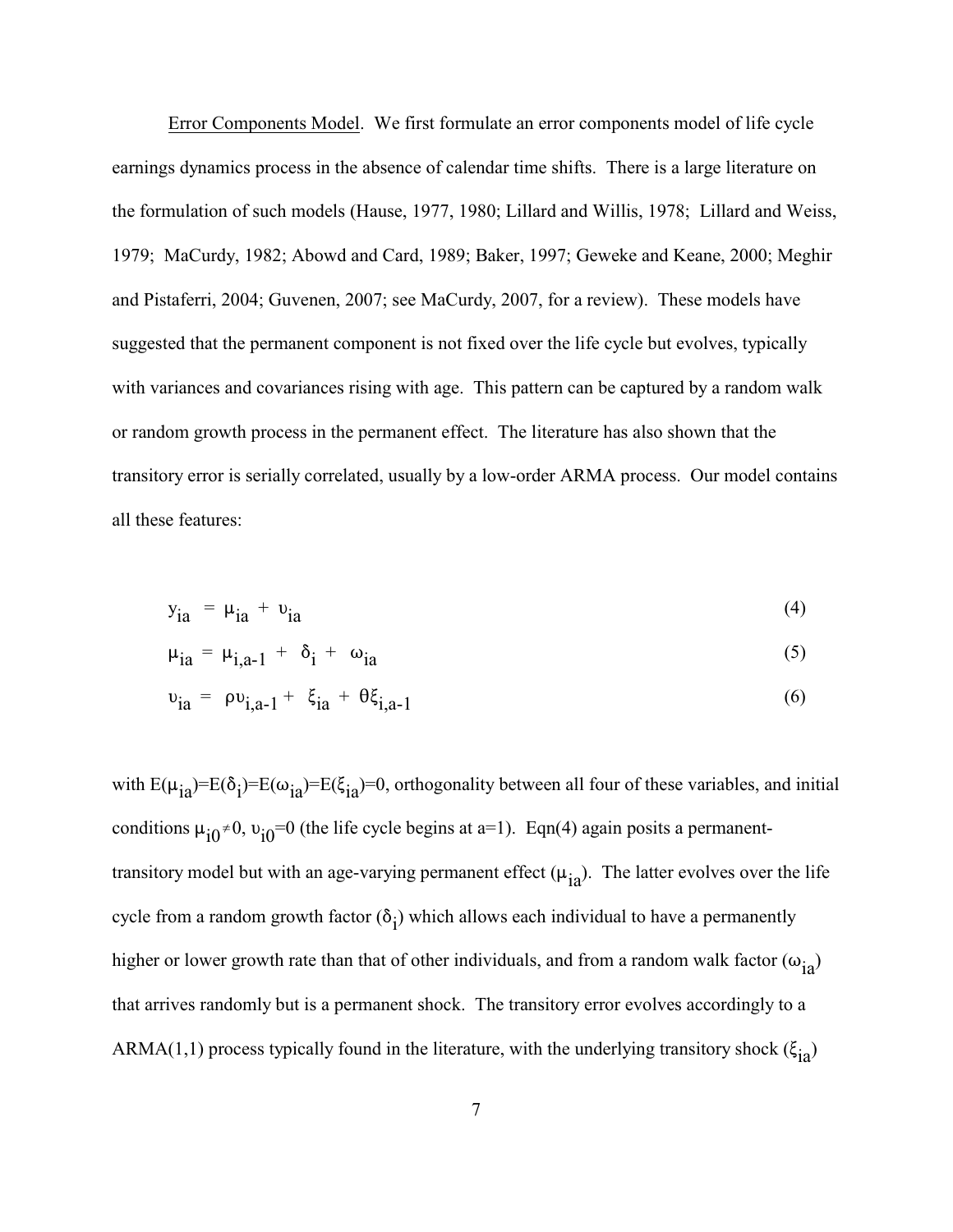fading out at rate  $\rho$  but deviating from that smooth fade-out rate by  $\theta$  in the next period ( $\theta$ ) (the  $MA(1)$  parameter  $\theta$  improves the fit of the lag process significantly). Our tests also show, consistent with past work, that higher order ARMA parameters are not statistically significant. We assume all forcing errors to be i.i.d. except  $\xi_{i}$ , whose variance we assume to vary with age because transitory shocks are likely to be greater at younger ages. We allow  $\mu_{\dot{1}0}$  and  $\delta_{\dot{1}}$  to be correlated in light of the Mincerian theory that they should be negatively related (those who have higher initial investments in human capital will start off low but rise at a faster rate). Hence  $E(8^2) = \frac{2}{2} E(1^2) = \frac{2}{2} E(5^2) = \frac{1}{2} E(1^2) = \frac{2}{2}$  $\mathrm{E}(\delta_i^2) = \sigma_{\delta}^2$ ,  $\mathrm{E}(\omega_{ia}^2) = \sigma_{\omega}^2$ ,  $\mathrm{E}(\xi_{ia}^2) = \pi_0 + \pi_1 a$ ,  $\mathrm{E}(\mu_{i0}^2) = \sigma_{\mu 0}^2$  and  $\mathrm{E}(\mu_{i0} \delta_i) = \sigma_{\mu \delta}$ .

In this more realistic model, compared to the simple canonical model outlined previously, the permanent variance, and hence the transitory variance, is identified only by extrapolation. Because of the AR(1) assumption on the transitory error,  $Cov(v_{it}, v_{i,t-\tau})$  never hits zero in a finite lifetime. However, provided  $\rho$  is not too high, that covariance will be small within the finite lifetime of an individual and the permanent variance can be identified implicitly by extrapolation, but again primarily by the long autocovariances.<sup>4</sup>

With this identification condition satisfied, the parameters of the model can be identified for a single cohort. Determining whether there are calendar time shifts can therefore be identified from changes in parameters across multiple cohorts. Although all the parameters of the model could potentially shift with calendar time, for reasons of convenience we allow calendar time shifts in only two places in the model, in the permanent component and the forcing

 $\frac{1}{1}$  In an AR(1) model, another way to state the identification condition for the permanent variance is that we require  $p<1$ . If  $p=1$ , transitory shocks are equivalent to permanent shocks and hence the two cannot be separately identified. In practice, we have found this sometimes to be an important issue because estimates of  $\rho$  can be close to 1.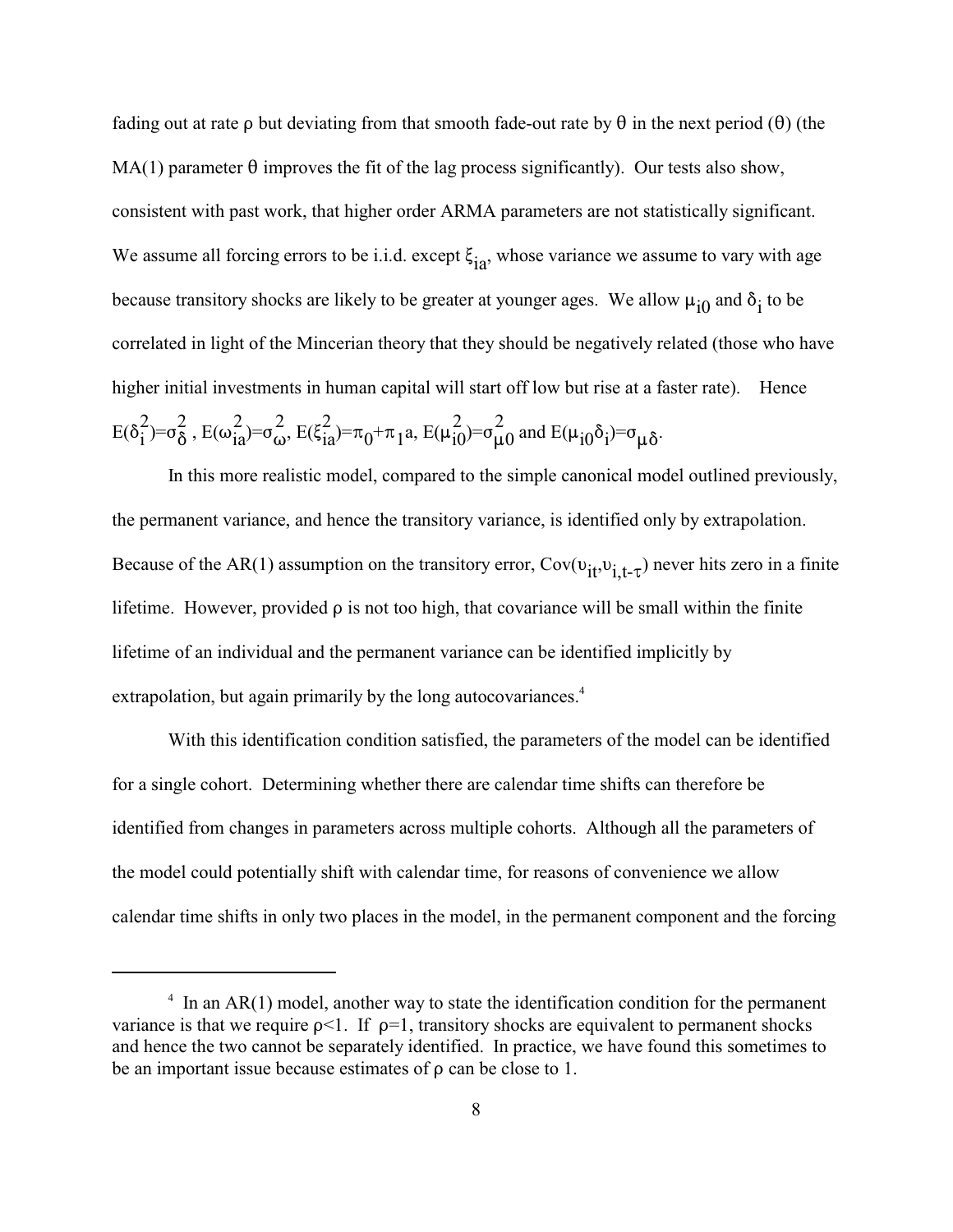transitory component:

$$
y_{\text{iat}} = \alpha_{t} \mu_{\text{ia}} + v_{\text{iat}} \tag{7}
$$

$$
\mu_{ia} = \mu_{i,a-1} + \delta_i + \omega_{ia} \tag{8}
$$

$$
v_{iat} = \rho v_{i,a-1,t-1} + \beta_t \xi_{ia} + \theta(\beta_{t-1} \xi_{i,a-1}) \tag{9}
$$

where t is calendar time. The parameter  $\alpha_t$  alters the variance of the permanent effect, which is now  $\alpha_t^2 \text{Var}(\mu_{ia})$ . This formulation coincides with an interpretation of  $\mu_{ia}$  as a flow of human capital services and  $\alpha_t$  as its time-varying price, consistent with the literature on changes in the returns to skill. We force it to be the same for all ages although this could be relaxed. The parameter  $\beta_t$  likewise allows calendar time shifts in the variance of the transitory component, which is now  $\beta_t^2 \text{Var}(\xi_{ia}).$ 

The introduction of time-varying parameters introduces a problem of left-censoring because those parameters cannot be identified prior to 1970 yet their evolution prior to that year affects variances and covariances after 1970. To address this issue, we introduce a new parameter  $\gamma$  which allows the transitory variances in 1970 to deviate from what they would be if  $\beta$ <sub>t</sub>=1 for t<1970, with  $\gamma$ =0 implying no deviation. The details are given in Appendix B.

For any values of the parameters, the model in (7)-(9) generates a predicted set of variances and covariances in each year and for each age and lag length, and therefore a predicted value for each of the 1,197 elements of our covariance matrix. We estimate the parameters by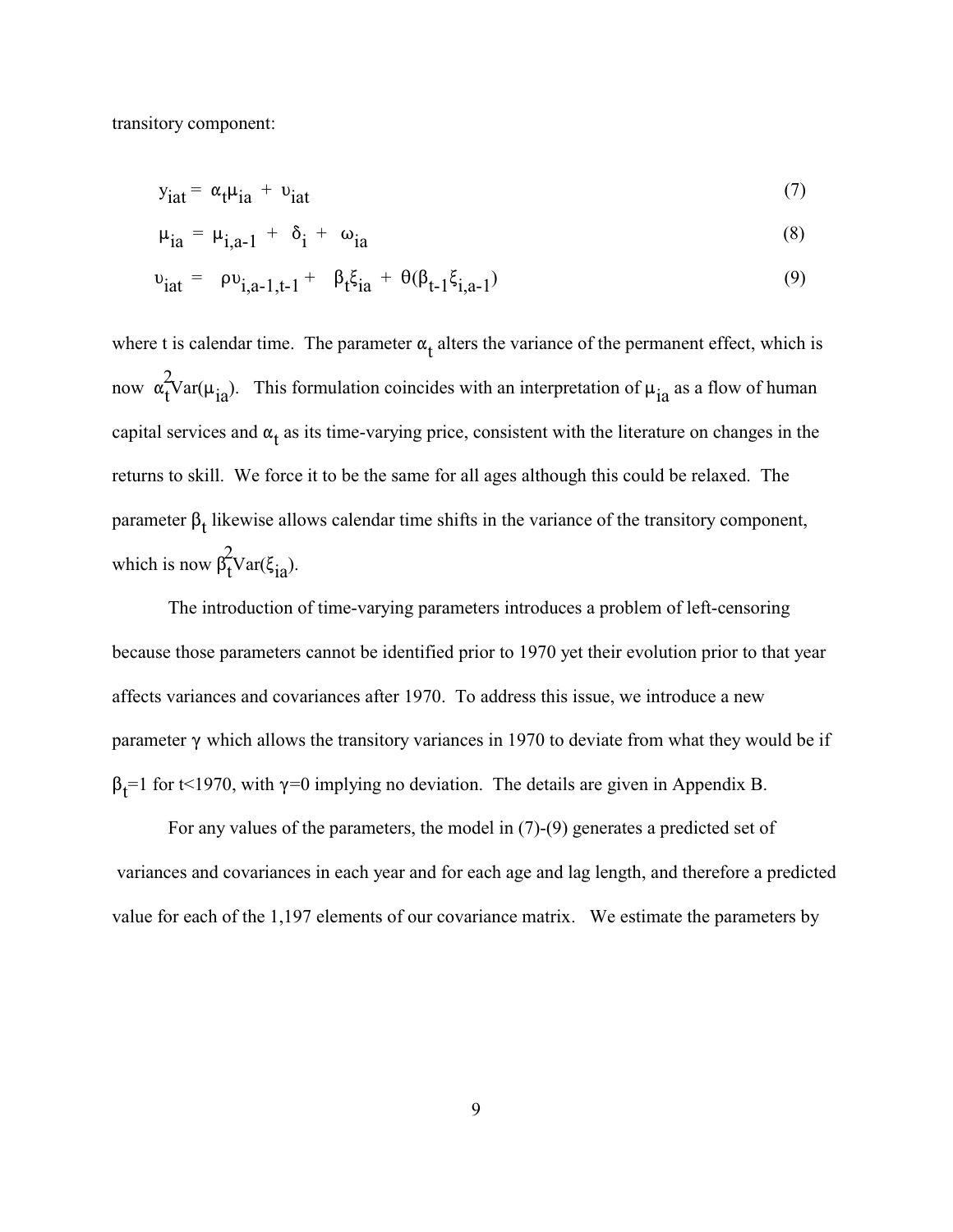minimizing the sum of squared deviations between the observed elements and elements predicted by the model, using an identity weighting matrix and computing robust standard errors. The formal statement of the model and estimating procedure appears in Appendix B.<sup>5</sup>

The estimates of the model parameters are given in Appendix Table A-3. The transitory component is significantly serially correlated both through the AR(1) and MA(1) component implying, as discussed before, that long autocovariances are needed to identify the model. However, our main interest is in the estimates of  $\alpha_t$  and  $\beta_t$ , which are shown graphically in Figures 1 and 2 along with smoothed trendlines (both are normalized to 1 in 1970). Figure 1 shows that permanent variance rose in the 1980s, leveled off through the mid-1990s, and then started rising again in the mid-1990s. This pattern is roughly consistent with rises in the return to education and other indicators of skill differentials. This pattern reflects, as has already been emphasized and as will be shown further below, trends in the long autocovariances in the data.

Of more direct interest to our focus on instability of earnings is Figure 2, which shows the estimated values of  $\beta_t$  along with a trendline. The transitory variance rose sharply starting in the mid-1970s and continued to rise, albeit at a slowing rate, until 1990, after which time it has remained flat, although with fluctuations (related to the business cycle; see below). Thus our answer to the question we posed in the introduction is: the transitory variance of male earnings was higher in the 1980s than in the 1970s, and also higher in the 1990s than in the 1980s on

<sup>&</sup>lt;sup>5</sup> We estimate the model in levels rather than differences. The individual effect  $\mu_{i0}$ does not cancel out in differences in our model because of the  $\alpha_t$ . In addition, the covariance matrix of the differences of  $y_{\text{iat}}$  is a function of the same covariance matrix we are fitting with our levels model. Fitting in levels is more convenient for our purposes because we wish to decompose the trend in the cross-sectional variance of  $y_{iat}$  into permanent and transitory variances. We will show how our model fits the variances of differences of  $y_{\text{iat}}$  below.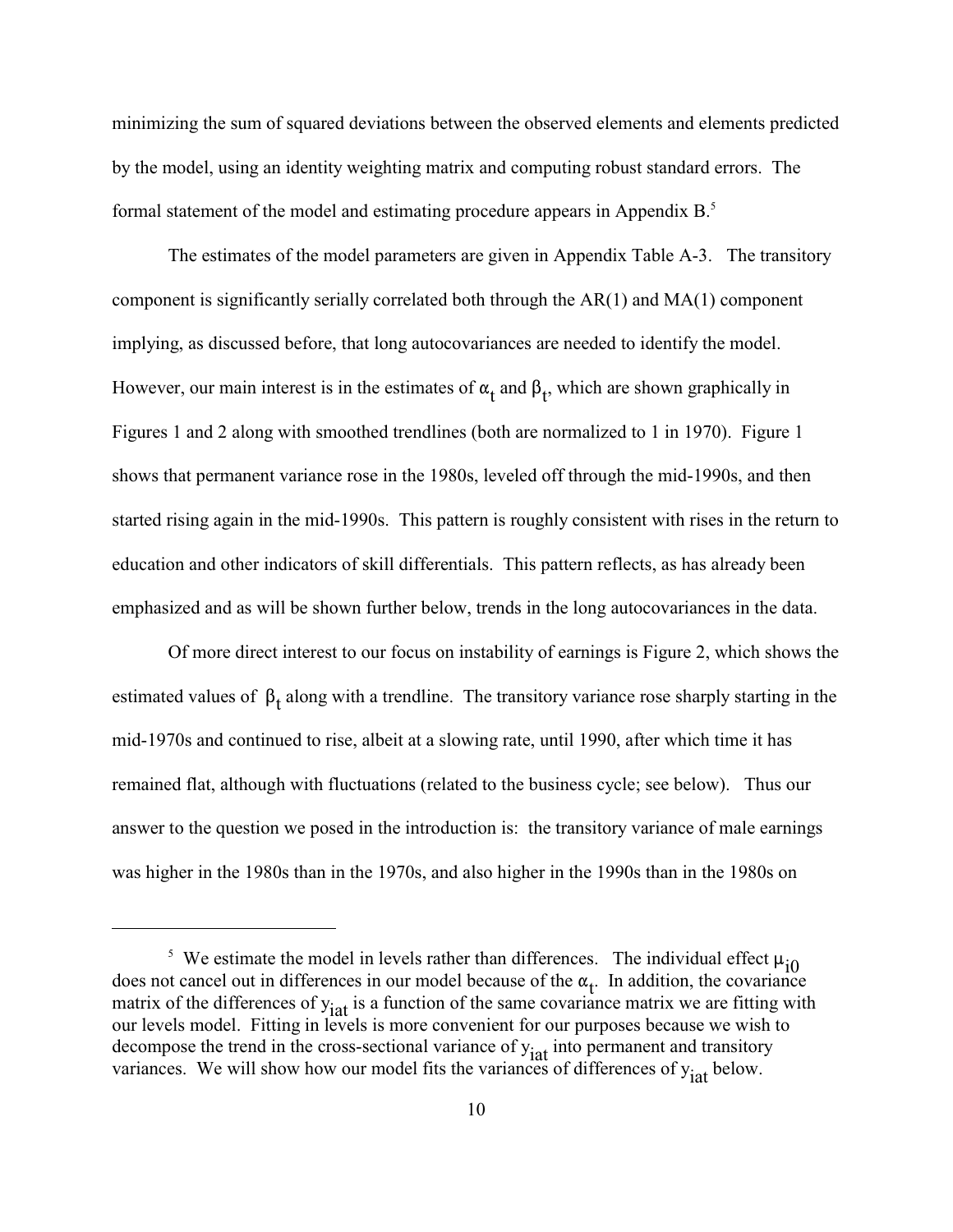average, although its rate of rise declined in the later 1980s and stopped altogether by the early 1990s.

Drawing the implications of these estimated parameters for the variances of  $\alpha_1 \mu_{12}$  and  $v_{\text{iat}}$ -the permanent and transitory variances in the model--requires applying the formulas in Appendix B. The resulting variances differ by age. Figure 3 shows the pattern for those age 30- 39 but a similar pattern holds for other ages as well. Both the permanent and transitory variances follow roughly the same pattern as  $\alpha_t$  and  $\beta_t$ , as should be expected since these are the only calendar-time varying parameters in their formulas. From 1970 to 1984, the rise in the transitory variance accounted for 49 percent of the total rise in the cross-sectional variance, consistent with prior work on the 1980s by Gottschalk and Moffitt (1994) and Moffitt and Gottschalk (1995). From 1970 to 1993, the transitory variance accounted for 65 percent of the total cross-sectional variance rise. However, from 1970 to 2004, it has accounted for only 31 percent of the total rise because of the increase in the permanent variance in the last several years.

Much of the fluctuation in the transitory variance is business-cycle related. Figure 4 shows the same transitory variance but plotted along with the national unemployment rate for men 20 and over. The variance is clearly positively correlated with the unemployment rate, albeit with something of a lag in the first half of the period. This explains much of the variability of the transitory variance. Nevertheless, the variance has drifted upward, never coming back to its original level after a recession, and ending in 2004 at a higher level than at the beginning even though the unemployment rate has returned to its levels of the 1970s.

An important question for understanding these results is whether they can be demonstrated with simpler econometric methods, and whether they hold under more flexible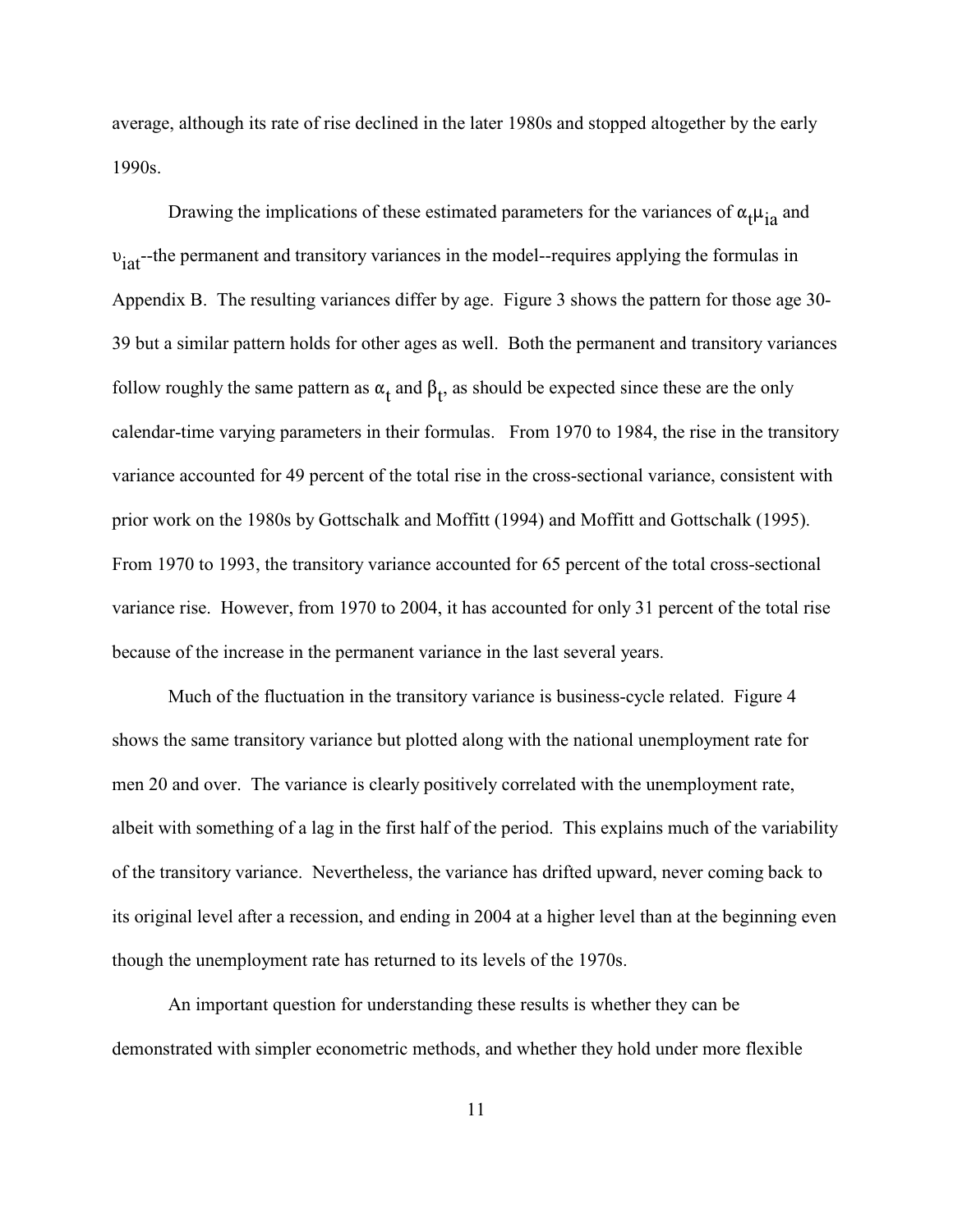specifications of the permanent and transitory components than assumed in our parametric model. We consider two simpler methods to address this question.

Approximate Nonparametric Method. One approach is to follow the simple model described in Section I by using the long autocovariances to estimate the variance of the permanent effect and by then subtracting that value from the total variance to obtain an estimate of the transitory variance. Figure 5 shows the actual variance of those 30-39 in each year, for illustration, along with the autocovariances at lags 6 and 10, which might be considered to be sufficiently long so that the transitory shocks are no longer correlated. The figure shows this not to be the case, for the lag-10 autocovariance is below that at lag 6; that is, the autocovariance is still falling. Taking the difference between the upper line and the lag-10 autocovariance results in the transitory variance estimate shown in Figure 6, which necessarily cannot be computed until year 1980. This estimate shows an increase in the transitory variance in the early 1980s but a fall in the later 1980s, a rise in the early 1990s, and another fall in the later. 1990s. This is a significantly different pattern than that in the error components model.

There are two drawbacks of this method. One is that the more realistic model of the ageevolution of the permanent effect shown in (4)-(6) with its random walk and random growth specifications no longer makes the autocovariance of the permanent component equal to its variance (see Appendix eqns (B15) and (B16)). The second is that the method does not work well when  $\alpha_t$  is evolving over the period covered by the long autocovariance, for in that case the autocovariance of y<sub>iat</sub> is

$$
Cov(yiat, yi,a-τ,t-τ) = \alpha_t \alpha_{t-τ} Cov(\muia, \mui,a-τ)
$$
\n(10)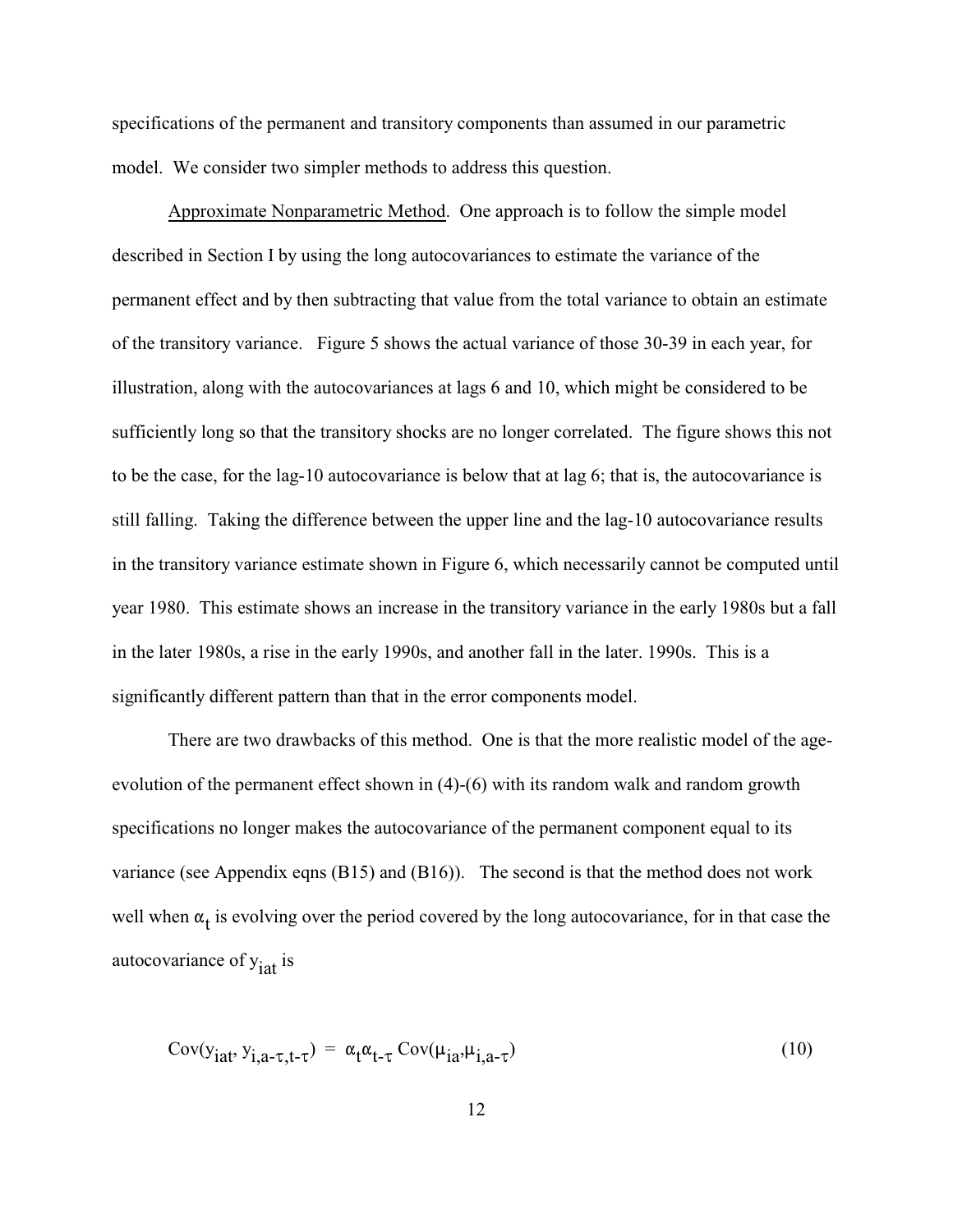and therefore the long autocovariance will not equal  $\alpha_t \text{Cov}(\mu_{ia}, \mu_{i,a-\tau})$  because of the presence of the lagged effect  $\alpha_{t-\tau}$ . Thus, for example, Cov( $y_{iat}$ ,  $y_{i,a-\tau,t-\tau}$ ) will continue to rise even if  $\alpha_t$  is falling, so long as  $\alpha_{t-\tau}$  was rising; lagged trends in the permanent variance affect the current variance. Errors in the specification of  $\alpha_t$  lead, in turn, to errors in the estimates of  $\beta_t$  with this method.<sup>6</sup>

Nevertheless, (10) forms a more appropriate basis for approximate nonparametric estimation because

$$
\log[\text{Cov}(y_{iat}, y_{i,a-\tau,t-\tau})] = \log \alpha_t + \log \alpha_{t-\tau} + \log[\text{Cov}(\mu_{ia}, \mu_{i,a-\tau})]
$$
(11)  
=  $\log \alpha_t + \log \alpha_{t-\tau} + f(a,\tau)$ 

where f(a, $\tau$ ) is a flexible parametric approximation to log[ $Cov(\mu_{ia}, \mu_{i,a-\tau})$ ]. Eqn(11) can be estimated by OLS using year dummies to capture the  $\alpha_t$  and (say) a polynomial approximation for f. This method is nonparametric because it makes no assumption on the way in which the permanent effect evolves--random walk, random growth, or something else--with that evolution approximated by an arbitrary function of age and lag length. But it is only approximate because the effects of past transitory shocks are never exactly zero because of the presence of the  $AR(1)$ process. Still, the transitory variance can be approximating by subtracting from the total variance the product of the square of the estimates of  $\alpha_t$  and the estimated  $f(a,\tau)$  evaluated at  $\tau=0$  because the latter is an estimate of the permanent variance at age a.

 $6$  This problem has been noted by Gottschalk and Moffitt (2006) and Shin and Solon (2008).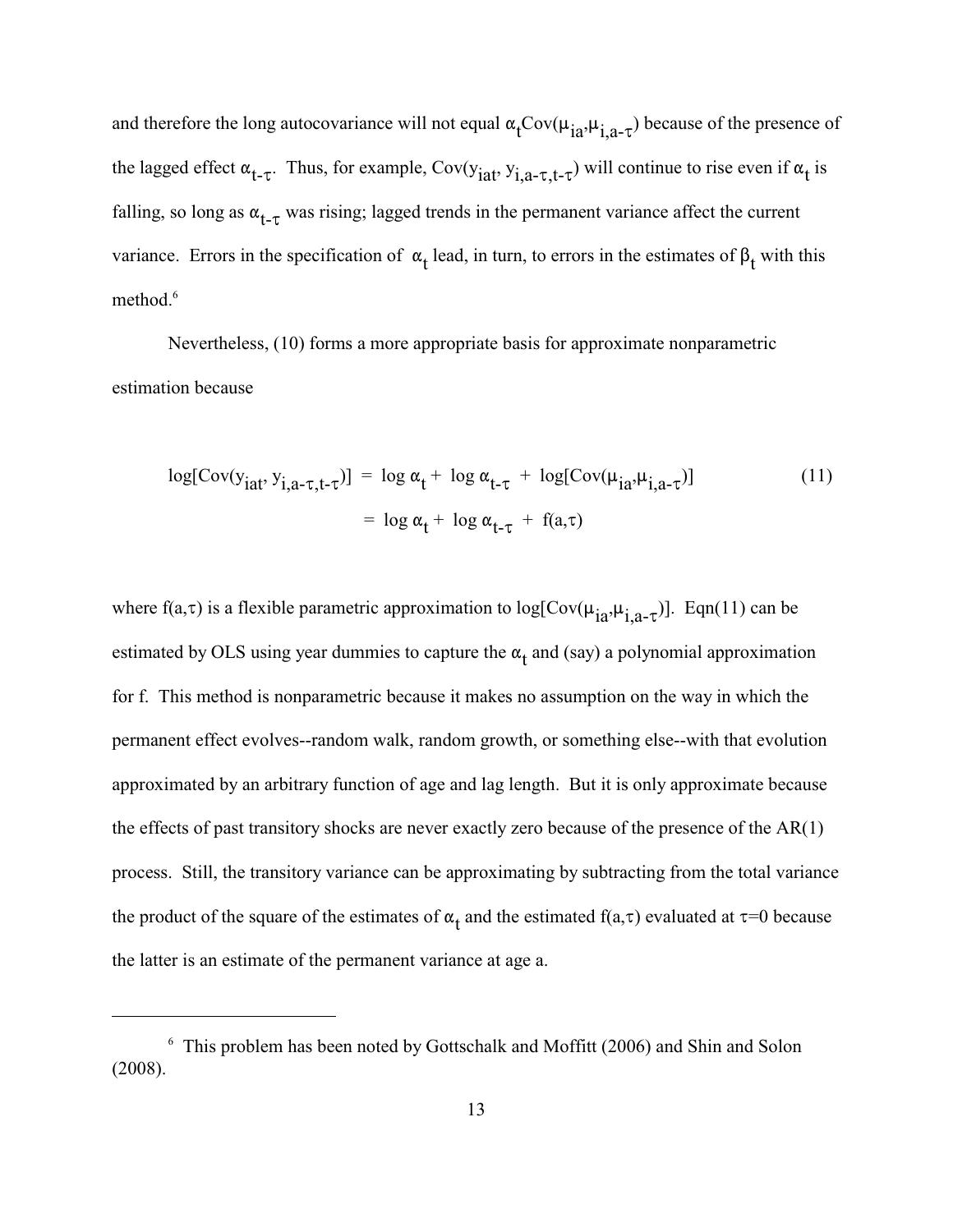Figure 7 shows the estimates of the transitory variance obtained in this way using a second-order polynomial for a and  $\tau$  for the function  $f(a,\tau)$  and using all lags of order 10 and over in the regression eqn (11). The pattern is much closer to that obtained from the error components model, differing only in the period of the 1990s and after, when the variance gradually falls instead of flattening out. This latter difference is a result of the failure of the key assumption of negligible transitory autocovariance. At lag 10 that autocovariance is small but it is still trending upward (a plot demonstrating this is not shown for brevity). The transitory autocovariance is trending upward because the transitory variances themselves are; and, because the transitory components are serially correlated, an increase in the variance of the underlying transitory shocks necessarily increases all transitory autocovariances as well (see eqn (B19)). This spuriously pulls up the permanent variance when (11) is estimated, pushing the transitory variance down. Nevertheless, this simple nonparametric method is close enough to the error components model to provide some support for it using this simpler and less parametric method.

Gottschalk-Moffitt ("BPEA") Method. An even simpler method used by Gottschalk and Moffitt (1994) and applied in some subsequent studies (e.g., Beach et al., 2003,2005) is to estimate the permanent and transitory variances with standard random-effects formulas within moving calendar time windows of fixed length. To estimate the transitory variance in year t, average the 2w+1 residuals in the calendar time window [t-w, t+w], for each individual i, to obtain an estimate of the individual's permanent component; then compute the variance of these means to obtain an estimate of the permanent variance, and then compute the variance of the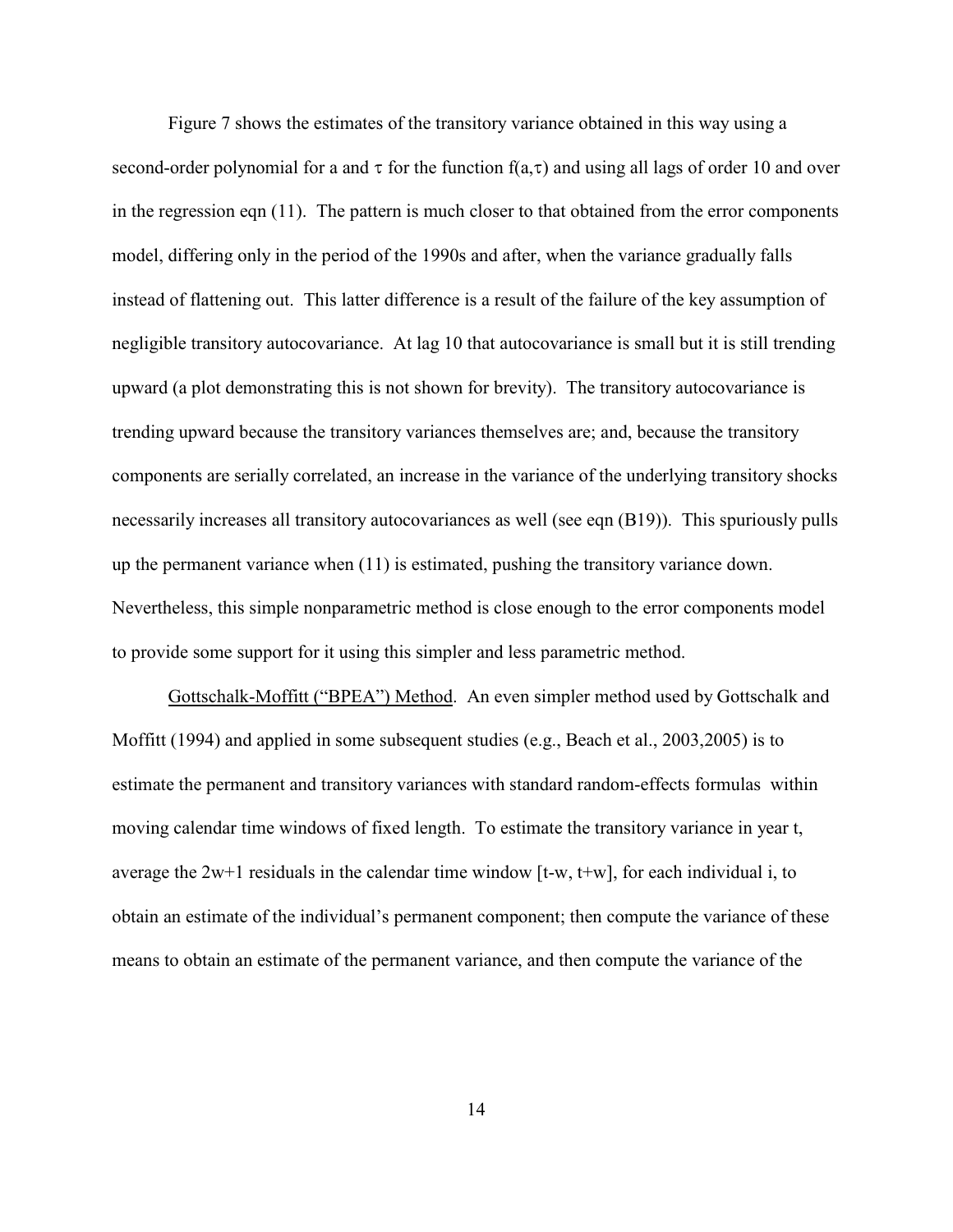transitory component from the  $2w+1$  deviations of the residuals from each individual's mean.<sup>7</sup> Repeat this process for each successive year t in the data, providing a trend in the estimated transitory variance. This method, like some of the other simple methods, produces consistent estimates under the canonical model described in Section I. However, it is also again problematic in more general models, particularly those with serial correlation in the transitory component. It can be shown that the variance of the deviations of the residuals from individual means in this case includes the short-term transitory autocovariances with a negative sign. Thus, if those autocovariances are rising, the trend in the estimated transitory variance will be too small.

Figure 8 shows the results of this exercise using a nine-year window (thus the earliest date is 1974 and the latest is 2000 because of the requirement of four years of data on either side of the year in question). The results are quite similar to those from the error components model, rising in the 1980s and leveling off around 1990. While the transitory variance again takes a dip in the mid-1990s, arising from the bias just mentioned, it is small. The same substantive conclusion of an essentially flat profile of the variance in the 1990s would also be reached with these results.

 $^7$  The exact formulas used for the permanent and transitory variance are given in Gottschalk and Moffitt (1994).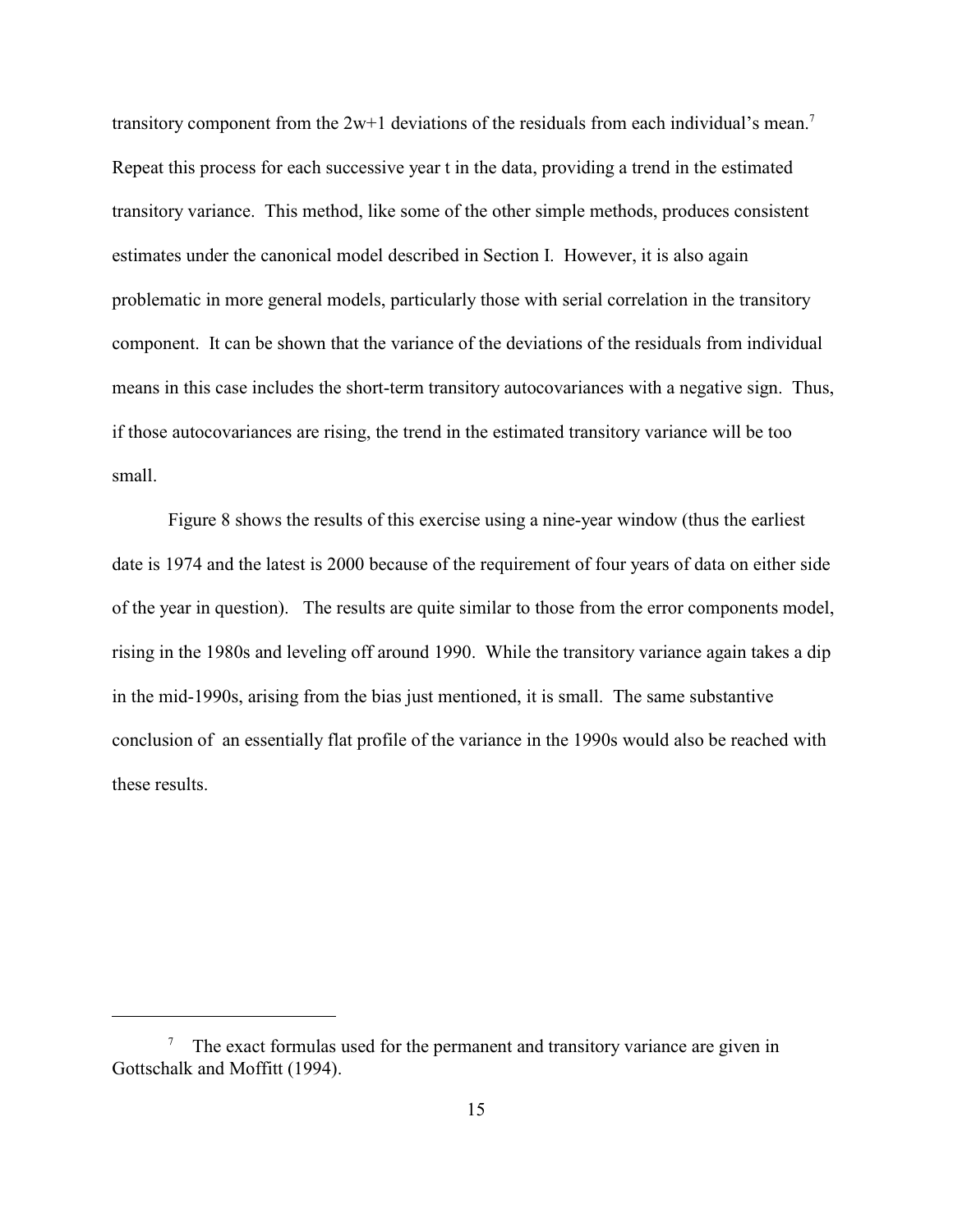#### IV. Differences by Educational Level

A question of interest is whether the increases in the transitory variance from the mid-1970s to 1990 were concentrated primarily in the less-skilled workforce, the more-skilled, or both. Gottschalk and Moffitt (1994), applying a variant of the BPEA method described above through 1987, found the variances to have risen at all education levels but at a much greater rate for the less educated than the more educated. Cameron and Tracy (1998) also find greater increases in earnings instability in the early 1980s for less-educated workers. The fact that the 1980s were also a period of marked deterioration in the low-skilled labor market in terms of levels of wages as well, suggested a possible general deterioration in the quality and stability of jobs for low-skilled workers.

We address this issue by estimating our error components model separately for those with years of education less than or equal to 12, and those more than 12. Our sample sizes do not permit further disaggregation. The results are shown in Figures 9 and 10, which show the implied estimates of permanent and transitory components at age 30-39. While the transitory variance for the more educated grew slightly in the late 1970s and early 1980s, the increase in the transitory variance across all age groups in the first half of the 1980s was entirely the result of increases for the less-educated workers, consistent with Gottschalk and Moffitt (1994). However, the transitory variance for the more educated workers rose in the late 1980s and through the early 1990s, although cyclical factors began to affect the trends at that time. In fact, the transitory variances for the less educated fell a bit in the later 1990s and, by 2004, the transitory variance was higher for the more educated than for the less educated. It is worth noting that this higher transitory variance for the more educated in the 1990s coincides with a period in which cross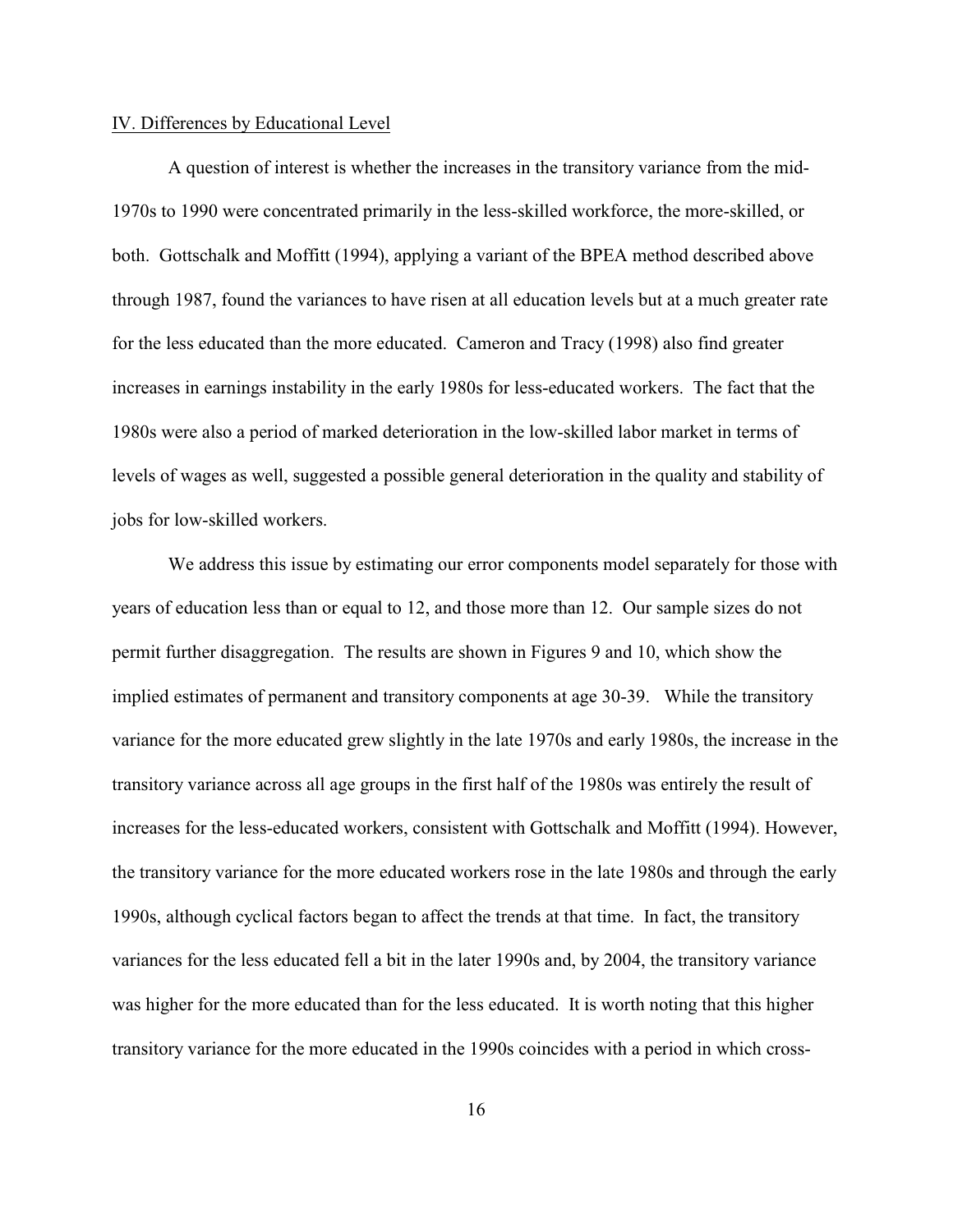sectional inequality was also notably increasing in the upper percentiles of the distribution, again showing a correlation between cross-sectional measures of inequality and our estimates of transitory variances.<sup>8</sup>

Although it is not the focus of our analysis, we note that these results yield new findings on the trends in permanent variances within education groups, which we interpret as a measure of changes in the within group price of skill. While the permanent variance rose for the less educated from the 1970s to the early 1980s, it has not increased much since then, on average, although an upward trend beginning in 1995 may continue into the future. The permanent variance for the more educated, while also increasing in the 1980s and leveling off thereafter, shows a more notable upward trend since the mid-1990s. This finding is consistent with those of Lemieux (2006) on heterogeneous returns to college. Increases in returns to college not only increase mean earnings of college educated workers but also increase the within group inequality of college graduates if there is heterogeneity in returns among college graduates. However, our evidence on the recent growth in the transitory variance implies that the increase in the total cross sectional variance of more educated workers reflects increases in the transitory component as well as the increase in the permanent component stressed by Lemieux.

<sup>&</sup>lt;sup>8</sup> Application of the BPEA method by education yields the same findings; results available from the authors.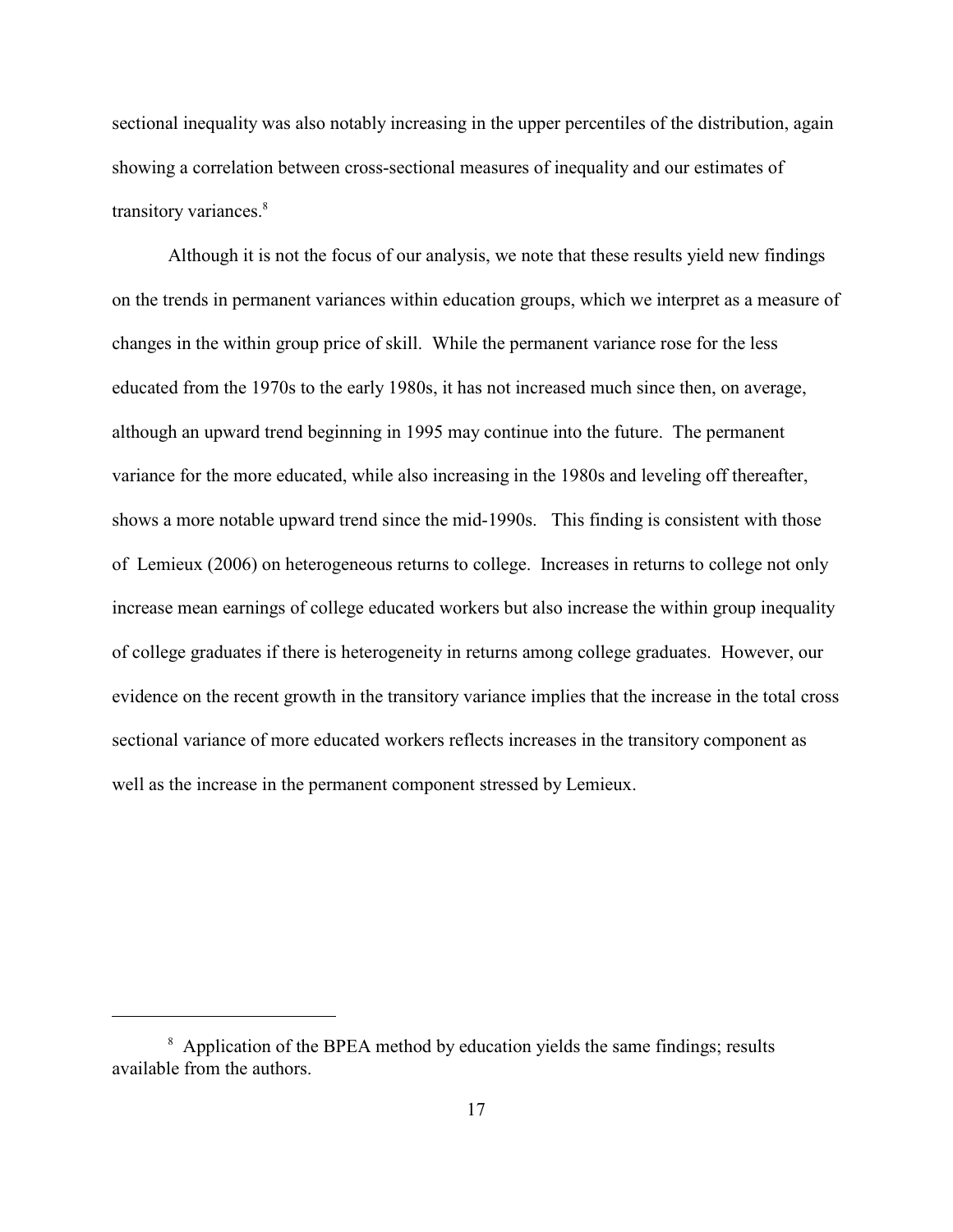#### V. Comparison with Other Work

Our results are mostly comparable with the few prior studies that have estimated error components models with allowance for calendar-time shifts.<sup>9</sup> Gottschalk and Moffitt (1994) and Moffitt and Gottschalk (1995) found increases in the transitory variance through 1987 using the same PSID data we use, Hyslop (2001) found increases in that variance from 1979 to 1985 also using PSID data, Cameron and Tracy (1998) found increases in that variance through 1982 using matched CPS data, Baker and Solon (2003) found increases in transitory variance in the early 1980s in Canada--a labor market closely linked to the US labor market--and Jensen and Shore found increases in the transitory variance from 1970s and 1980s (although also finding increases in the later 1990s and early 2000s, unlike our results).<sup>10</sup> However, Haider (2001), Moffitt and Gottschalk (2002) and Baker and Solon (2003) found that the transitory variance continued rose in the 1990s rather than flattening out, but the explanation for this difference is that those studies ended 1992 or 1993 when the variance was rising for what can now be seen to be only cyclical reasons (see Figure 2 or 3).

Our results also differ from those of Dynarski and Gruber (1997), Cameron and Tracy (1998), Dahl et al.(2008) and Shin and Solon (2008), who find no increase in male earnings instability over the course of the  $1980s$ .<sup>11</sup> The explanation for this difference is that these studies

<sup>&</sup>lt;sup>9</sup> We compare our results only to prior studies that have estimated the transitory variance of male earnings (many estimate the transitory variance of family income).

<sup>&</sup>lt;sup>10</sup> Beach et al. (2006) found no increases in the transitory variance in Canada after 1982, however.

 $11$  Dahl et al. only have data after 1984 and find that male earnings instability declined slightly after that point. Shin-Solon find declines in male earnings instability starting about 1982. Dynan et al. (2008), on the other hand, find increases in male earnings volatility in the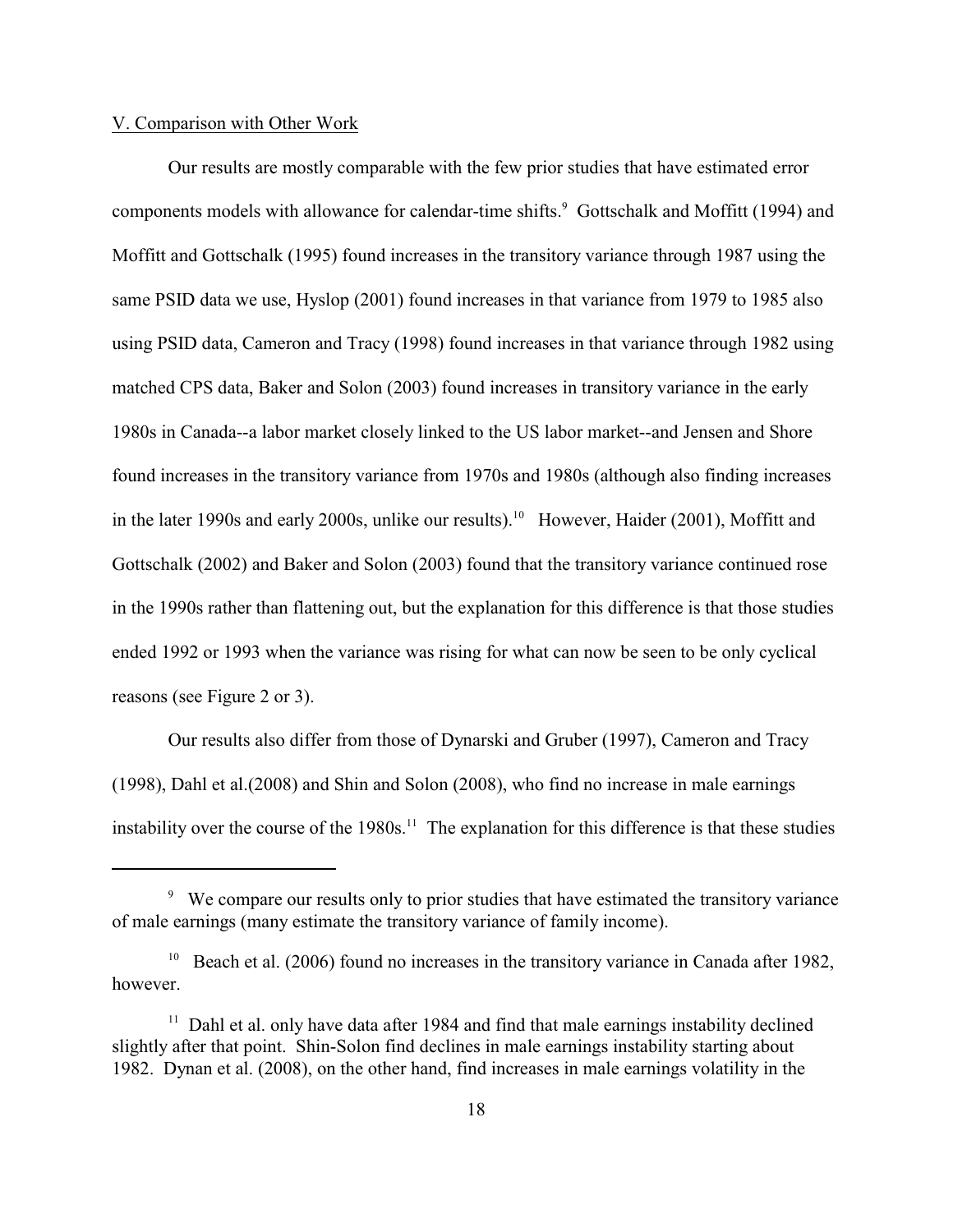use a different measure of earning instability, namely, the variance of the change in earnings from a year t to t+1 (one-year changes for Dahl et al. and two-year changes for Shin-Solon) or some measure related to it.<sup>12</sup> The relationship between the variance of the change in  $y_{it}$  and our measure can be seen by examining the former, which is

$$
Var(y_{it} - y_{i,t-1}) = Var(y_{it}) + Var(y_{i,t-1}) - 2 Cov(y_{it}, y_{i,t-1})
$$
\n(12)

In the canonical permanent-transitory model described in Section I, this expression equals our measure of interest the transitory variance  $\sigma^2$ meausre of interest, the transitory variance,  $\sigma_{v}^{2}$ , exactly. However, that is not the case when the transitory errors are serially correlated, for then the covariance on the right-hand-side of (12) that must be used to obtain our measure should be a long autocovariance. This matters for the measurement of trends because, as we have shown, the short autocovariances of the transitory component have been increasing over time. Including these rising short autocovariances in the covariance in (12) will lead the resulting calculated trends in Var( $y_{it} - y_{i,t-1}$ ) to be "biased" downward (biased if it is the classical transitory variance that is aimed to be estimated). Using a long autocovariance in (12) should provide estimates closer to our series on trends in the variance

<sup>1980</sup>s, consistent with our results, but another, smaller increase in the late 1990s and early 2000s (Shin-Solon also find an uptick in that later period). We have not explored the reasons for the difference in the latter finding or the reasons for the difference in findings with Dahl et al. or Shin-Solon. We should also note that Haider et al. (2001) found a decline in transitory variance after 1982, using an error components model.

 $12$  These authors are very clear in their discussion that they are using a different measure than the classical transitory variance used here, and are considering short-term earnings instability for interest in its own right.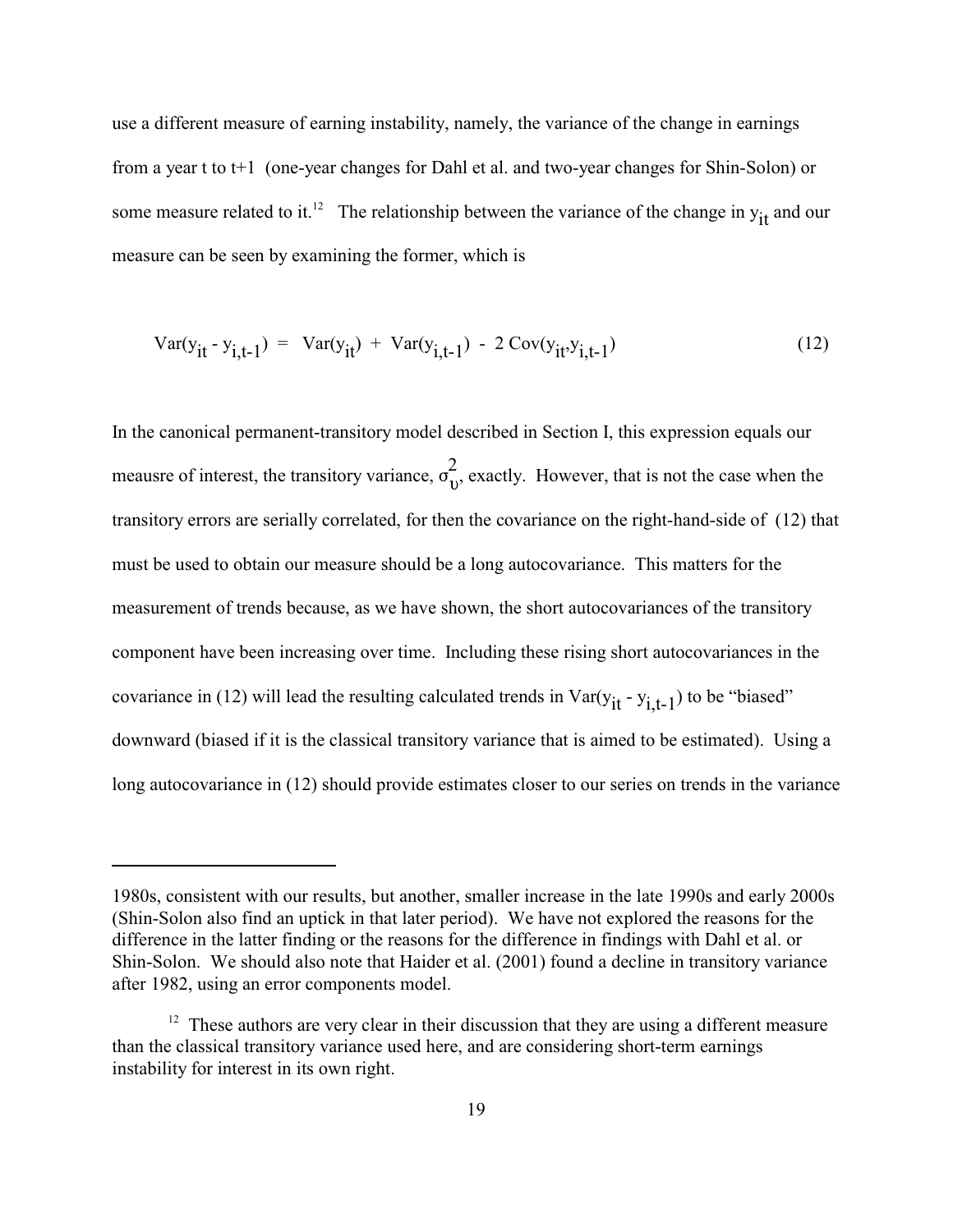of the transitory component.<sup>13</sup>

Figures 11 and 12 demonstrate this principle with our data and our fitted error components model. Figure 11 shows the variance of two-year changes in our earnings measure when going from age 33 to 35 (our model requires that age be specified because the levels, though not the patterns, differ by age). As with Dynan et al. and Shin-Solon, we use two-year changes so that the later years when the PSID conducted biannual interviewing can be included. The figure necessarily starts only in 1972 since a two-year lag is required. As the figure shows, the actual data show no trend in the variance after the early 1980s, although the data are quite noisy, typical of differenced data (there is an actual decline from the early 1980s to the late 1980s, consistent with prior differenced data). Thus this finding coincides with past work. However, the figure also shows that our fitted error components model replicates this pattern, despite the fact that that model also contains a rising transitory variance.

Figure 12 reconciles these results by showing the actual and fitted trends in the variance of changes in earnings 10 years apart. This figure can necessarily begin only in 1980. The actual data now show an upward trend. Our fitted model, therefore, consistent with the model's estimate of an upward trend in the transitory variance. Thus the use of long autocovariances more accurately estimates the variance of the transitory component when taking variances of differences.

Our measure and method provide insight into the reasons for the lack of trend in shortterm instability. We find that that lack of trend is the result of two offsetting forces. One is the

 $^{13}$  Cameron and Tracy (1998) have a discussion of this issue and attempt to adjust for it, but they only use one-year matched CPS data and hence have no direct information on long autocovariances.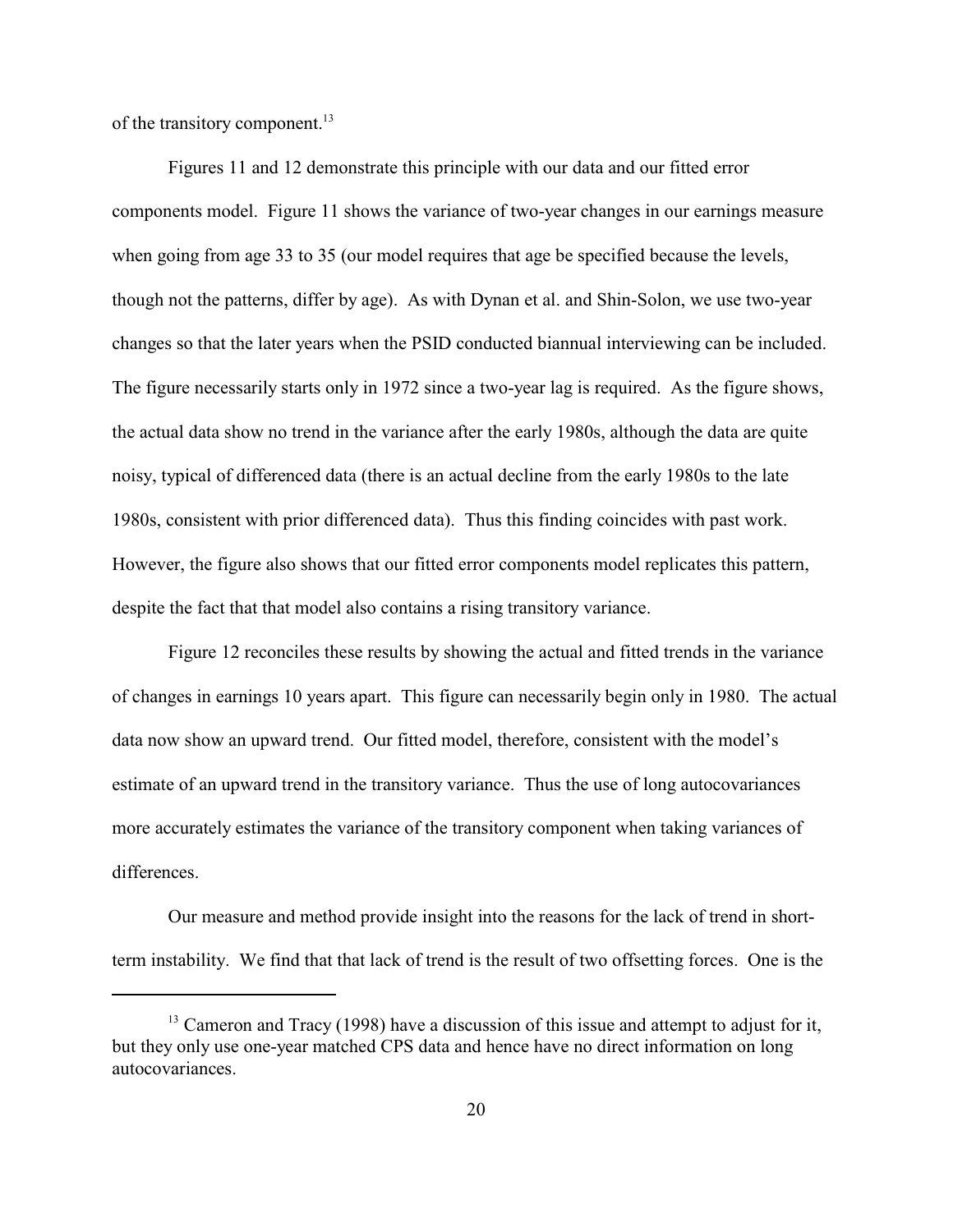rising underlying variance of transitory shocks, which leads to increases in short term volatility. The other is the persistence of those autocorrelated shocks. The latter pulls down short-term instability, which partially reflects the changing variance of past shocks. Our estimates suggest that these two offsetting factors roughly cancel each other out.

### VI. Summary

We have provided new estimates the trend in the transitory variance of within-group male earnings in the U.S. using the Michigan Panel Study of Income Dynamics through 2004. Our study uses the classical definition of a transitory component that fades out over time and eventually disappears altogether, as distinct from a permanent component which never goes away. Using both a preferred error components model as well as simpler but more approximate methods, we find that the transitory variance increased substantially in the 1980's and then remained at this new higher level through 2004. We also find a strong cyclical component to the transitory variance. The increase in the transitory variance accounted for about half of the increase in cross-sectional inequality through the late 1980s but only for about a third through 2004 because the permanent variance has been rising markedly since the mid-1990s. We find that the transitory variance rose in the 1980s for both less-educated and more-educated workers, but by 2004, the transitory variance was higher for the latter group. We also have reconciled our results with past work suggesting no upward trend in instability since 1980 by showing that different measures of earnings instability are being used.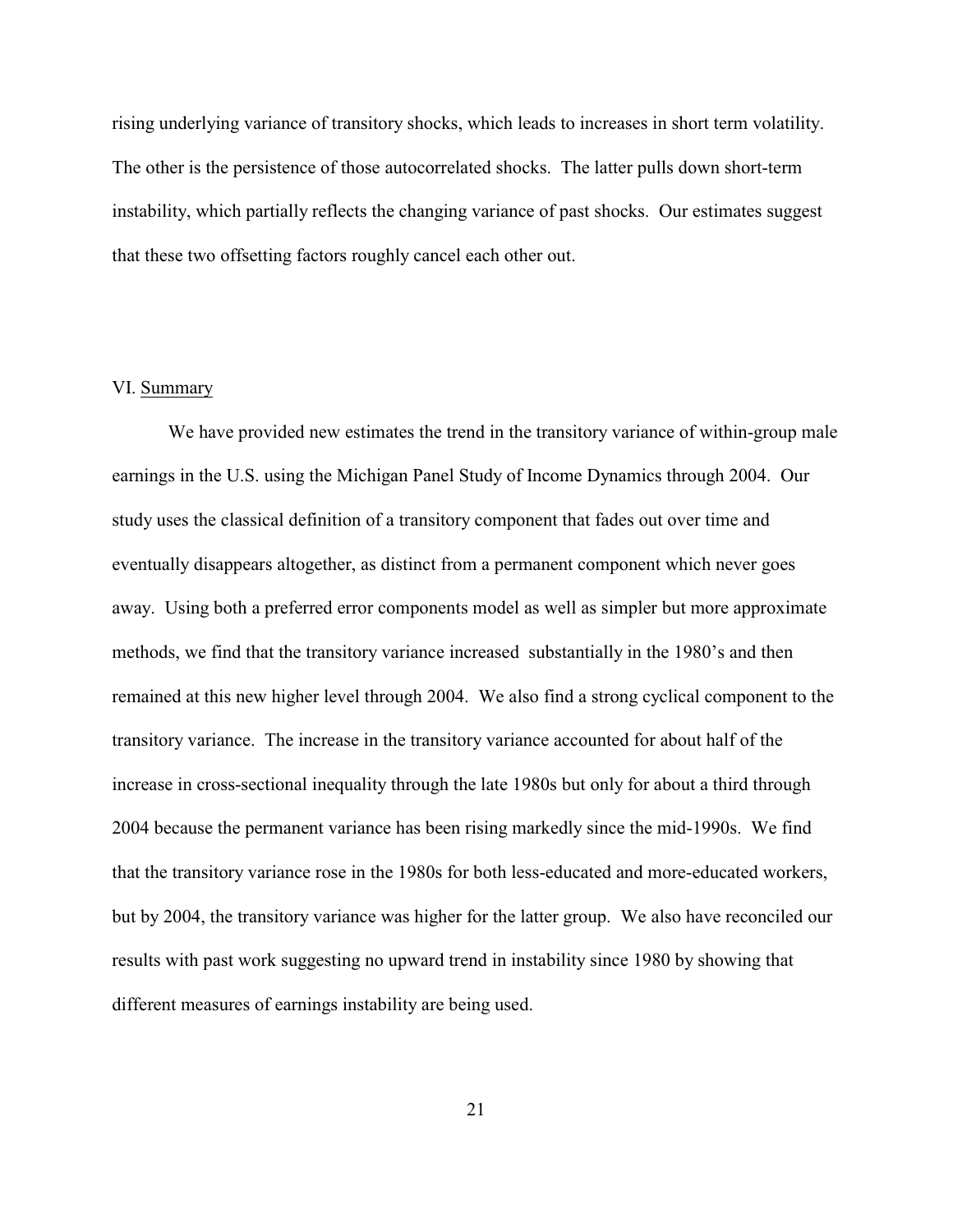## Appendix Table A-1

## Descriptive Statistics

|                                      | Mean                 | Stnd Dev | Min       | Max    |
|--------------------------------------|----------------------|----------|-----------|--------|
| Log annual real earnings             | 10.461               | 0.746    | $-0.104$  | 14.964 |
| Log annual real earnings<br>residual | $0.697$ <sup>a</sup> | 0.683    | $-11.040$ | 4.471  |
| Age                                  | 42.8                 | 8.4      | 30.0      | 59.0   |
| Year                                 | 1985.7               | 9.6      | 1970.0    | 2004.0 |

Notes:

Means taken over all person-year observations (NT=31,054). Means taken prior to 1-percent trimming within age-education-year cells for paired observations.

<sup>a</sup> Multiplied by 10,000; residual mean is close to zero.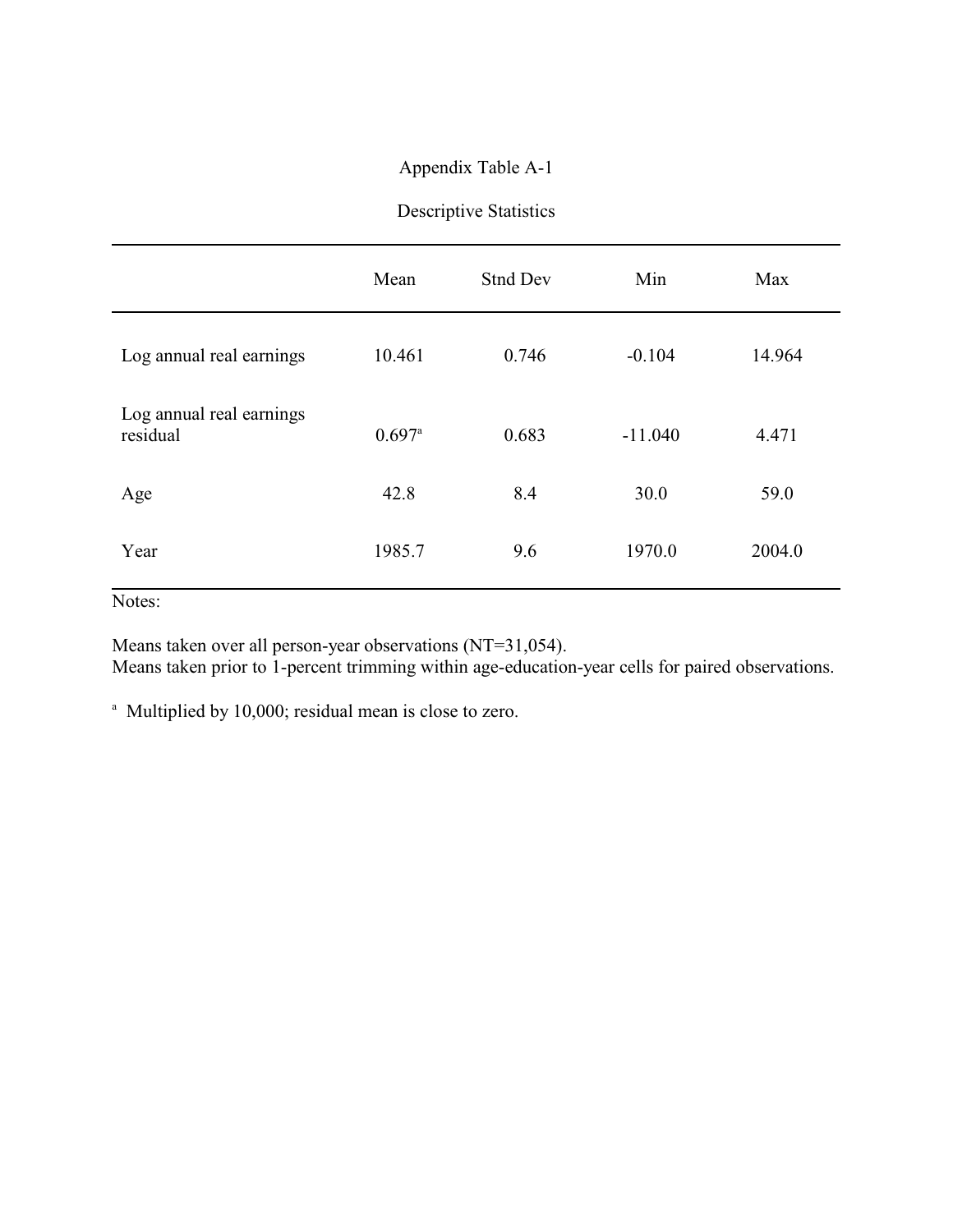| Appendix Table A-2 |  |
|--------------------|--|
|--------------------|--|

| Year | Age | Lag Year | Lag Age | Covariance |
|------|-----|----------|---------|------------|
| 1974 | 35  | 1970     | 31      | .0783      |
| 1974 | 35  | 1971     | 32      | .0941      |
| 1974 | 35  | 1972     | 33      | .1150      |
| 1974 | 35  | 1973     | 34      | .1211      |
| 1974 | 35  | 1974     | 35      | .1861      |
| 1974 | 45  | 1970     | 41      | .1117      |
| 1974 | 45  | 1971     | 42      | .1225      |
| 1974 | 45  | 1972     | 43      | .1283      |
| 1974 | 45  | 1973     | 44      | .1420      |
| 1974 | 45  | 1974     | 45      | .1945      |
| 1974 | 55  | 1970     | 51      | .0993      |
| 1974 | 55  | 1971     | 52      | .1075      |
| 1974 | 55  | 1972     | 53      | .1094      |
| 1974 | 55  | 1973     | 54      | .1196      |
| 1974 | 55  | 1974     | 55      | .1762      |

|  | Specimen Elements of the Covariance Matrix: Year 1974 |  |  |  |  |
|--|-------------------------------------------------------|--|--|--|--|
|--|-------------------------------------------------------|--|--|--|--|

Notes:

Ages in the table denote midpoints of a ten-year group (35=30-39, 34=29-38, etc)

Covariance element values are after 1-percent trimming

A set of covariance elements of this type exist for each year, 1970-2004, for all three age groups in each, and for lags back to 1970 or age 25 (=20-29), whichever comes first.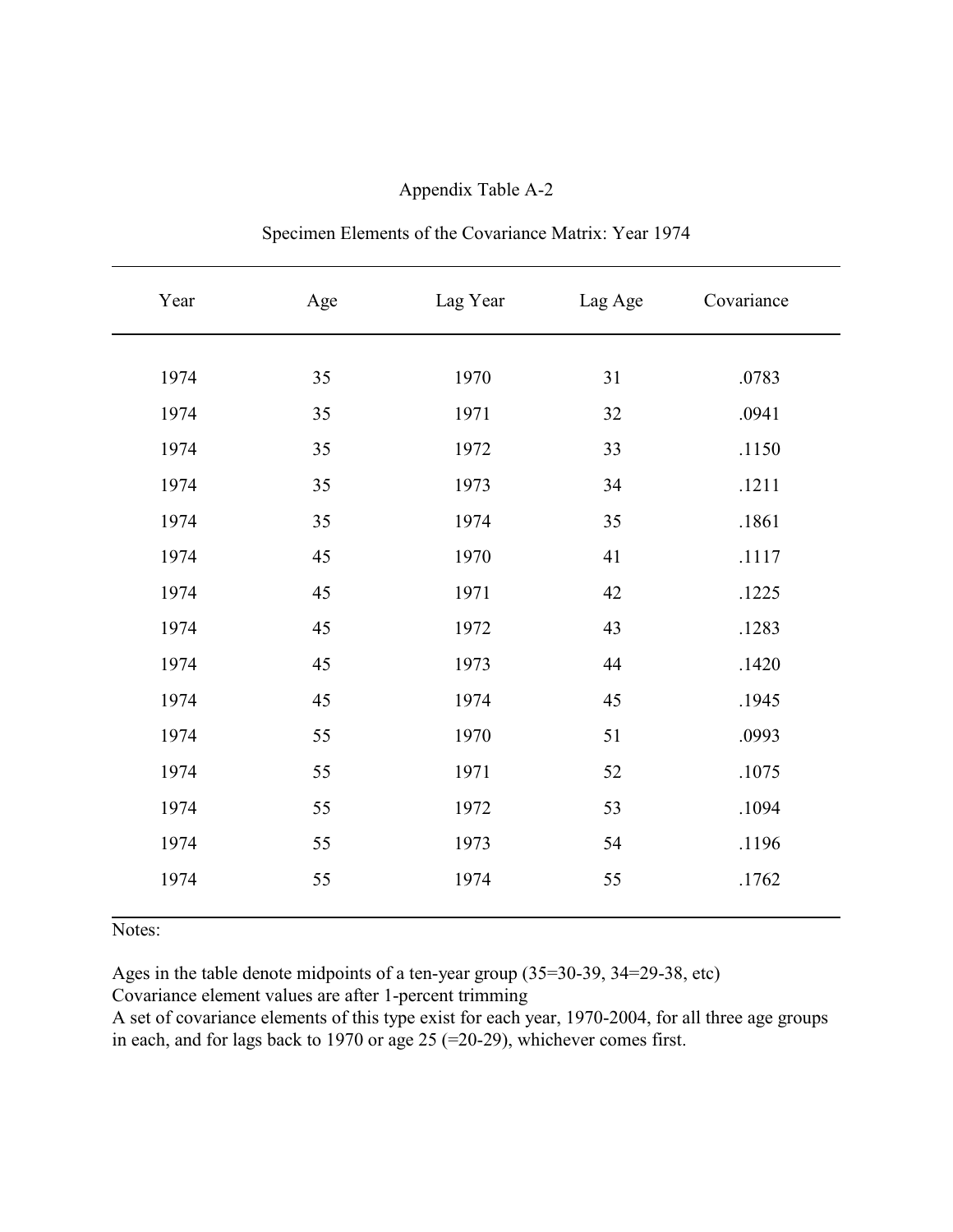# Appendix Table A-3

# Estimates of the Error Components Model

|       | Estimate | <b>Standard Error</b> |
|-------|----------|-----------------------|
| Alpha |          |                       |
| 1971  | 0.9320   | 0.0471                |
| 1972  | 0.9942   | 0.05158               |
| 1973  | 1.0376   | 0.0590                |
| 1974  | 1.0182   | 0.0658                |
| 1975  | 1.0565   | 0.0748                |
| 1976  | 1.2024   | 0.0896                |
| 1977  | 1.1055   | 0.0819                |
| 1978  | 1.0285   | 0.0752                |
| 1979  | 1.0900   | 0.0905                |
| 1980  | 1.1055   | 0.0892                |
| 1981  | 1.1730   | 0.0928                |
| 1982  | 1.2930   | 0.1030                |
| 1983  | 1.2764   | 0.1040                |
| 1984  | 1.2518   | 0.1006                |
| 1985  | 1.3603   | 0.1097                |
| 1986  | 1.3314   | 0.1077                |
| 1987  | 1.2546   | 0.1024                |
| 1988  | 1.3781   | 0.1141                |
| 1989  | 1.2614   | 0.0998                |
| 1990  | 1.2339   | 0.1010                |
|       |          |                       |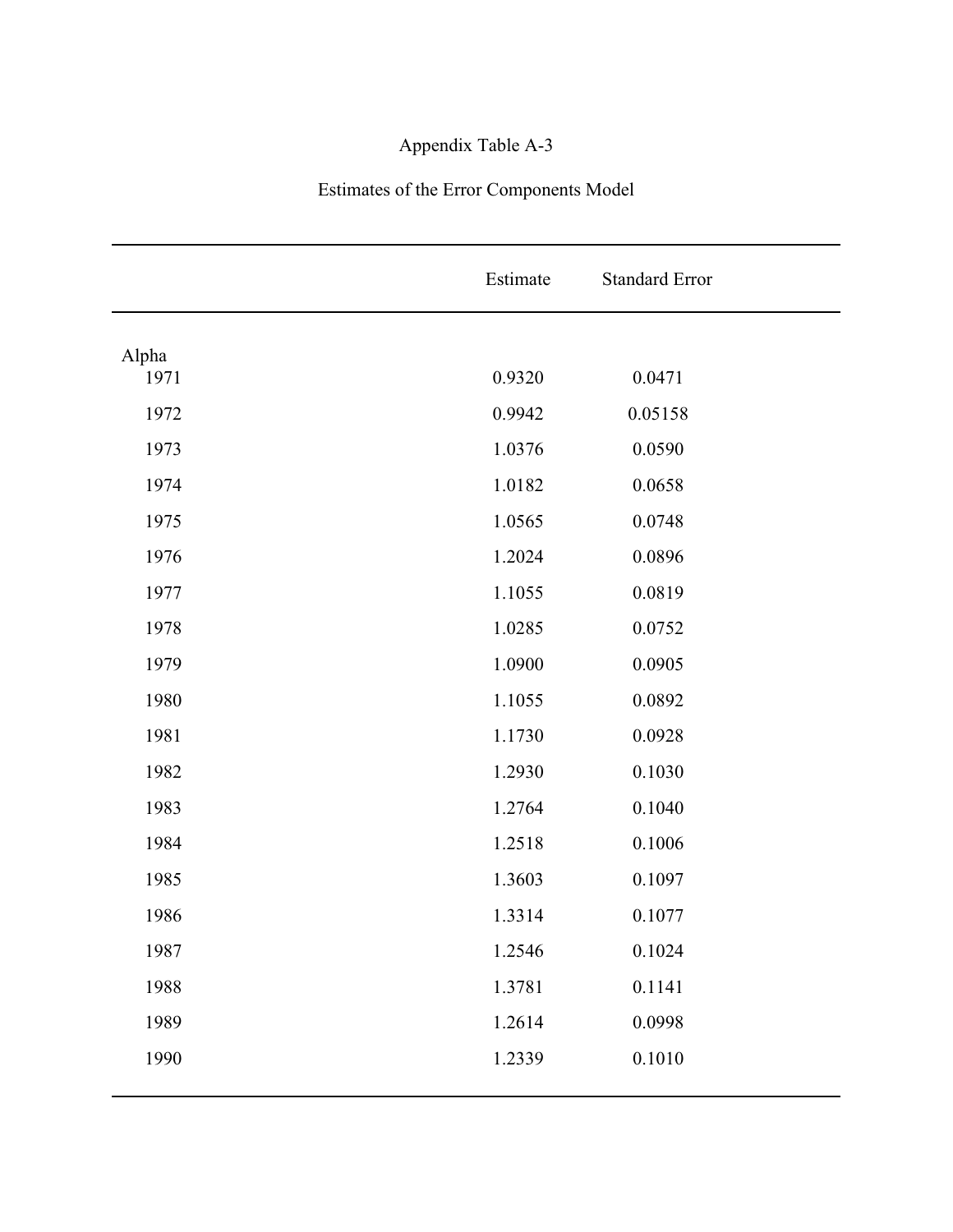|      | Estimate | <b>Standard Error</b> |  |
|------|----------|-----------------------|--|
| 1991 | 1.1910   | 0.1023                |  |
| 1992 | 1.1843   | 0.1019                |  |
| 1993 | 1.2284   | 0.1036                |  |
| 1994 | 1.2594   | 0.1082                |  |
| 1995 | 1.3126   | 0.1127                |  |
| 1996 | 1.2041   | 0.1094                |  |
| 1998 | 1.2750   | 0.1205                |  |
| 2000 | 1.3377   | 0.1327                |  |
| 2002 | 1.3812   | 0.1465                |  |
| 2004 | 1.6133   | 0.1715                |  |
| Beta |          |                       |  |
| 1971 | 1.0461   | 0.1328                |  |
| 1972 | 0.7143   | 0.0880                |  |
| 1973 | 0.6804   | 0.0974                |  |
| 1974 | 0.8274   | 0.1165                |  |
| 1975 | 0.8659   | 0.1234                |  |
| 1976 | 0.9554   | 0.1424                |  |
| 1977 | 0.9737   | 0.1340                |  |
| 1978 | 1.0116   | 0.1414                |  |
| 1979 | 0.9817   | 0.1394                |  |
| 1980 | 0.7937   | 0.1131                |  |
| 1981 | 1.0708   | 0.1578                |  |
| 1982 | 1.1747   | 0.1709                |  |
|      |          |                       |  |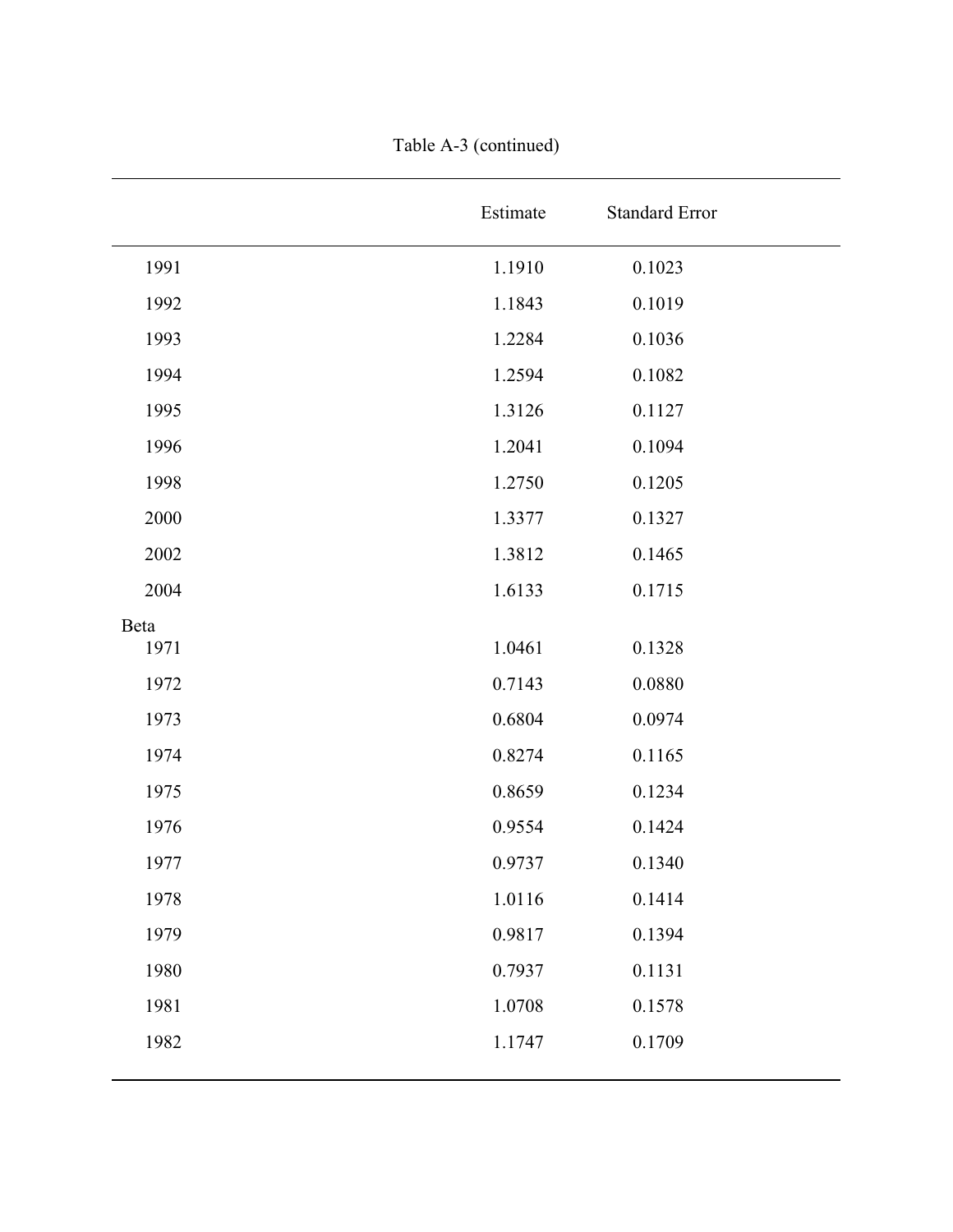|                               | Estimate  | <b>Standard Error</b> |
|-------------------------------|-----------|-----------------------|
| 1983                          | 1.2086    | 0.1736                |
| 1984                          | 1.1462    | 0.1594                |
| 1985                          | 1.3068    | 0.1789                |
| 1986                          | 1.2053    | 0.1675                |
| 1987                          | 1.0044    | 0.1370                |
| 1988                          | 1.0982    | 0.1560                |
| 1989                          | 1.2699    | 0.1692                |
| 1990                          | 1.0718    | 0.1439                |
| 1991                          | 1.4059    | 0.1963                |
| 1992                          | 1.3934    | 0.1860                |
| 1993                          | 1.2409    | 0.1676                |
| 1994                          | 1.3267    | 0.1778                |
| 1995                          | 1.2486    | 0.1770                |
| 1996                          | 1.1748    | 0.1592                |
| 1998                          | 1.1053    | 0.1552                |
| 2000                          | 1.2802    | 0.1847                |
| 2002                          | 1.3354    | 0.1942                |
| 2004                          | 1.1726    | 0.1807                |
| $\sigma_{\mu 0}^2$            | 0.0901    | 0.0186                |
| $\sigma_{\omega}^2 * 100$     | 0.2669    | 0.1430                |
| $\sigma_{\delta}^{2} * 10000$ | 0.3830    | 0.2663                |
| $\sigma_{\mu\delta}$ * 1000   | $-1.9033$ | 0.6828                |

Table A-3 (continued)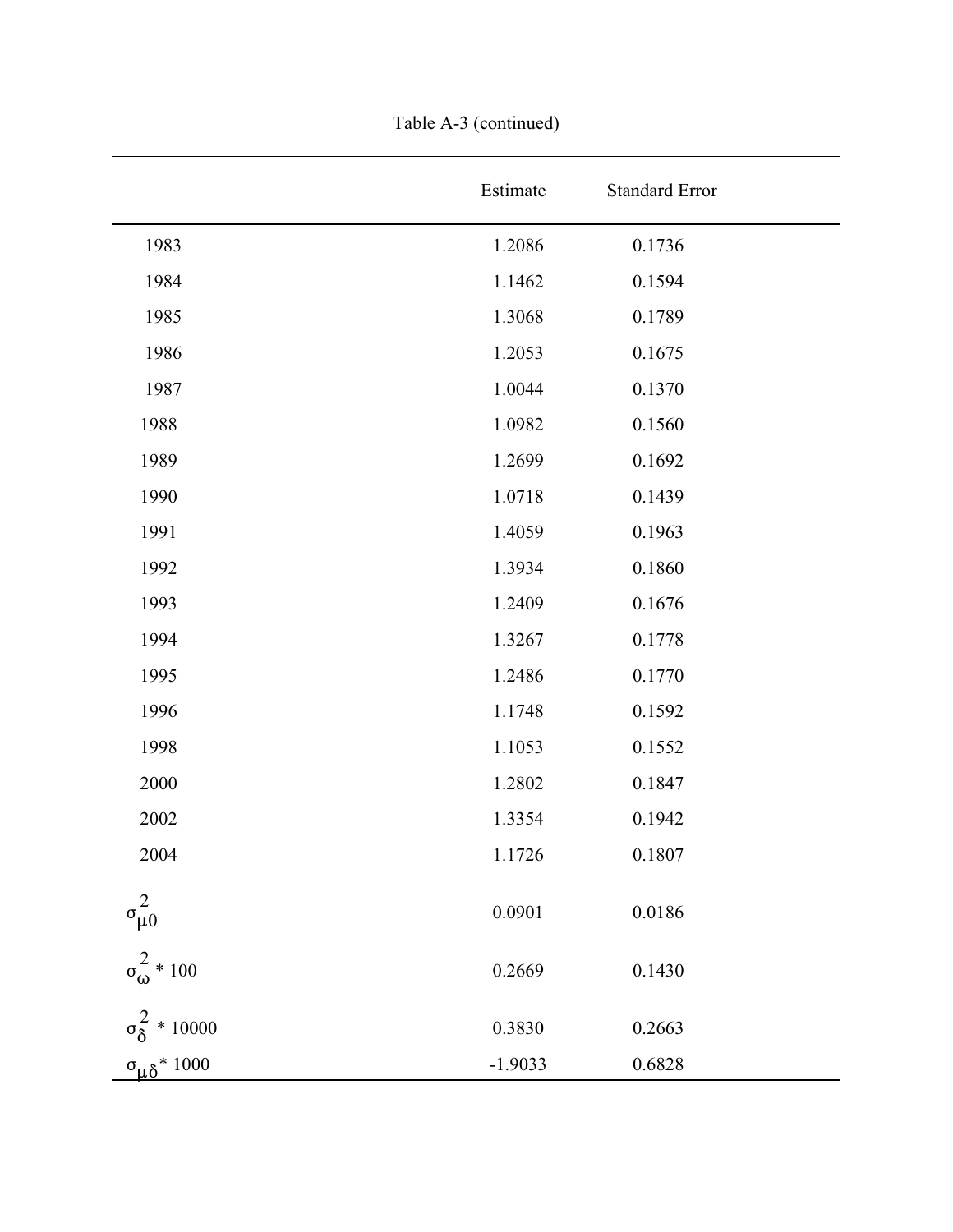Table A-3 (continued)

|                   | Estimate  | <b>Standard Error</b> |
|-------------------|-----------|-----------------------|
| $\rho$            | 0.8468    | 0.0510                |
| $\theta$          | $-0.5740$ | 0.0495                |
| $\pi_0$           | 0.0625    | 0.0216                |
| $*100$<br>$\pi_1$ | 0.1985    | 0.0859                |
| $\gamma$          | $-0.0330$ | 0.0348                |
|                   |           |                       |

Notes:

 $R$ -squared = .105  $Chi$ -squared = 5.27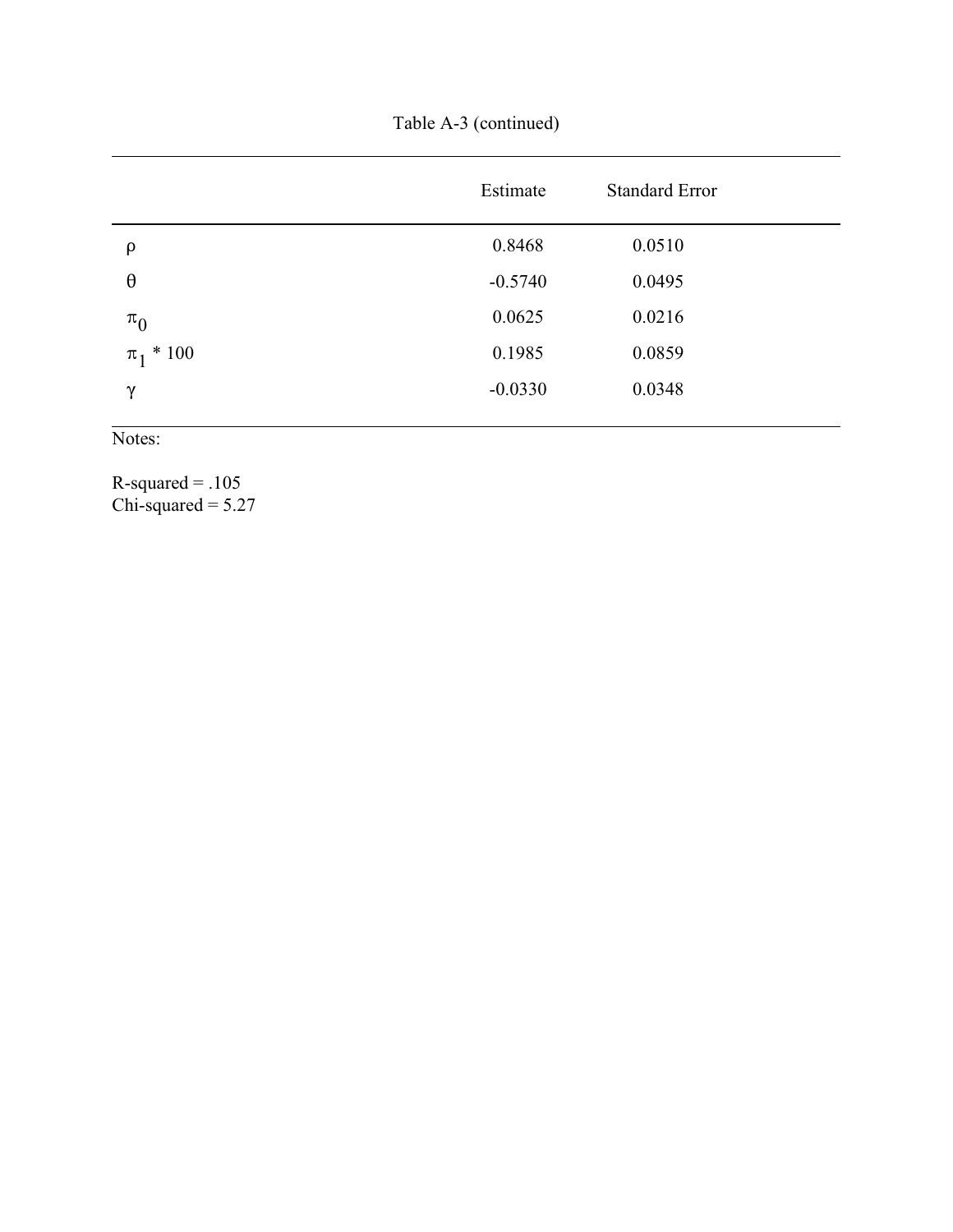## Appendix B

## Model and Estimating Procedure

The model, restated, is

$$
y_{\text{iat}} = \alpha_{\text{t}} \mu_{\text{ia}} + v_{\text{iat}} \tag{B1}
$$

$$
\mu_{ia} = \mu_{i,a-1} + \delta_i + \omega_{ia} \tag{B2}
$$

$$
v_{\text{iat}} = \rho v_{\text{i},a-1,t-1} + \beta_t \xi_{\text{ia}} + \theta(\beta_{t-1} \xi_{\text{i},a-1}) \tag{B3}
$$

with the following normalizations, variance assumptions, and initial conditions:

$$
\alpha_{70} = 1, \ \beta_{70} = 1 \tag{B4}
$$

$$
Var(\mu_{i0}) = \sigma_{\mu 0}^{2}
$$
 (B5)

$$
Var(\delta_{i}) = \sigma_{\delta}^{2}
$$
 (B6)

$$
Var(\omega_{\hat{1}a}) = \sigma_{\omega}^2
$$
 (B7)

$$
Cov(\mu_{i0}, \delta_i) = \sigma_{\mu\delta} \tag{B8}
$$

Var(
$$
\xi_{ia}
$$
) =  $\sigma_{\xi a}^2 = \pi_0 + \pi_1 a$  (B9)

and with a=1 defined as age 20. For the left-censored (1970) observations, define  $a_{70}$  as the individual's age in 1970. Those with  $a_{70}$  are left-censored. We define the variance of the transitory component in 1970 for these left-censored observations in the following way (the variance of the permanent component does not require knowledge of  $\alpha_t$  prior to 1970):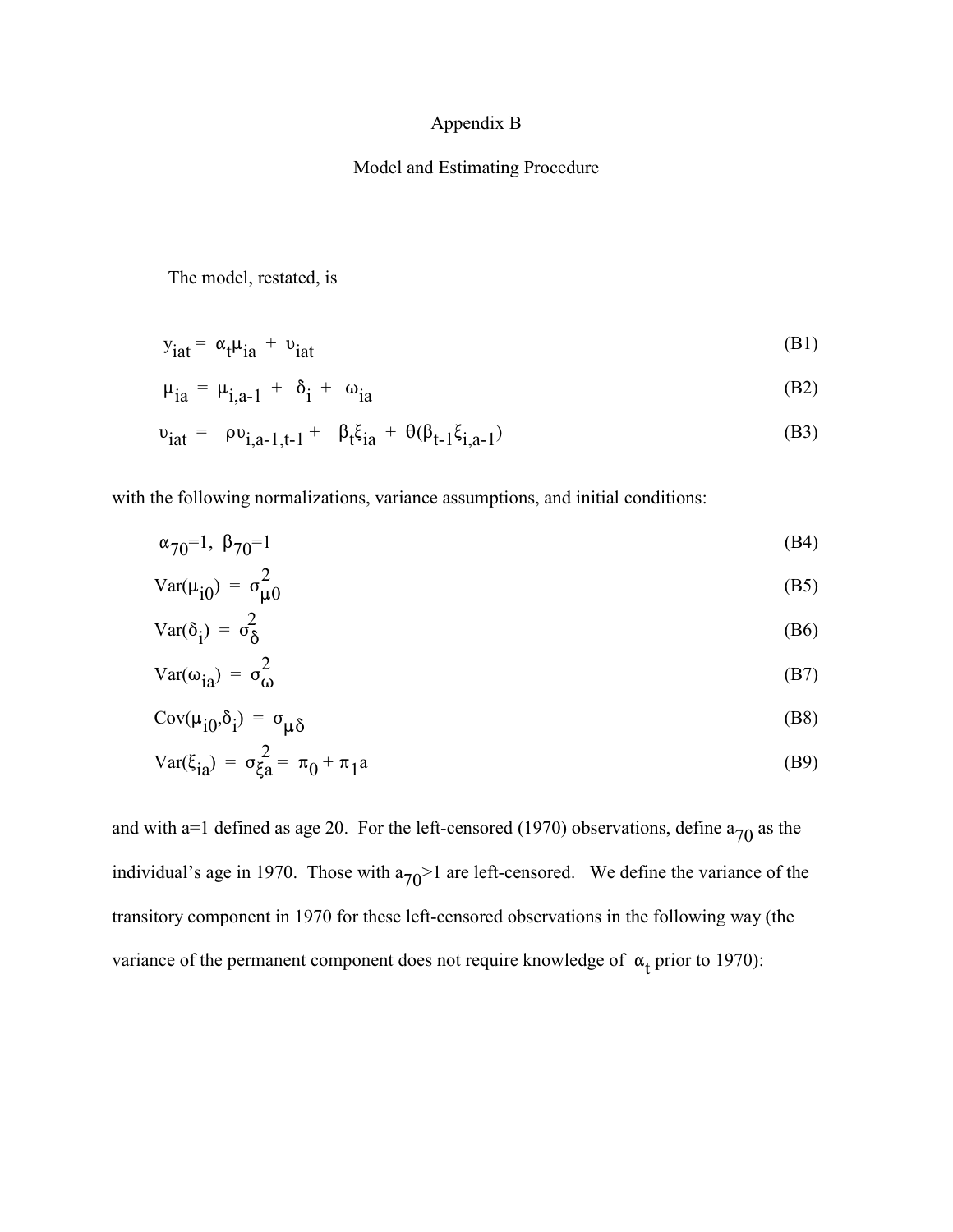$$
v_{i,a_{70},70} = \rho v_{i,a_{69},69} + \beta_{70} \xi_{i,a_{70}} + \theta \beta_{69} \xi_{i,a_{69}}
$$
(B10)

$$
Var(\rho v_{i,a_{69},69} + \theta \beta_{69} \xi_{i,a_{69}}) = [1 + \gamma(a_{70}-1) ] Var(v_{ia_{70},70}^{\beta=1}) = g(a_{70})
$$
 (B11)

$$
Var(\upsilon_{i,a_{70}}^{\beta=1},\eta_{0}) = \sum_{s=0}^{a_{70}-2} \rho^{2s}(\rho+\theta)^{2} Var(\xi_{i,a_{70}-s-1})
$$
(B12)

Eqn(B10) is the ARMA $(1,1)$  expression for the 1970 transitory component. Only the first and third terms are prior to 1970 and hence only they must be approximated. Eqn(B12) gives the formula for the variance of the transitory component for someone who is age  $a_{70}$  in 1970 and whose transitory component has followed its age evolution from age a=1 to that age with  $\beta_t$ =1 in all those years. Eqn(B11) allows that age profile of transitory variances to be modified by the parameter  $\gamma$ , and it is assume that the deviation is a function of age--the lower the age, the fewer years prior to 1970 have occurred, and hence the smaller the expected deviation. We denote the expression in (B11) as  $g(a_{70})$  for use in the formulas below.

An alternative treatment of the left-censored observations would simply allow the 1970 age-profile of transitory variances to be some unknown function of  $g(a_{70})$  whose parameters would be estimated. However, this approach would result in a misspecification in the present case because it would make all succeeding transitory variances a function of calendar time (we do not demonstrate this for brevity). As a result, even in a model with  $\alpha_t = \beta_t = 1$ , the model would predict calendar time evolution of the variances and covariances. Thus true calendar time shifts after 1970 would be confounded with distance from the left-censoring point, generating incorrect estimates of  $\alpha_t$  and  $\beta_t$  (see MaCurdy, 2007, pp.4094-4098 for a related discussion).

The order connection in the model can  $\alpha$ ,  $\beta$  =  $\alpha$  =  $\alpha$  =  $\alpha$  =  $\alpha$  =  $\alpha$  =  $\alpha$  =  $\alpha$  =  $\alpha$  =  $\alpha$  =  $\alpha$  =  $\alpha$  =  $\alpha$  =  $\alpha$  =  $\alpha$  =  $\alpha$  =  $\alpha$  =  $\alpha$  =  $\alpha$  =  $\alpha$  =  $\alpha$  =  $\alpha$  =  $\alpha$  =  $\alpha$  =  $\alpha$  =  $\$ The unknown parameters in the model are  $\alpha_t$ ,  $\beta_t$ ,  $\rho$ ,  $\theta$ ,  $\pi_0$ ,  $\pi_1\gamma$ ,  $\sigma_{\mu}^2$ ,  $\sigma_{\delta}^2$ ,  $\sigma_{\omega}^2$ , and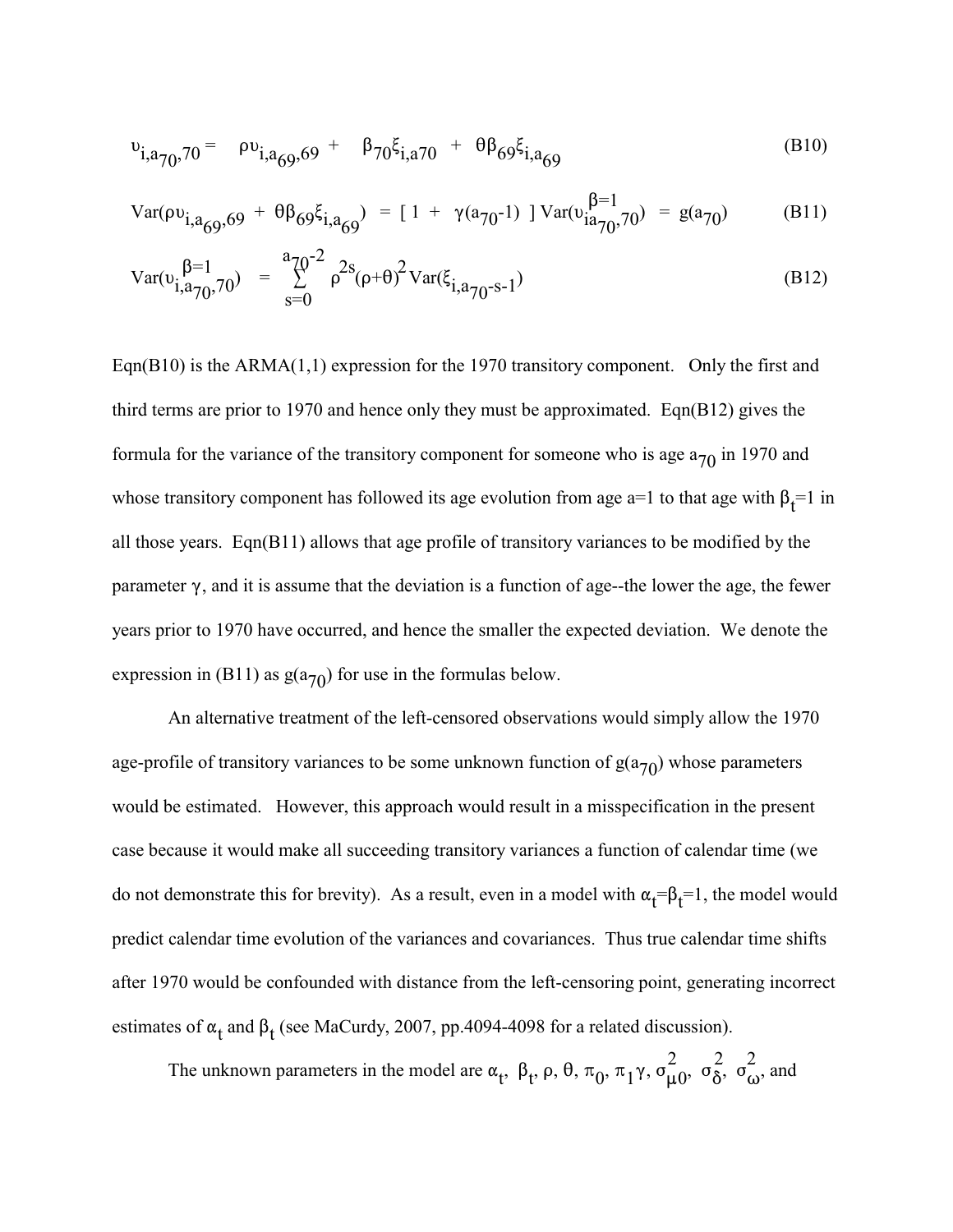$\sigma_{\mu\delta}$ . They generate variances and covariances for all years, ages, and lag lengths.

$$
Var(yiat) = \alpha_t^2 Var(\mu_{ia}) + Var(viat)
$$
 (B13)

$$
Cov(yiat, yi,a-\tau,t-\tau) = \alpha_t \alpha_{t-\tau} Cov(\muia, \mui,a-\tau) + Cov(\nuiat, \nui,a-\tau,t-\tau)
$$
(B14)

## Permanent Variances and Covariances

$$
Var(\mu_{ia}) = \sigma_{\mu 0}^2 + a^2 \sigma_{\delta}^2 + a \sigma_{\omega}^2 + 2a \sigma_{\mu \delta}
$$
 (B15)

$$
Cov(\mu_{ia}, \mu_{i,a-\tau}) = \sigma_{\mu 0}^2 + a(a-\tau) \sigma_{\delta}^2 + (a-\tau) \sigma_{\omega}^2 + [a+(a-\tau)] \sigma_{\mu \delta}
$$
(B16)

## Transitory Variances and Covariances

If  $a_{70} \le 1$  (non-left-censored):

$$
\underline{\mathbf{a}} = \underline{\mathbf{1}}: \ \mathbf{Var}(\mathbf{v}_{\mathbf{iat}}) = \beta_t^2 \sigma_{\xi_1}^2 \tag{B17}
$$

$$
a^{\geq 2}: \quad Var(\upsilon_{iat}) = \sum_{s=0}^{a-2} \rho^{2s} (\rho + \theta)^2 \beta_{t-s-1}^2 \sigma_{\xi, a-s-1}^2 + \beta_t^2 \sigma_{\xi a}^2 \tag{B18}
$$

$$
\underline{\mathbf{a} \ge 2, \tau \ge 1}; \quad \text{Cov}(\mathbf{v}_{iat}, \mathbf{v}_{i,a-\tau,t-\tau}) = \rho^{\tau} \text{Var}(\mathbf{v}_{i,a-\tau,t-\tau}) + \rho^{\tau-1} \theta \beta_{t-\tau}^2 \sigma_{\xi,a-\tau}^2 \tag{B19}
$$

If  $a_{70} \ge 1$  (left-censored):

$$
\underline{\mathbf{t}} = 70: \quad \text{Var}(\mathbf{v}_{\mathbf{i}a}^{\top} \mathbf{v}_{0}, 70) = g(\mathbf{a}_{70}) + \beta_{70}^{2} \sigma_{\xi a_{70}}^{2} \tag{B20}
$$

$$
t^{\geq 71}: \operatorname{Var}(v_{\text{iat}}) = \rho^{2(t-70)}g(a_{70}) + \sum_{s=0}^{t-71} \rho^{2s}(\rho+\theta)^2 \beta_{t-s-1}^2 \sigma_{\xi, a-s-1}^2 + \beta_t^2 \sigma_{\xi a}^2 \tag{B21}
$$

$$
\underline{\mathsf{t} \ge 71, \tau \ge 1} \colon \operatorname{Cov}(\mathsf{v}_{\mathsf{iat}}, \mathsf{v}_{\mathsf{i},a-\tau,\mathsf{t}-\tau}) = \rho^{\tau} \operatorname{Var}(\mathsf{v}_{\mathsf{i},a-\tau,\mathsf{t}-\tau}) + \rho^{\tau-1} \theta \beta_{\mathsf{t}-\tau}^2 \sigma_{\xi,a-\tau}^2 \tag{B22}
$$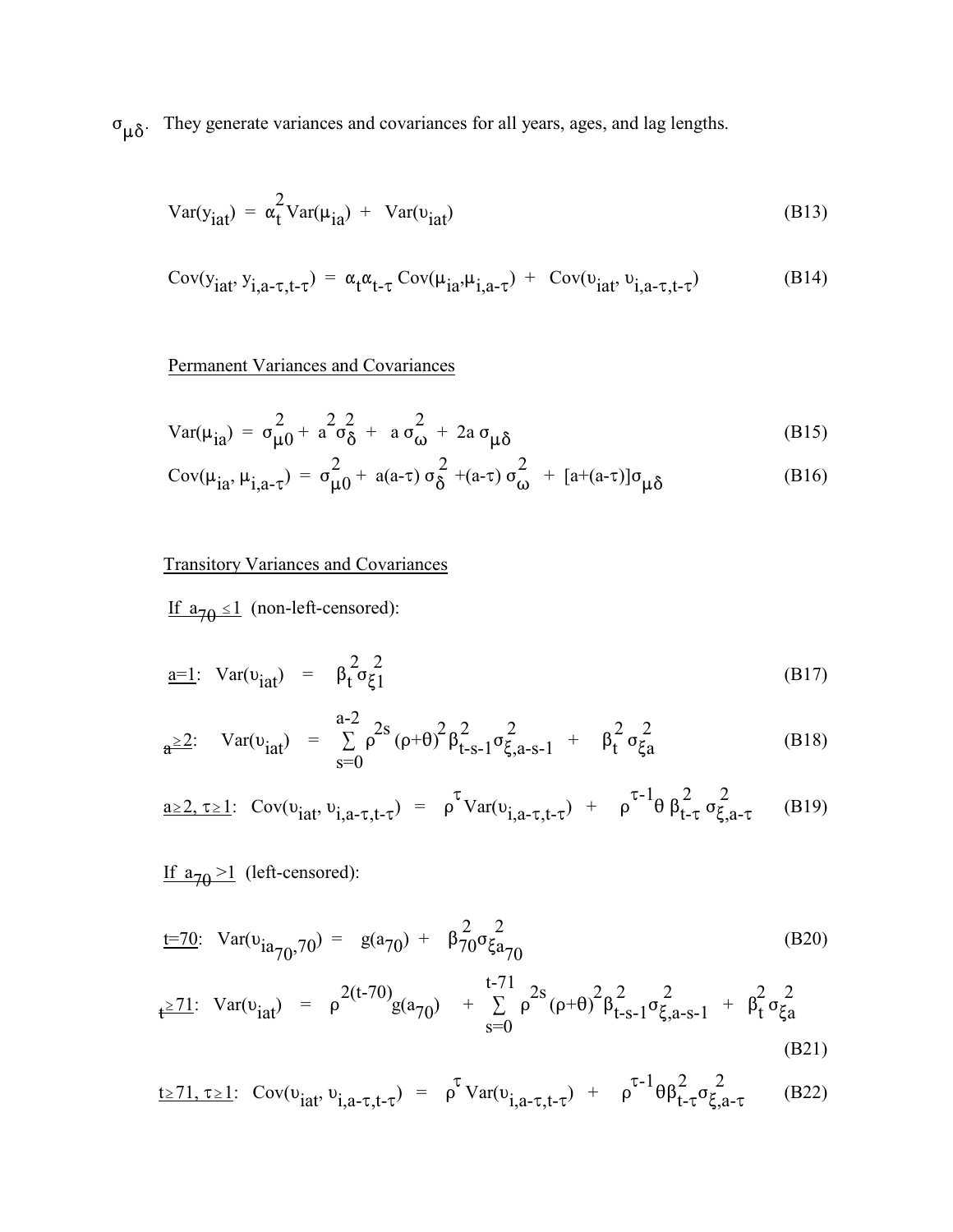We estimate the model with minimum distance. Let  $s_{im} = y_{ij} y_{ik}$ , where  $y_{ij}$  and  $y_{ik}$  are the log earnings residuals for individual i for age-year "locations" j and k, and where m=1,...,M is the moment generated by the product of residuals at locations j and j'. In our case, M=1,197. Write the model in generalized form as

$$
s_{im} = f(\theta, j, k) + \epsilon_{im} \qquad i = 1, ..., N, m = 1, ..., M \qquad (B23)
$$

where  $\theta$  is a Lx1 vector of parameters. Then the set of M equations in (B23) constitutes an SUR system whose efficient estimation requires an initial consistent estimate of the covariance matrix of the  $\epsilon_{\text{im}}$ . However, following the findings and recommendations of Altonji and Segal (1996) on bias in estimating covariance structures of this type, we employ the identity matrix for the estimation. Hence we choose  $\theta$  to minimize the sum of squared residuals:

$$
\begin{array}{ll}\n\text{Min} & \sum_{i=1}^{N} \sum_{m=1}^{M} \left[ s_{im} - f(\theta, j, k) \right]^2 \\
\theta &= 1 \, m = 1\n\end{array} \tag{B24}
$$

or, equivalently, since f is not a function of i,

 $\sim$ 

$$
\begin{array}{c}\n\text{Min} \\
\sum_{m=1}^{M} \left[ s_m - f(\theta, j, k) \right]^2\n\end{array} \tag{B25}
$$

where  $s<sub>m</sub>$  is the mean (over i) of  $s<sub>im</sub>$  (i.e., a covariance).

To obtain standard errors, we apply the extension of Eicker-White methods in the manner suggested by Chamberlain (1980), using the residuals from (B24), each of which we denote  $e_{im}$ .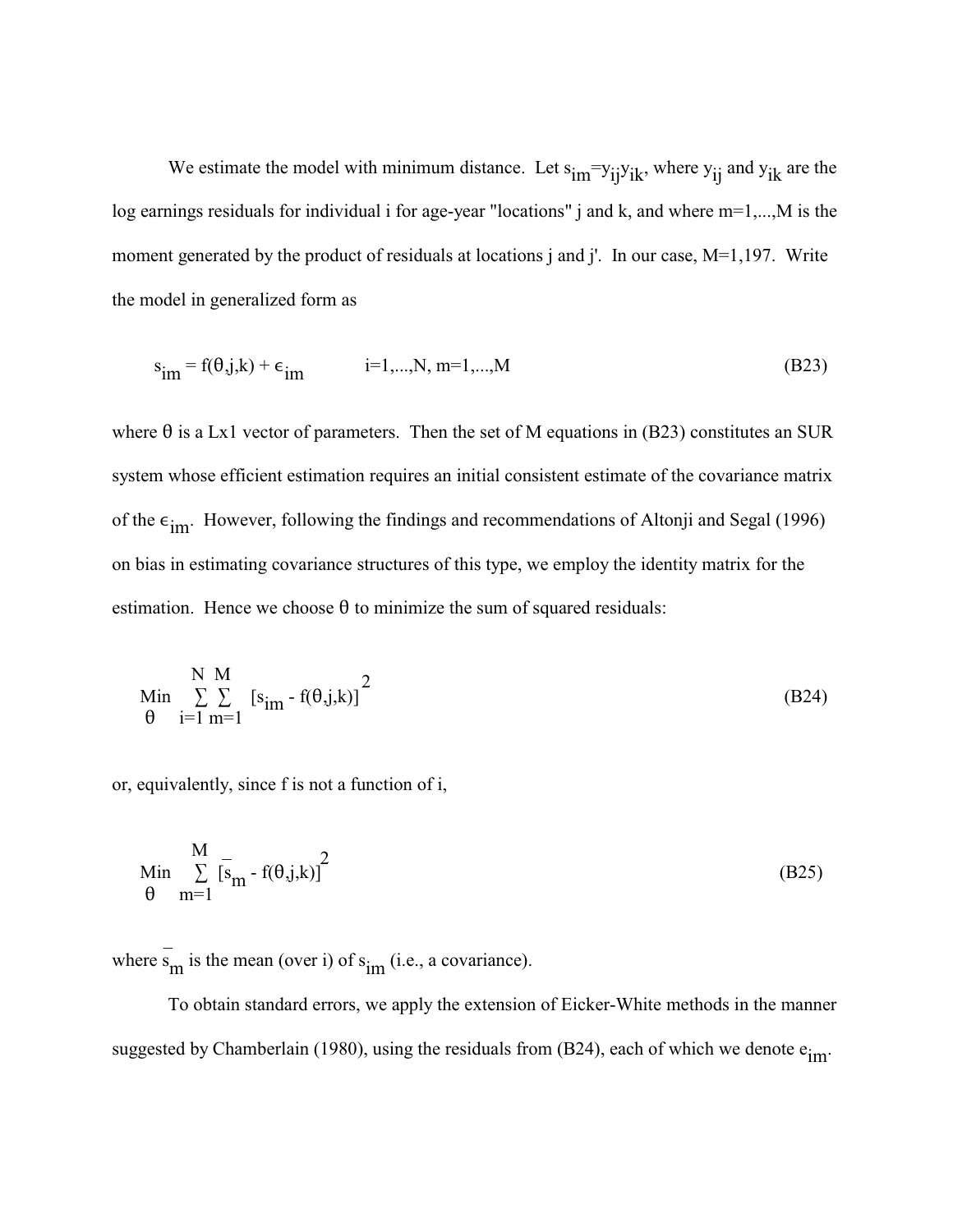Let  $\Omega$  be the MxM covariance matrix of the e<sub>im</sub>, each element of which is estimated by:<sup>14</sup>

$$
\hat{\sigma}_{mm'} = (1/N) \sum_{i=1}^{N} e_{im} e_{im'}
$$
 (B26)

Define  $\Delta$  as the NMxNM covariance matrix of individual residuals which is a block diagonal matrix with the matrix  $\Omega$  on the diagonals. Then

$$
Cov(\hat{\theta}) = (G'G)^{-1}G'\Delta G(G'G)^{-1}
$$
\n(B27)

where G is the NMxL matrix of gradients  $\partial f(\theta, j, k)/\partial \theta$ .

<sup>&</sup>lt;sup>14</sup> Each individual in our data set contributes to only a subset of the moments in  $\Omega$ ; we do not adjust the notation in (B26) for this.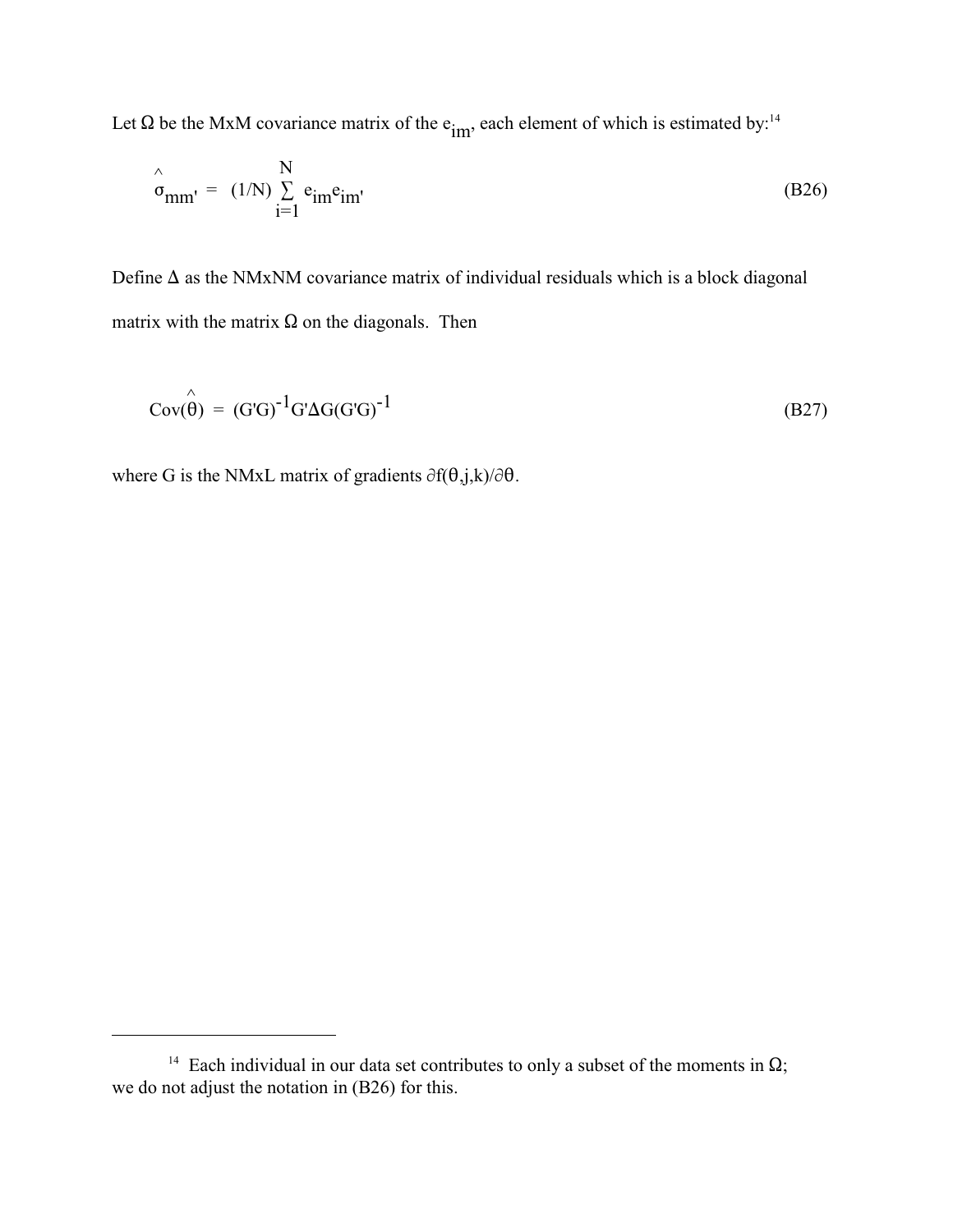## **References**

Abowd, J. and D. Card. 1989. "On the Covariance Structure of Earnings and Hours Changes." Econometrica 57 (March): 411-445.

Altonji, J. and L. Segal. 1996. "Small Sample Bias in GMM Estimation of Covariance Structures." Journal of Business and Economic Statistics 14 (July): 353-366.

Baker, M.. 1997. "Growth-Rate Heterogeneity and the Covariance Structure of Life-Cycle Earnings." Journal of Labor Economics 15 (April): 338-75.

Baker, M. and G. Solon. 2003. "Earnings Dynamics and Inequality Among Canadian Men, 1967- 1992: Evidence from Longitudinal Income Tax Records." Journal of Labor Economics 21 (April): 289-322.

Beach, C.; R. Finnie; and D. Gray. 2003. "Earnings Variability and Earnings Instability of Women and Men in Canada: How Do the 1990s Compare to the 1980s?" Canadian Public Policy 29 Supplement: S41-S63.

Beach, C.; R. Finnie; and D. Gray. 2006. "Long-Run Inequality and Annual Instability of Men's and Women's Earnings in Canada." Mimeo.

Blundell, Richard; Luigi Pistaferri; and Ian Preston. "Consumption Inequality and Partial Insurance." American Economic Review, forthcoming.

Carroll, C. 1992. "The Buffer-Stock Theory of Saving: Some Macroeconomic Evidence." Brookings Papers on Economic Activity 2: 61-135.

Cameron, S. and J . Tracy. 1998. "Earnings Variability in the United States: An Examination Using Matched-CPS Data." Mimeo.

Chamberlain, G. 1984. "Panel Data." In Handbook of Econometrics, eds. Z. Griliches and M. Intriligator. Amsterdam: North-Holland.

Dahl, M.; T. DeLeire; and J. Schwabish. 2008. "Year-to-Year Variability in Worker Earnings and in Household Incomes: Estimates from Administrative Data." Mimeo.

Dynan, K.; D. Elmendorf; and D. Sichel. 2008. "The Evolution of Household Income Volatility." Mimeo, Brookings.

Dynarski, J. and S. Dynarski. 1997. " Can Families Smooth Variable Earnings?" Brookings Papers on Economic Activity 1: 229-303.

Fitzgerald, J.; P. Gottschalk; and R. Moffitt. 1998. "An Analysis of Sample Attrition in Panel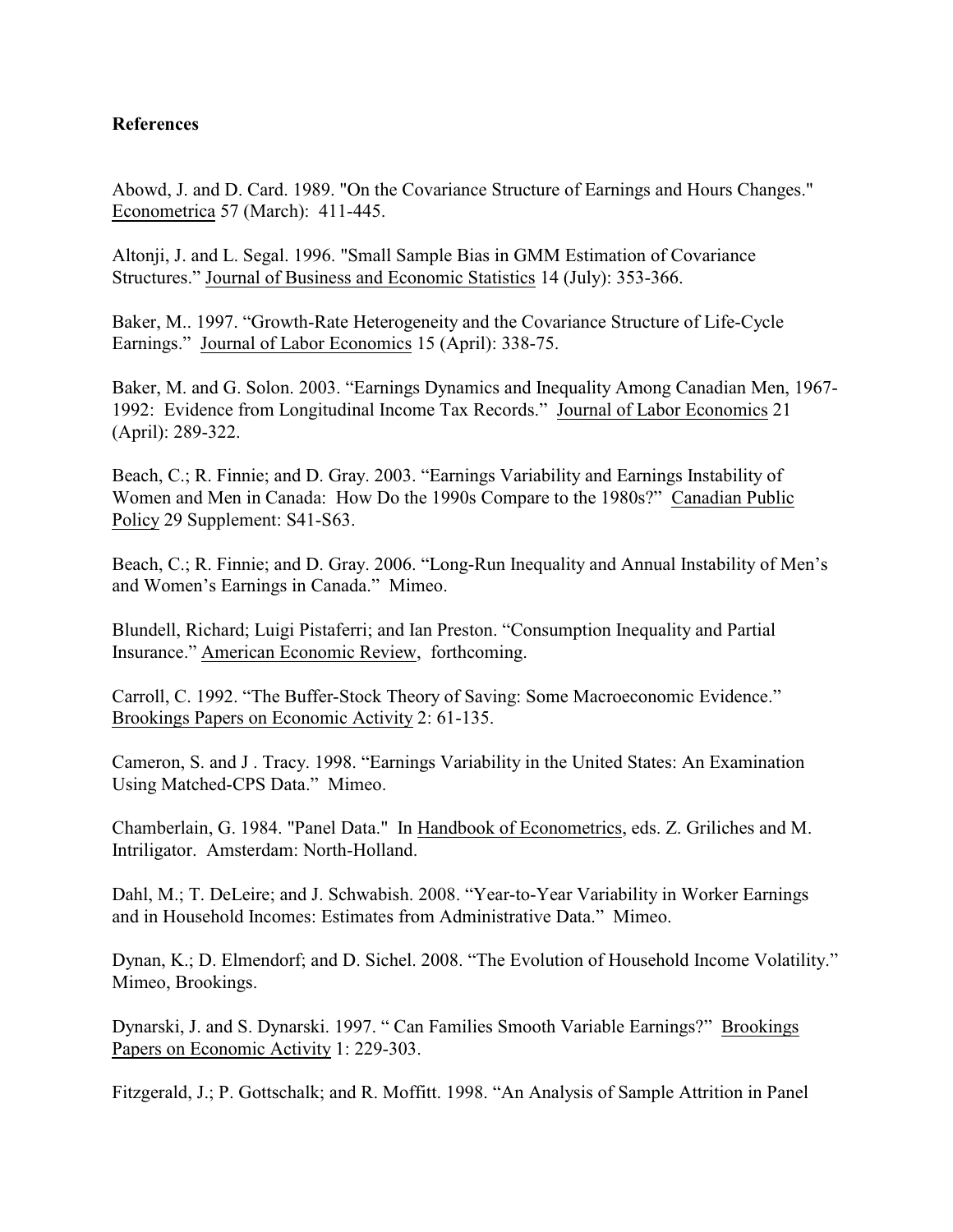Data: The Michigan Panel Study of Income Dynamics." Journal of Human Resources 33 (Spring): 251-299.

Geweke, J. and M. Keane. 2000. "An Empirical Analysis of Earnings Dynamics Among Men in the PSID: 1968-1989." Journal of Econometrics 96 (June): 293-356.

Gottschalk, P. and M. Huynh. Forthcoming. " Are Earnings Inequality and Mobility Overstated? The Impact of Non-classical Measurement Error." Review of Economics and Statistics.

Gottschalk, P. and R. Moffitt, 1994. "The Growth of Earnings Instability in the U.S. Labor Market." Brookings Papers on Economic Activity 2: 217-272.

Gottschalk, P. and R. Moffitt. 2006. "Trends in Earnings Volatility in the US: 1970-2002." Paper presented at the Meetings of the American Economic Association, January 2007.

Guvenen, F. 2007. "An Empirical Investigation of Labor Income Processes." NBER WP 13394.

Haider, S. 2001. "Earnings Instability and Earnings Inequality of Males in the United States, 1967-1991." Journal of Labor Economics 19 (October): 799-836.

Hause, J. 1977. "The Covariance Structure of Earnings and the On-the-Job Training Hypothesis." Annals of Economic and Social Measurement 6: 335-365.

Hause, J. 1980. "The Fine Structure of Earnings and the On-the-Job Training Hypothesis." Econometrica 48 (1980): 1013-1029.

Hyslop, D. 2001. "Rising U.S. Earnings Inequality and Family Labor Supply: The Covariance Structure of Intrafamily Earnings." AER 91 (September): 755-777.

Jensen, S. and S. Shore. 2008. "Changes in the Distribution of Income Volatility." Mimeo.

Lemieux, T. 2006. "Post- Secondary Education and Increasing Wage Inequality" NBER Working Paper 12077. Cambridge, Mass.

Lillard, L. and Y. Weiss. 1979. "Components of Variation in Panel Earnings Data: American Scientists, 1960-1970." Econometrica 47 (March): 437-454.

Lillard, L. and R. Willis. 1978. "Dynamic Aspects of Earnings Mobility." Econometrica 46 (1978): 985-1012.

MaCurdy, T. 1982. "The Use of Time Series Processes to Model the Error Structure of Earnings in a Longitudinal Data Analysis." Journal of Econometrics 18 (1982): 83-114.

MaCurdy, T. 2007. "A Practitioner's Approach to Estimating Intertemporal Relationships Using Longitudinal Data: Lessons from Applications in Wage Dynamics." In Handbook of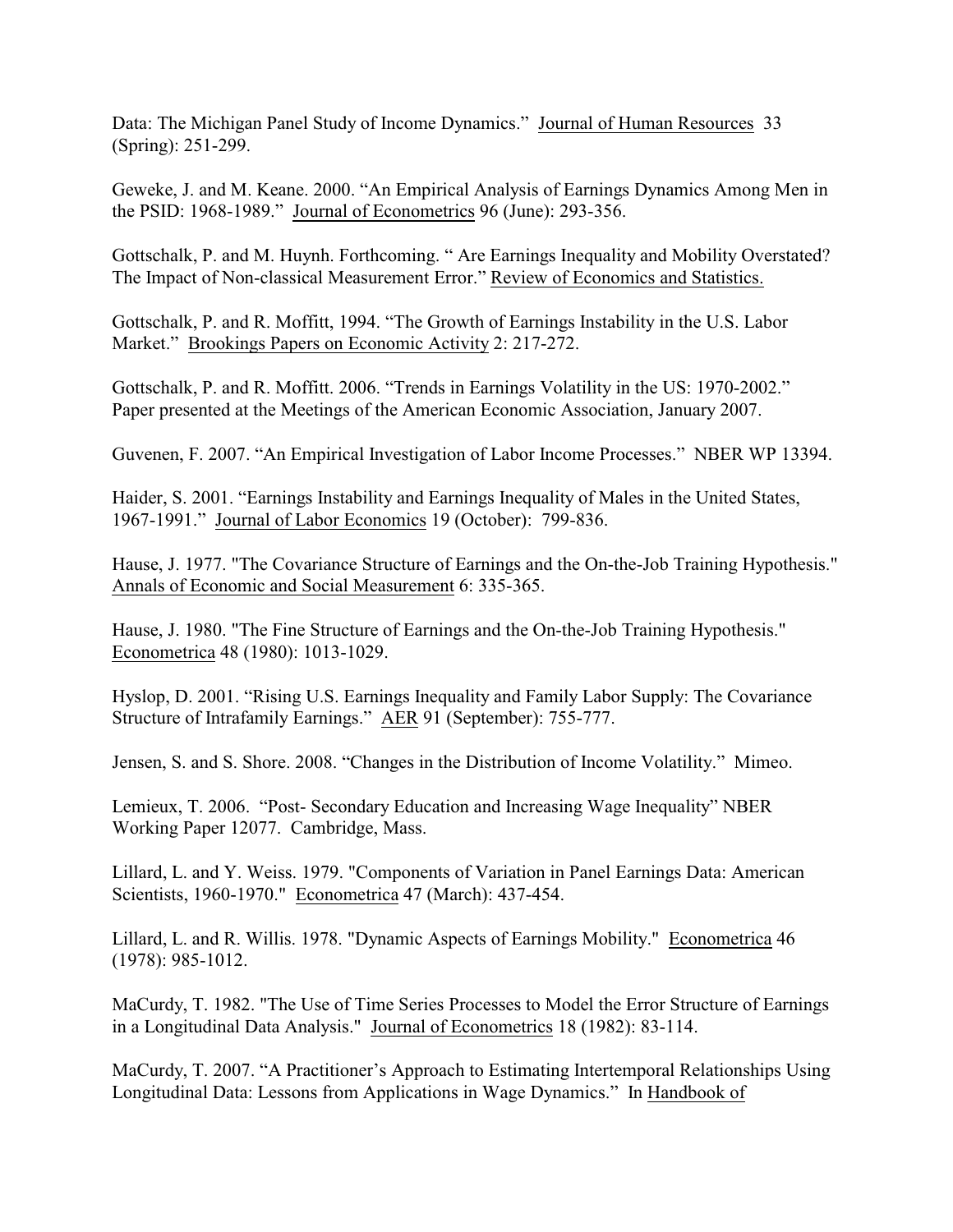Econometrics, Vol.6A, eds. J. Heckman and E. Leamer. Amsterdam: Elsevier.

Meghir, C. and L. Pistaferri. 2004. "Income Variance Dynamics and Heterogeneity." Econometrica 72 (January): 1-32.

Moffitt, R. and P. Gottschalk. 1995. "Trends in the Covariance Structure of Earnings in the U.S.: 1969-1987." Mimeographed. Available at<http://www.econ.jhu.edu/people/moffitt/.>

Moffitt, R. and P. Gottschalk. 2002. "Trends in the Transitory Variance of Earnings in the United States." Economic Journal 112 (March): C68-C73.

Pischke, S. 1995. "Measurement Error and Earnings Dynamics: Some Evidence from the PSID Validation Study." Journal of Business and Economic Statistics 13(3): 305-14.

Shin, D. and G. Solon. 2008. "Trends in Men's Earnings Volatility: What Does the Panel Study of Income Dynamics Show?" Mimeo.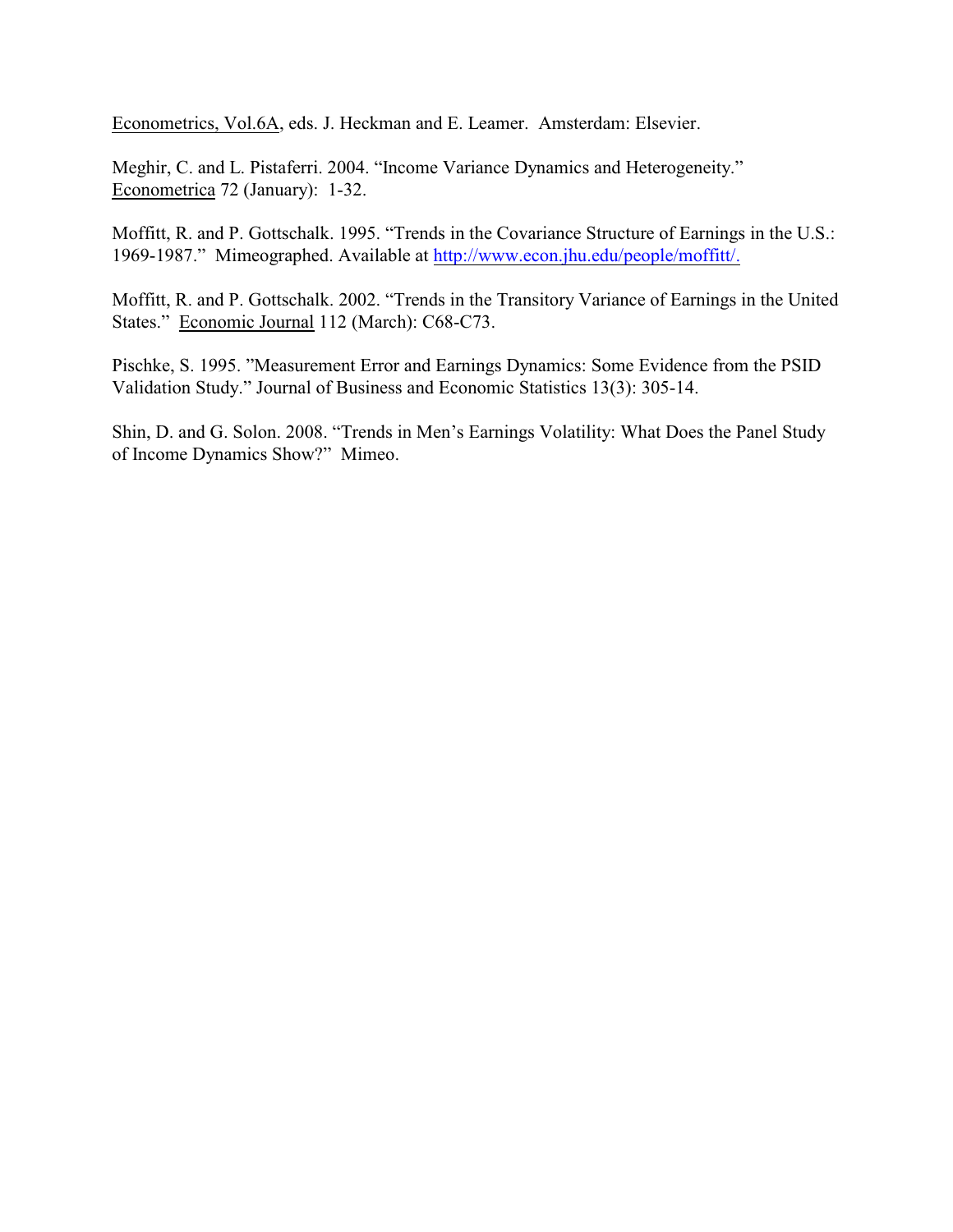

**Figure 1: Error Components Model Estimates of Alpha**

**Year**

In this and subsequent figures, the four PSID non-interview years are interpolated from the two adjacent points. Trend line is fit from a fifth-order polynomial.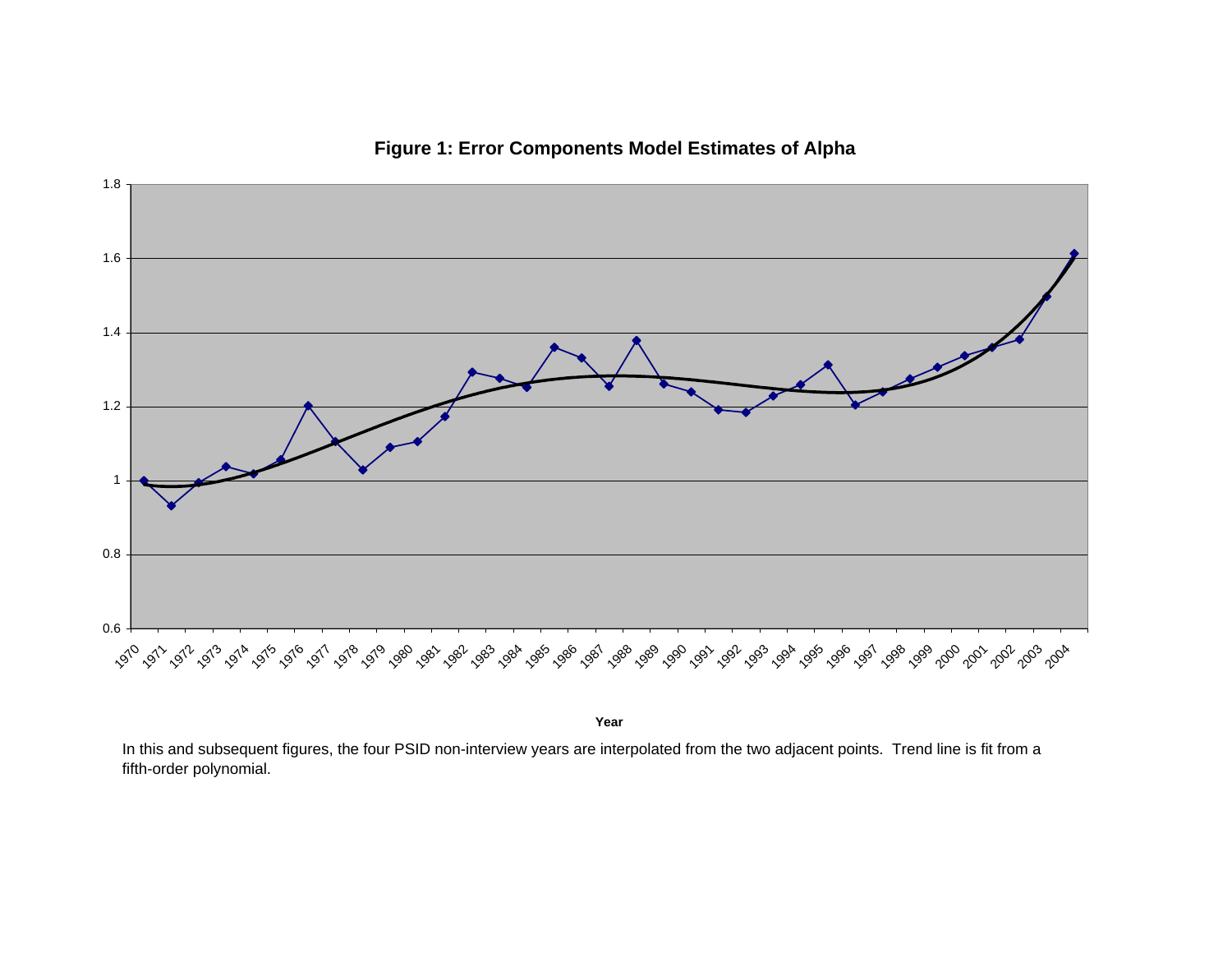**Figure 2: Error Components Model Estimates of Beta**



**Year**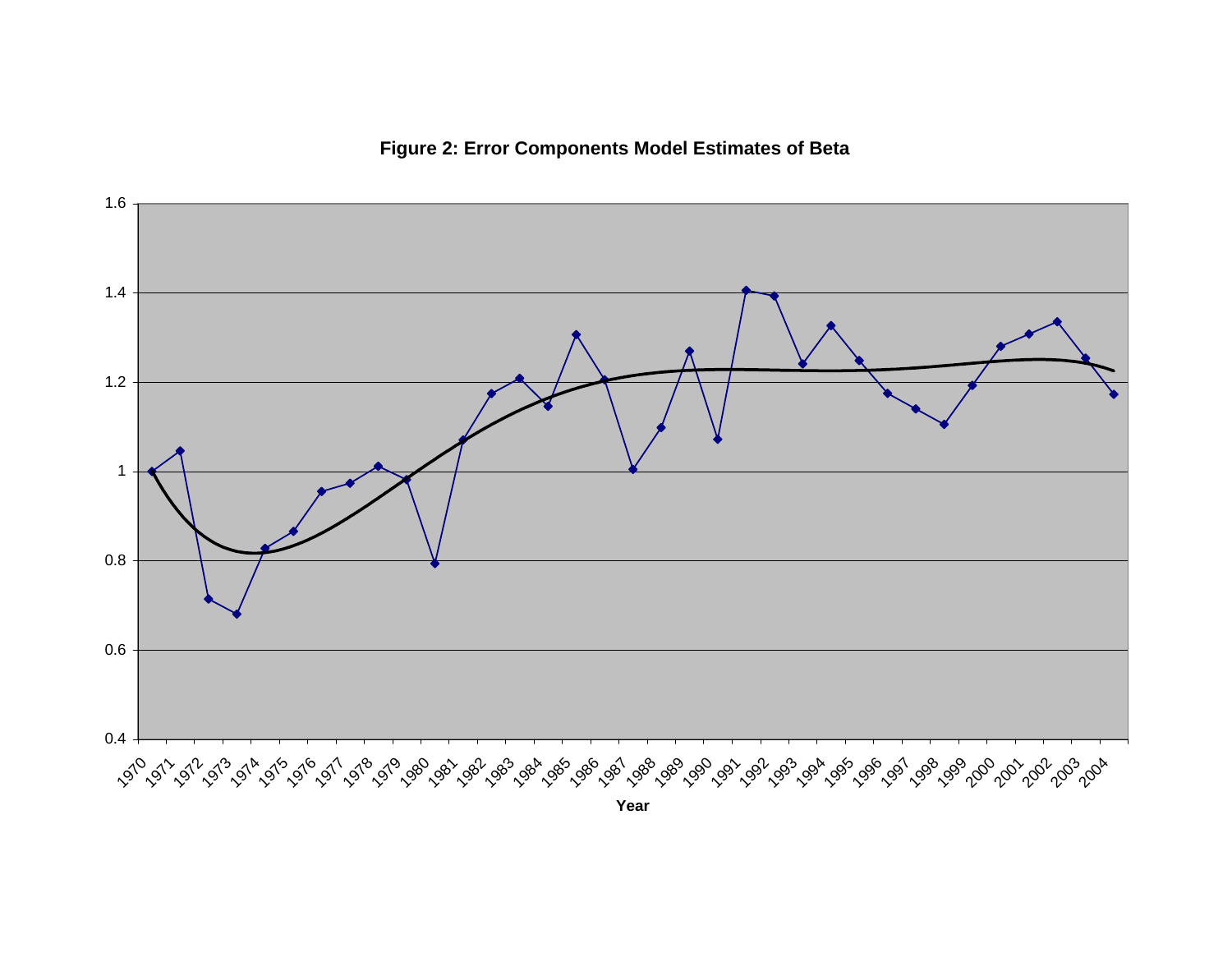# **Figure 3: Fitted Permanent, Transitory, and Total Variances of Male Log Annual Earnings, Age 30-39**

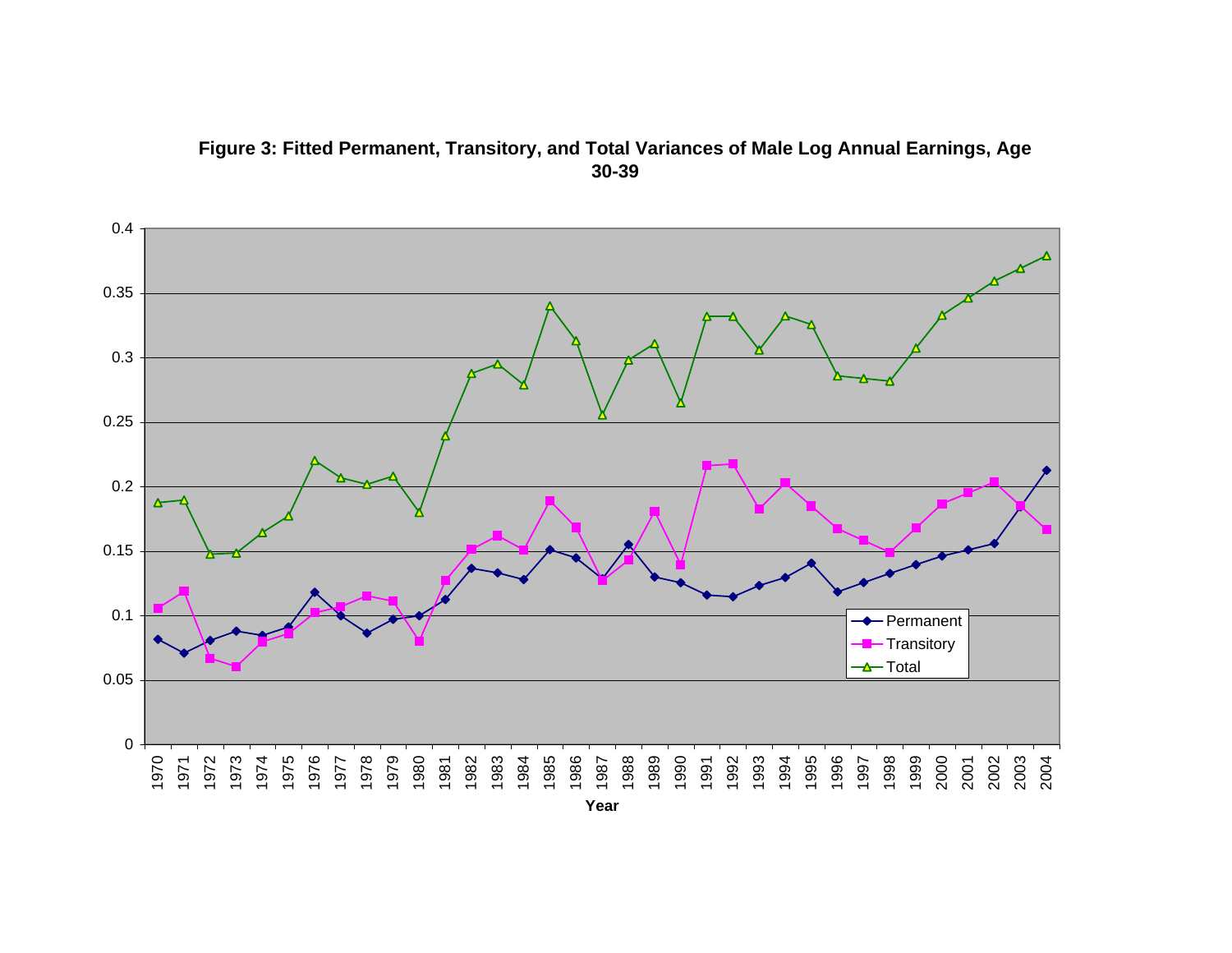

**Figure 4: Transitory Variance for Age 30-39 with Unemployment Rate**

**Year**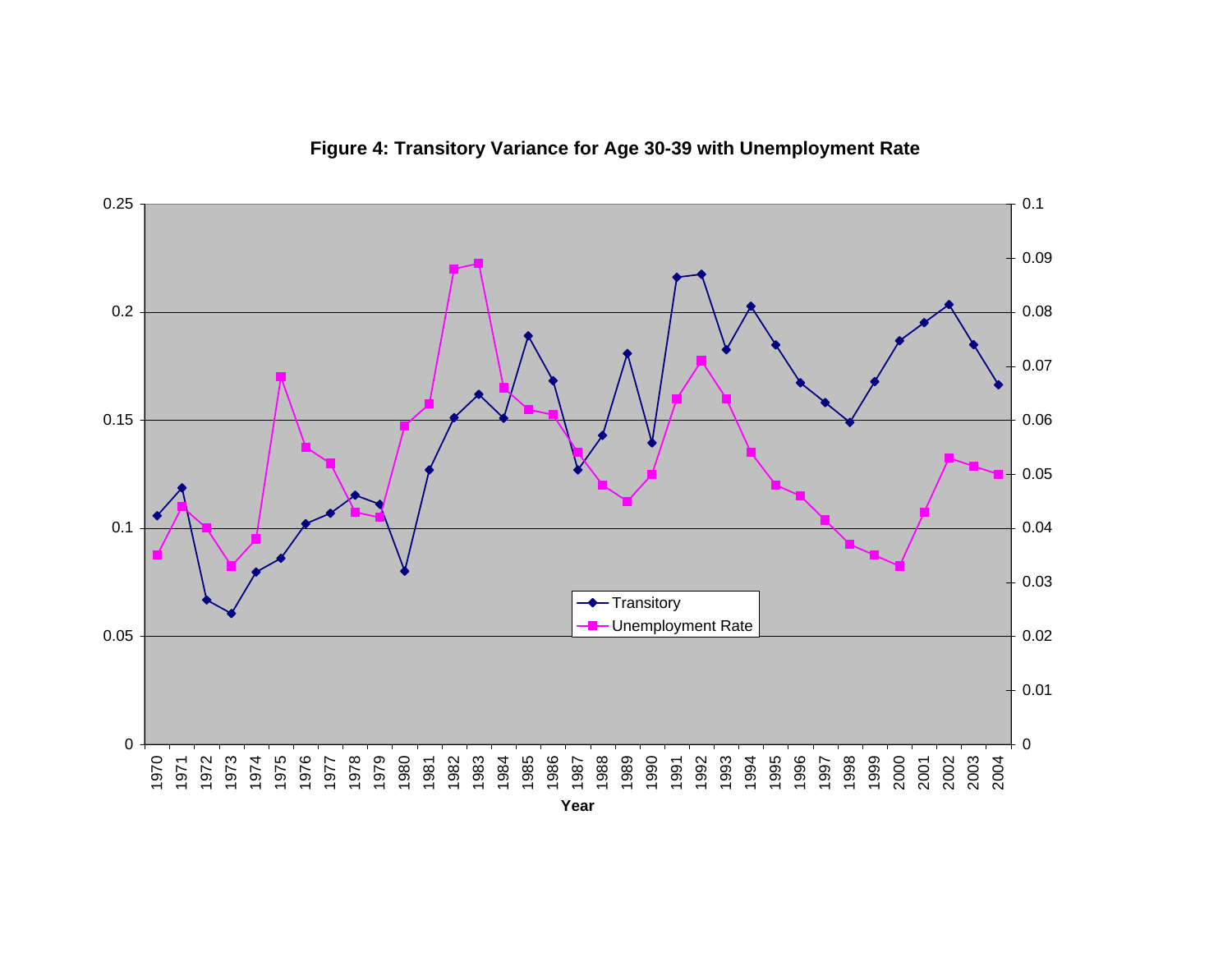**Figure 5: Variances and Autocovariances, Age 30-39**

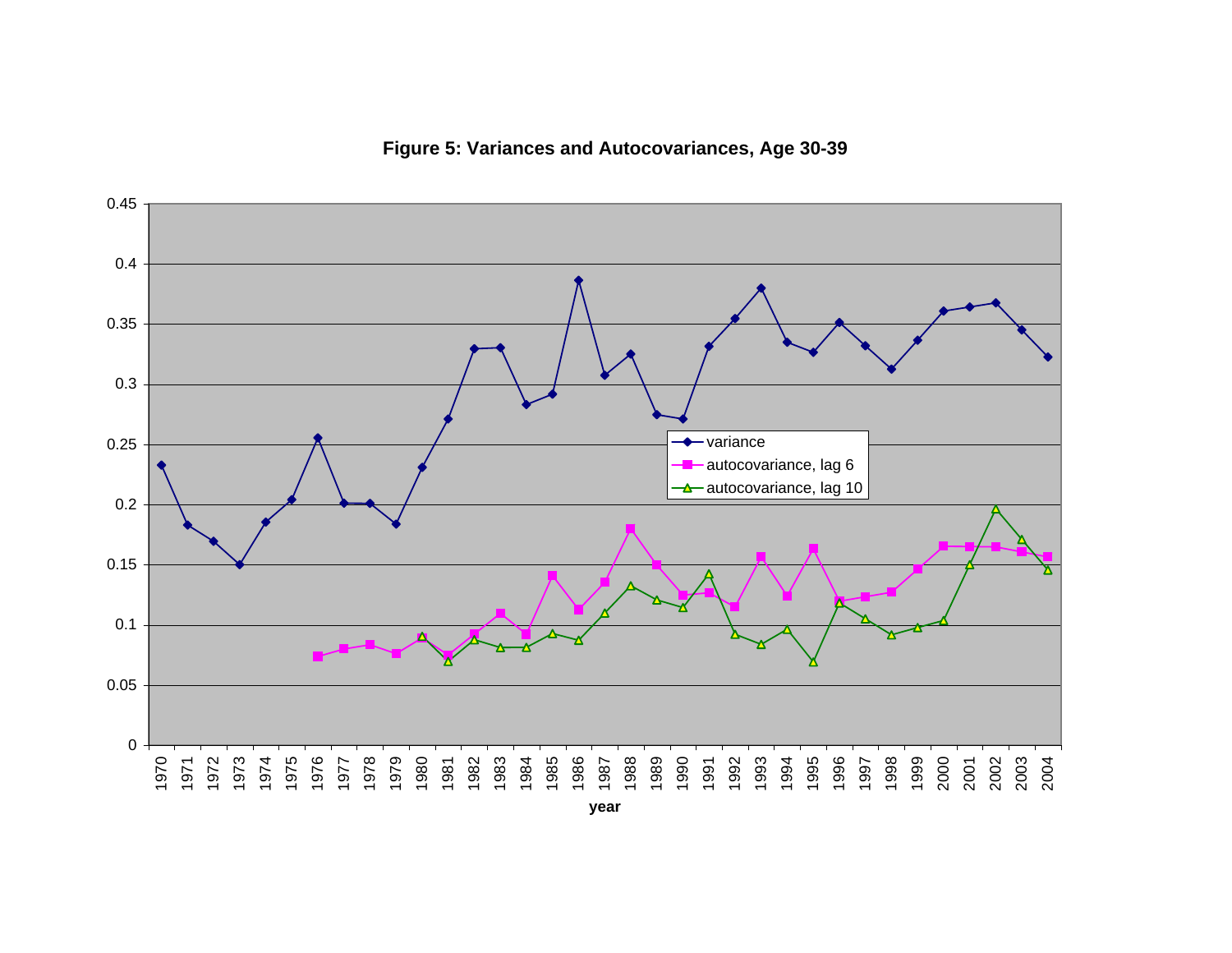

**Figure 6: Implied Transitory Variance Using 10-Lag Autocovariance, Age 30-39**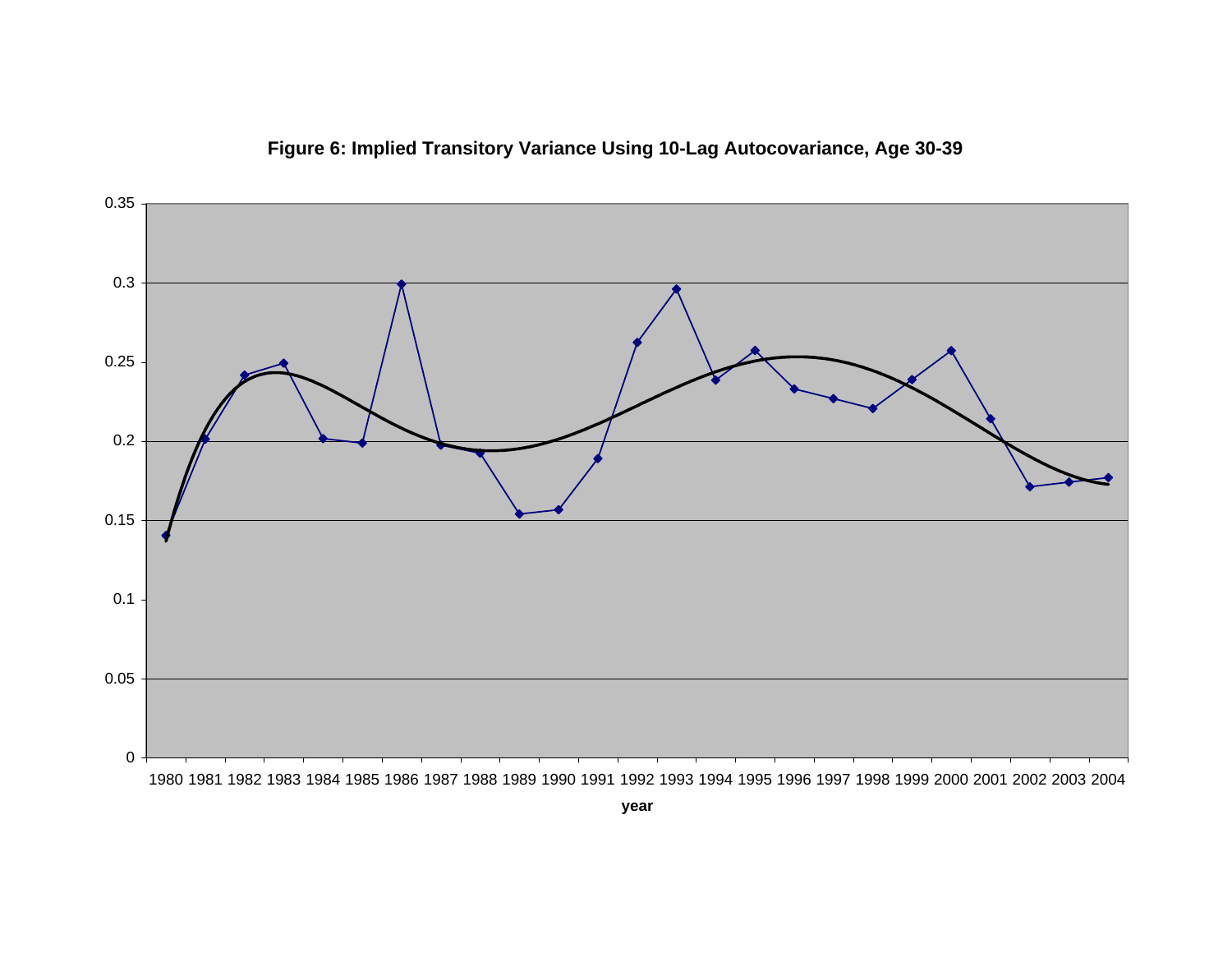

**Figure 7: Approximate Nonparametric Estimate of Transitory Variance**

Averaged over all ages.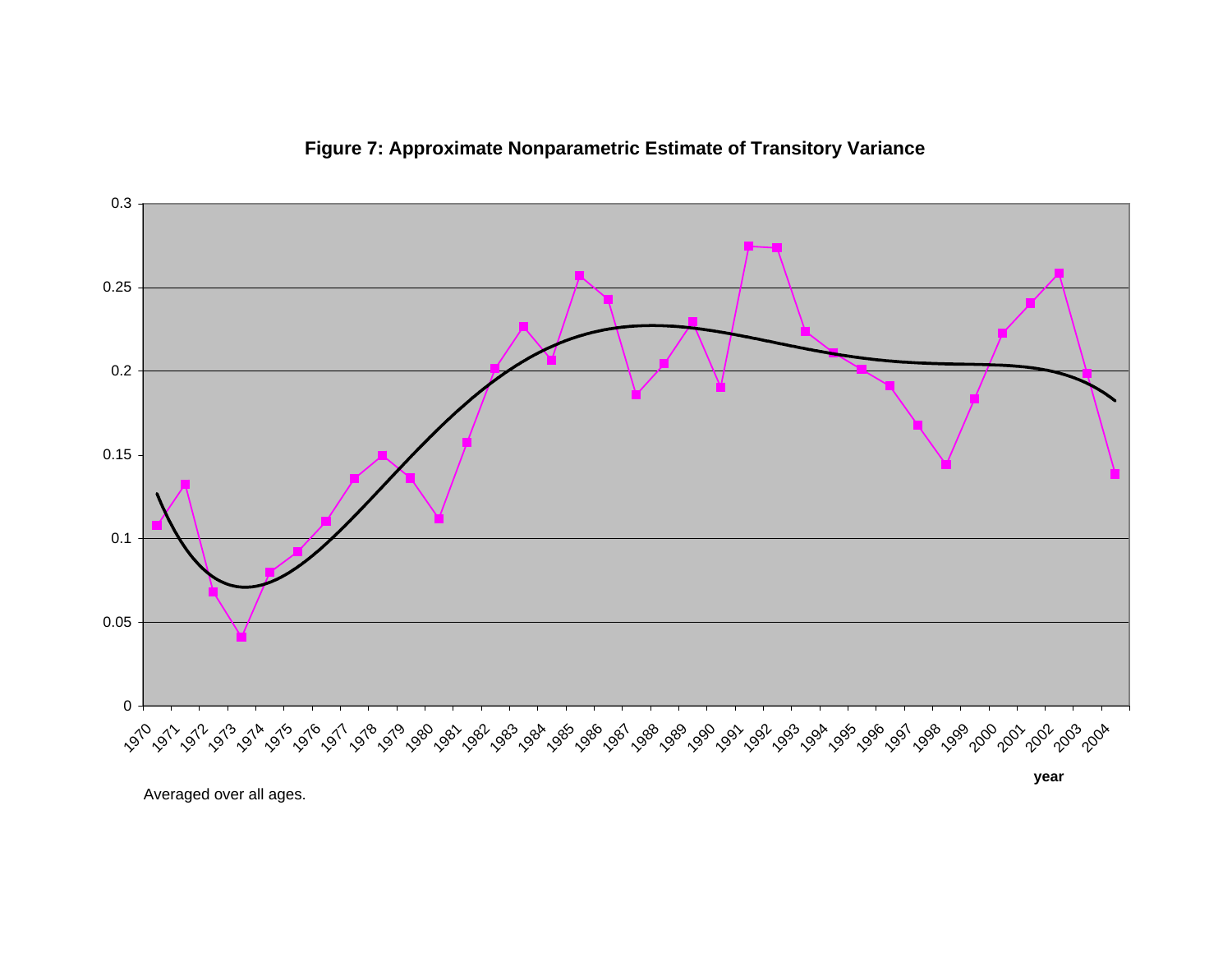

**Figure 8: Transitory Variance Estimated by BPEA Method, 9-Year Window**

**Year**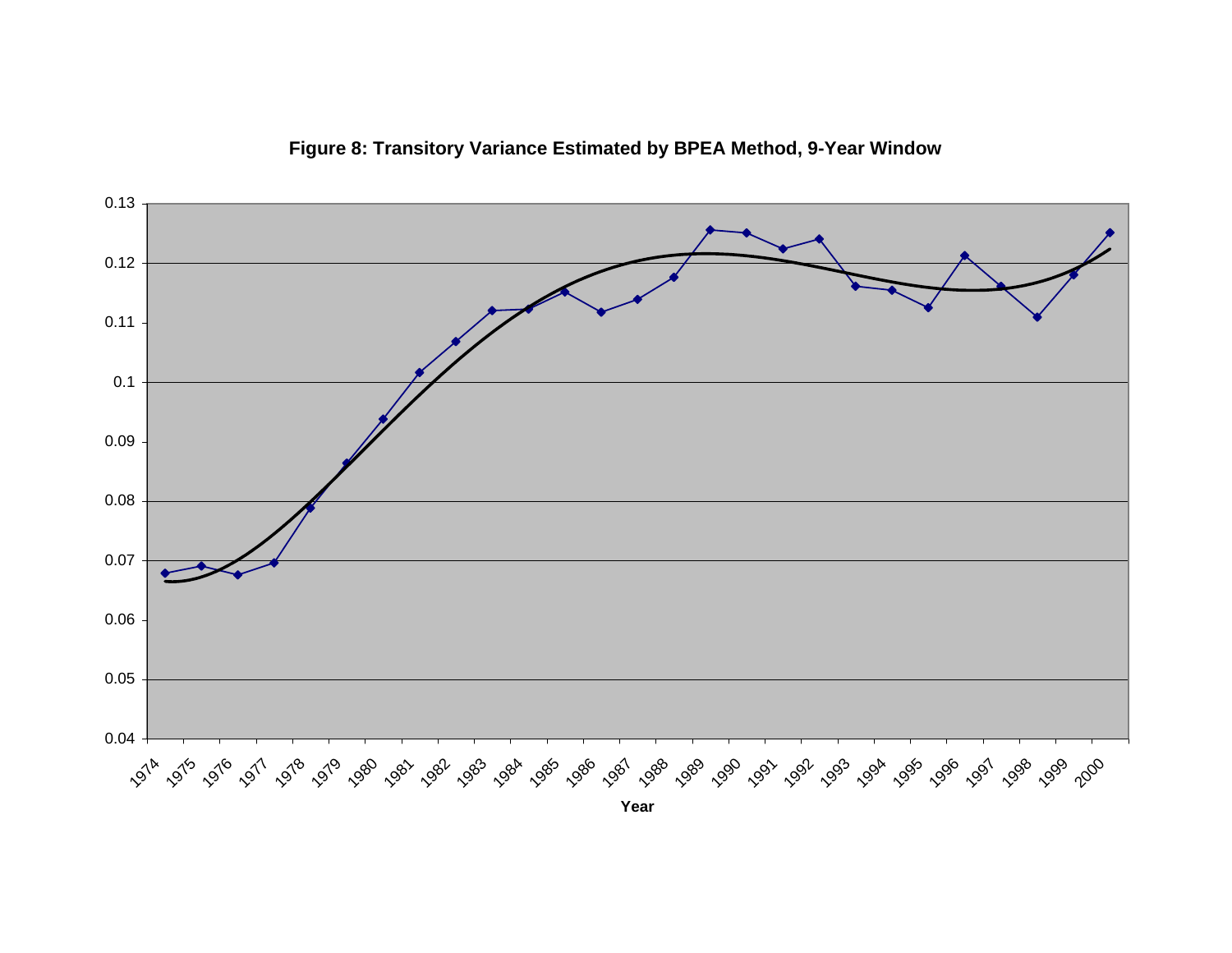

**Figure 9: Estimated Permanent, Transitory, and Total Variances for Those 30-39 with Education Less Than or Equal to 12**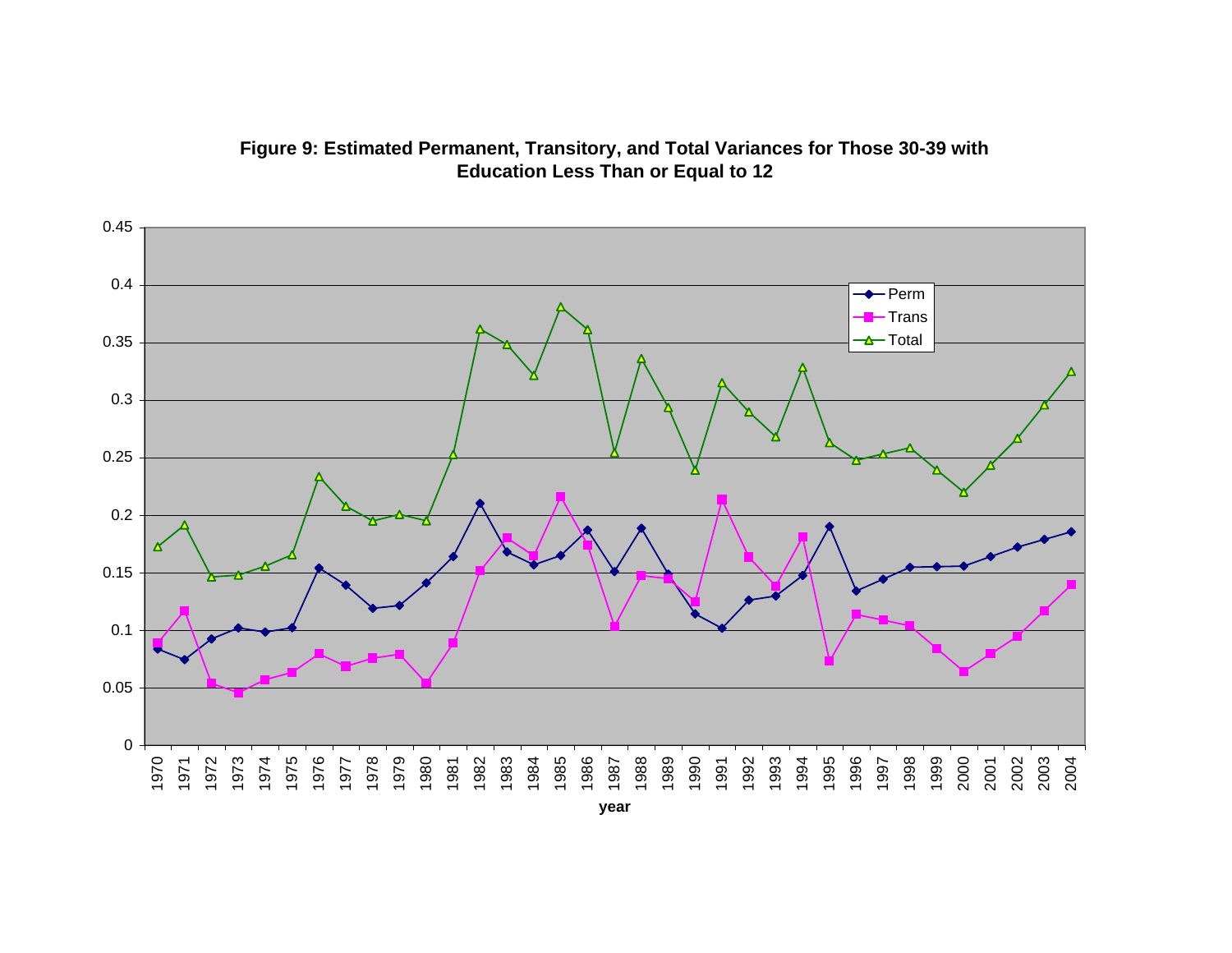

**Figure 10: Permanent, Transitory, and Total Variances for those 30-39 with Education Greater than 12**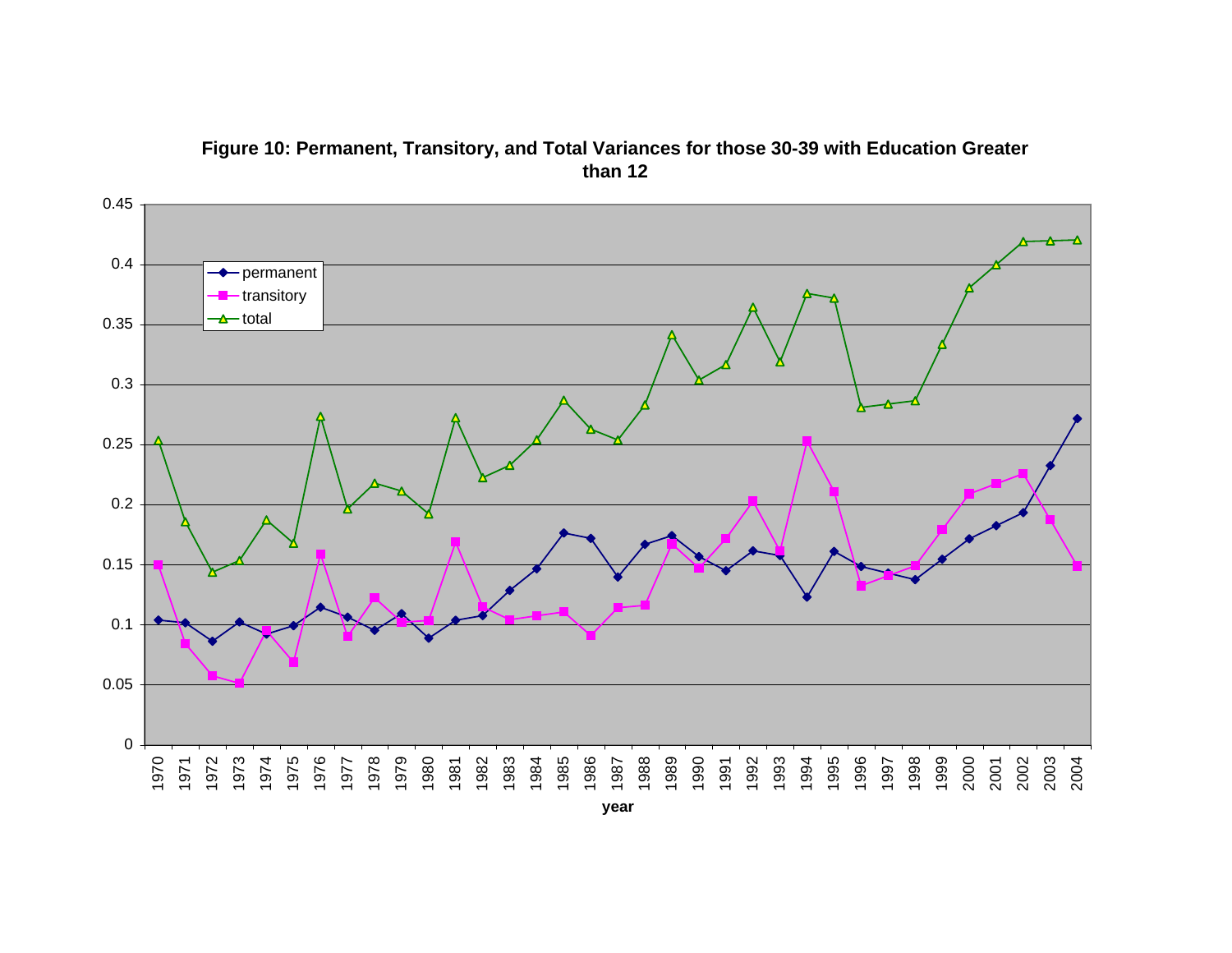

**Figure 11: Actual and Fitted Variance of Two-Year Change in Log Residual Male Annual Earnings from Age 33 to 35**